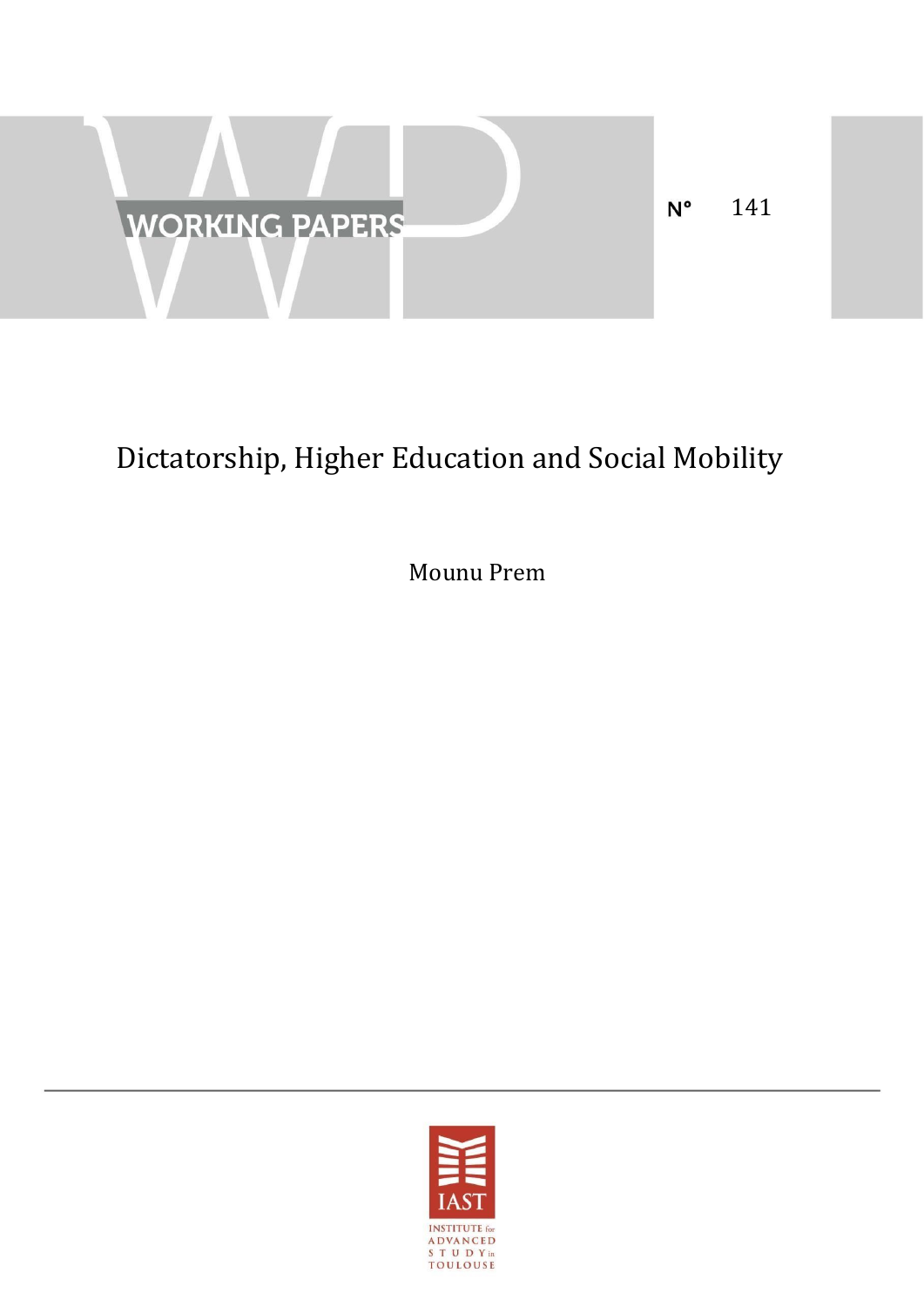## <span id="page-1-0"></span>Dictatorship, Higher Education and Social Mobility<sup>\*</sup>

## June 2022

Abstract: We study the relationship between political regimes, education, and redistribution, focusing on the 1973 coup that brought Augusto Pinochet to power in Chile. We show that the Pinochet dictatorship's aims of political control and fiscal conservatism led to a sharp reduction in openings for new students in all universities in the country. Individuals who reached college age shortly after the coup experienced a large decline in college enrollment, had worse labor market outcomes throughout their lives, and struggled to climb up the socioeconomic ladder. This suggests a negative link between dictatorship and social mobility. We further show that limited educational opportunities affect political behavior, as those affected by the educational contraction increasingly voted against Pinochet in the 1988 plebiscite that triggered Chile's return to democracy. Hence, policies that foster regime survival in the short run may prove detrimental over a longer time horizon if a democratic window of opportunity arises.

Keywords: Chile, Pinochet, education, redistribution, democratization Word count: 11,938

<sup>\*</sup>We thank Daron Acemoglu, Dan Black, José Joaquín Brunner, David Card, Kerwin Charles, José Díaz, Steven Durlauf, James Fenske, Claudio Ferraz, Fred Finan, Ilyana Kuziemko, Mónica Martínez-Bravo, James Robinson, Martín Rossi, Noam Yuchtman and seminar participants at the University of Chicago, Berkeley, Universidad del Rosario, Universidad de Chile, Universidad de San Andres, Universidad Javeriana, Universidad de los Andes, EEA, ´ EH Clio Lab, LANE HOPE and Economic History virtual seminars, and the 2020 Ridge workshops in Public Economics and Political Economy for comments and suggestions. We also thank Fondecyt (project 11170258) and the Pearson Institute for the Study and Resolution of Global Conflicts for financial support. Prem acknowledges IAST funding from the French National Research Agency (ANR) under the grant ANR-17-EURE-0010 (Investissements d'Avenir program). Azize Engin, Katia Everke, Juan Manuel Monroy, Daniela Guerrero, Maria Paula Tamayo and Piera Sedini provided outstanding research assistance. First version: May 2020.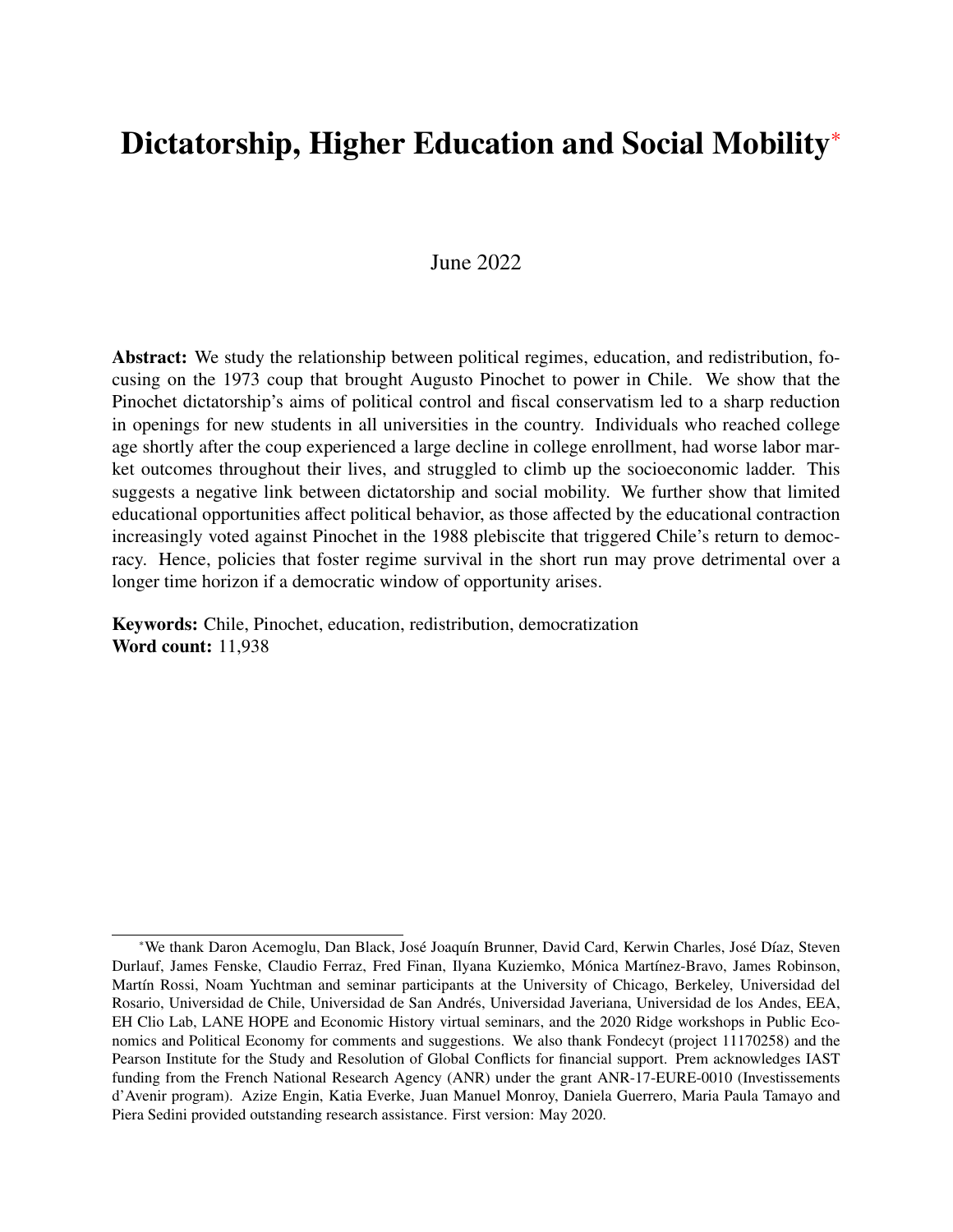## 1 Introduction

Prominent theories of regime change posit a strong link between democracy and redistribution, which can take place through direct transfers or through the provision of public goods, including education [\(Boix](#page-25-0) [2003;](#page-25-0) [Acemoglu and Robinson](#page-24-0) [2006\)](#page-24-0). However, the empirical relationship between democracy, education, and redistribution remains undetermined [\(Lindert](#page-29-0) [2004;](#page-29-0) [Ansell](#page-25-1) [2010;](#page-25-1) [Acemoglu et al.](#page-24-1) [2015;](#page-24-1) [Scheve and Stasavage](#page-30-0) [2017\)](#page-30-0). Moreover, it is unclear whether any correlation reflects a causal relationship and how this may affect downstream social outcomes. Empirical progress on these topics has faced several important hurdles. First, sources of plausibly exogenous variation in political regimes are hard to find. Second, downstream outcomes may require a long time to materialize. Third, appropriate data to measure these outcomes is often unavailable.

In this paper, we study the relationship between political regimes, education, and social mobility in Chile. Our analysis is centered around the military coup that took place on September 11 of 1973, when socialist president Salvador Allende was overthrown and replaced by a junta led by Augusto Pinochet. Before the coup, college enrollment had been rapidly expanding in response to the demand for economic opportunities by the growing urban middle class. After the coup, universities were targeted as part of the new regime's attempt to eradicate all left-wing opposition. This political objective, combined with a technocratic concern about government spending, led the dictatorship to steadily reduce funding for higher education over the following years, which forced all universities to downscale. This mostly took place through a reduction in openings for incoming students and caused a sharp fall in college enrollment.

To study the impact of the contraction of higher education, we exploit quasi-random exposure to diminished educational opportunities across birth cohorts that reached college age in a narrow window around the military coup. We show that cohorts reaching college age shortly after the coup exhibit a sharp downward kink in college enrollment, despite no visible change in secondary completion. A complementary synthetic-control analysis using harmonized census data from other countries confirms the existence of a sizable gap in college completion for these Chilean cohorts.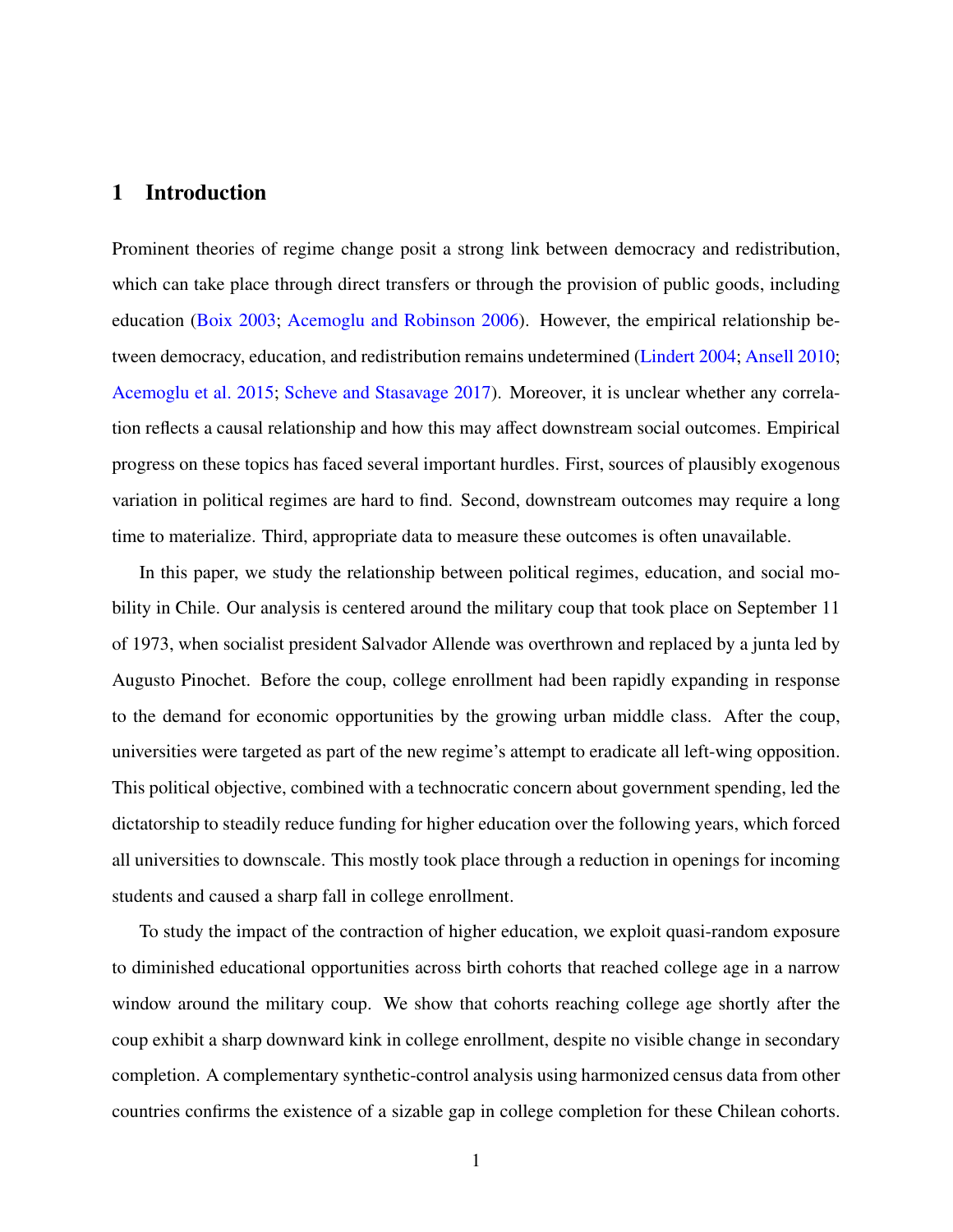We then combine information from the population census and a large household survey (CASEN) to check for analogous kinks in the cohort-level trends of various labor market outcomes, income and wealth, over a 27-year period.

We find that the affected cohorts exhibit a large negative kink in the probability of having a professional occupation (e.g., doctor, lawyer), which is offset by upward kinks in the probability of having various blue-collar or low-skill occupations (e.g., clerks, domestic workers, street food vendors). In addition, these cohorts exhibit downward kinks in labor force participation and an opposite upward kink in unemployment. We also document downward kinks in the probability of being in the top quintiles of the wealth (1992) or income (1990-2017) distributions for the affected cohorts. These results suggest that the educational contraction after the military coup hindered social mobility for an entire generation. Consistent with the previous evidence, a survey for Santiago spanning more than 50 years shows that inequality was falling before the coup, increased during the dictatorship, and declined (but only somewhat) after democratization in 1990.

While the contraction of higher education was seemingly successful at reducing political agitation in the early years of the Pinochet dictatorship, its long-term consequences for regime survival remain unclear. To answer this question, we turn our attention to the pivotal 1988 plebiscite that asked voters to decide whether they wanted Pinochet to continue in power (SI option) or to have open presidential elections instead (NO option). Using individual-level data on the universe of Chilean voters in 2017, we show that the affected cohorts exhibit an upward kink in voter registration before the plebiscite, which we interpret as an indication of enhanced political mobilization. To further understand the electoral consequences of reduced educational opportunities, we estimate county-specific measures of the downward kink in college enrollment. We then document a robust positive correlation between this local impact measure and support for NO, which won with 55% of votes and triggered Chile's return to democracy.

In the next section, we provide a theoretical framework and review related literature. Section [3](#page-7-0) provides a historical overview of higher education in Chile and describes the policy changes introduced by the Pinochet dictatorship. Section [4](#page-10-0) introduces our main data sources and presents our empirical strategy. Section [5](#page-13-0) studies educational attainment for the cohorts reaching college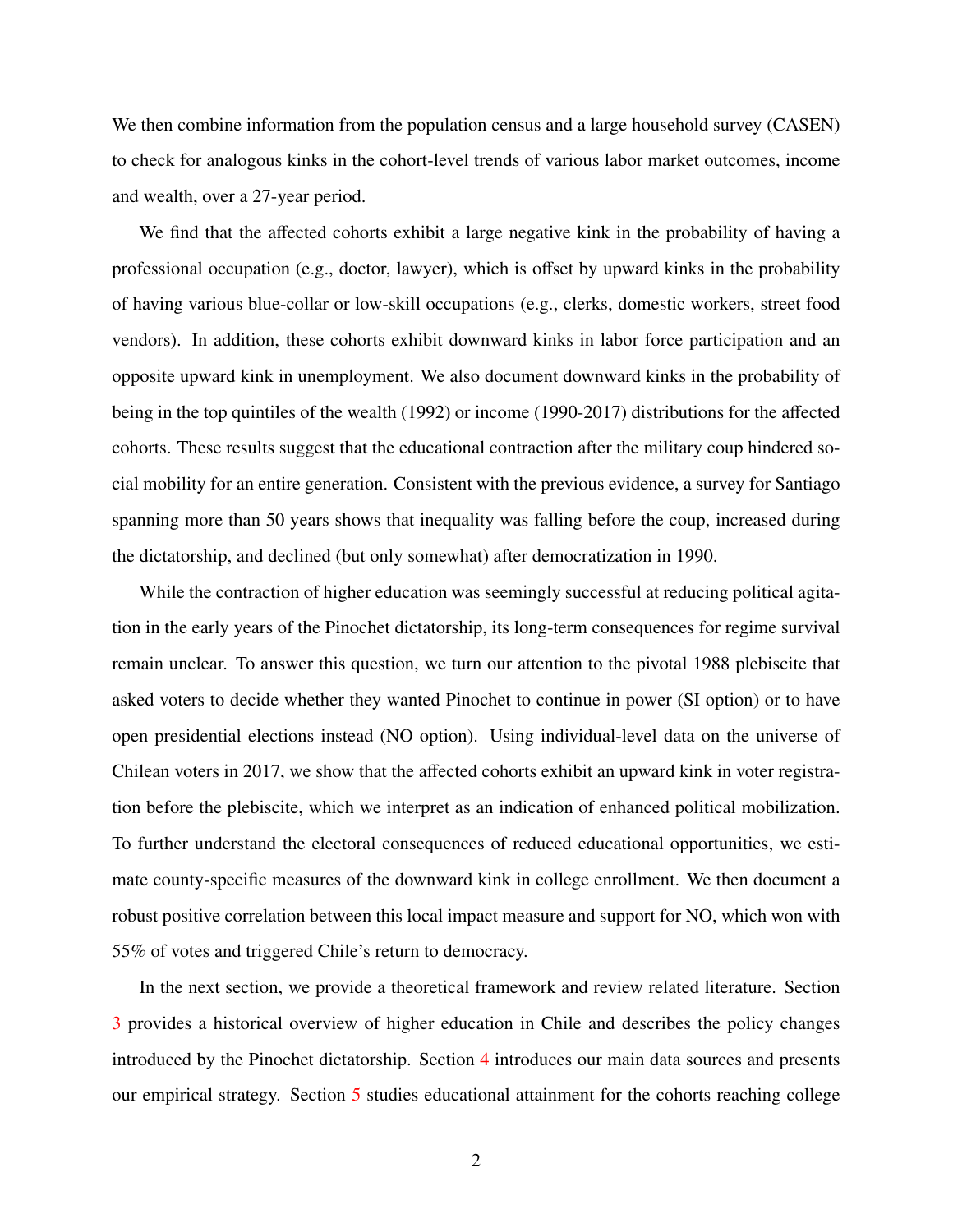age after the coup and section [6](#page-16-0) examines downstream socioeconomic effects. Section [7](#page-21-0) studies political behaviors. Section [8](#page-23-0) concludes.

## 2 Theoretical Framework and Related Literature

Our paper speaks to a large literature studying the link between political regimes and redistribution. Inspired by the seminal works of [Romer](#page-30-1) [\(1975\)](#page-30-1) and [Meltzer and Richard](#page-29-1) [\(1981\)](#page-29-1), canonical models in this literature associate democratization with gains in political power for poorer segments of society, which leads to the implementation of redistributive policies [\(Boix](#page-25-0) [2003;](#page-25-0) [Acemoglu and](#page-24-0) [Robinson](#page-24-0) [2006\)](#page-24-0). Prominent among such policies is educational expansion, *the great equalizer*.

Naturally, the prospect of redistribution is unattractive for the minority that benefits under autocracy, which provides an incentive to implement policies that reduce the threat of democratiza-tion.<sup>[1](#page-1-0)</sup> Given that universities typically foster critical enquiry, political debate, and social activism, authoritarian regimes are particularly inclined to restrict access to higher education. However, autocracies face a trade-off between the political threat posed by a more educated population and the economic loss resulting from lower human capital [\(Bourguignon and Verdier](#page-25-2) [2000;](#page-25-2) [Cantoni and](#page-26-0) [Yuchtman](#page-26-0) [2013\)](#page-26-0). This trade-off can be captured by a simple payoff function for the dictator when facing the possibility to either expand or contract the higher education system:

$$
\Pi(c) \equiv p(c) \cdot \tau Y(c) \tag{1}
$$

where c is the percentage of the population with access to higher education, *p*(*c*) is the *perceived* probability of regime survival as a function of college access, *Y*(*c*) is the national product with *Y*  $> 0$  and *Y*<sup> $\prime\prime$ </sup> < 0 (i.e., positive but decreasing marginal returns to college expansion), and  $\tau$  is the rate of dictatorial extraction (e.g., taxes). Taking the first derivative with respect to *c*:

$$
\frac{\partial \Pi(c)}{\partial c} = \tau \left[ \frac{\partial p}{\partial c} Y(c) + \frac{\partial Y}{\partial c} p(c) \right] \geq 0 \tag{2}
$$

<sup>&</sup>lt;sup>1</sup> Alternatively, the ruling elite can try to shape the design of democratic institutions in their favor, as [Albertus and](#page-24-2) [Menaldo](#page-24-2) [\(2018\)](#page-24-2) and [Londregan](#page-29-2) [\(2007\)](#page-29-2) argue was the case in Chile with Pinochet's new constitution in 1980.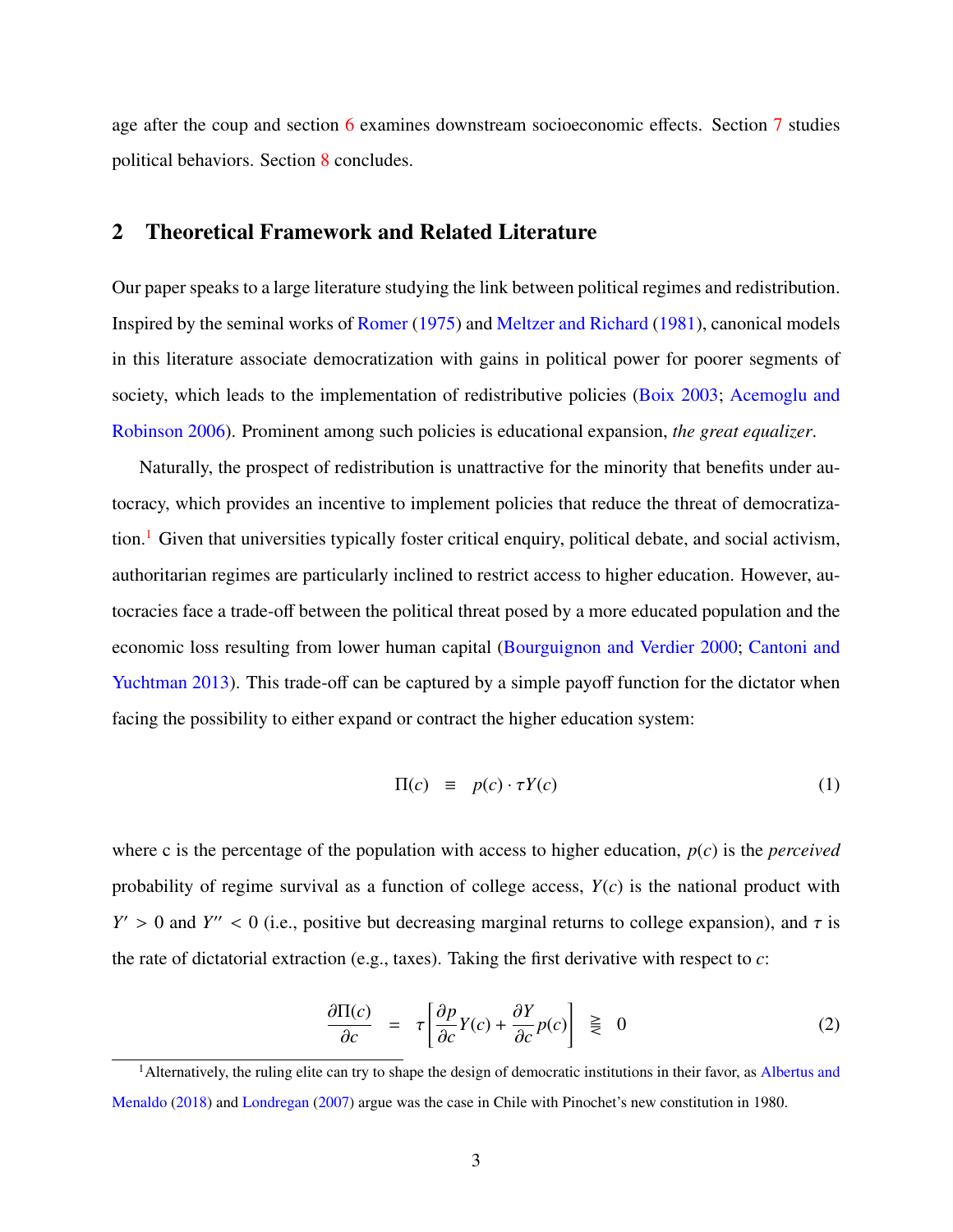We can see that the dictator will expand higher education if the marginal product of college access is higher than its backlash effect on regime survival. Conversely, the dictator contracts the system if the regime survival effect is stronger. A necessary condition for this to happen is  $p' < 0$  (i.e., contraction increases the probability of regime survival). Which effect dominates is ultimately an empirical question and the answer is likely to depend on the specific context of study [\(Connelly](#page-26-1) and Grüttner  $2005$  $2005$ ).<sup>2</sup> As we show below, the answer may also depend on the time horizon: policies that contribute to regime stability in the short run may cause grievances and backfire over a longer period [\(Bautista et al.](#page-25-3) [2020\)](#page-25-3). If not taken into consideration, this heterogeneous impact over time can lead to erroneous decisions [\(Treisman](#page-31-0) [2020\)](#page-31-0).

A large empirical literature has studied the relationship between political regimes and redistribution, with mixed findings [\(Acemoglu et al.](#page-24-1) [2015;](#page-24-1) [Scheve and Stasavage](#page-30-0) [2017\)](#page-30-0). As expected, education has garnered substantial attention in this literature, but most research has focused on primary and secondary education, and the resulting body of evidence remains inconclusive (e.g., [Baum and Lake](#page-25-4) [2003;](#page-25-4) [Brown and Hunter](#page-26-2) [2004;](#page-26-2) [Harding and Stasavage](#page-28-0) [2013;](#page-28-0) [Paglayan](#page-29-3) [2021\)](#page-29-3). Evidence specifically on higher education is more limited and points to a null effect [\(Stasavage](#page-30-2) [2005;](#page-30-2) [Gallego](#page-27-0) [2010\)](#page-27-0). Our paper contributes to this literature by providing novel historical and quantitative evidence on the negative impact of dictatorship on educational opportunities and social mobility. Since most of our outcomes are measured after democratization in 1990, our findings suggest that non-democracies can have persistent socioeconomic effects [\(Simpser et al.](#page-30-3) [2018\)](#page-30-3).

The Pinochet dictatorship's approach to higher education shares many features with other authoritarian regimes (Connelly and Grüttner  $2005$ ).<sup>[3](#page-1-0)</sup> These include the elimination of democratic structures within universities and the introduction of controls over the student body, as happened in the Soviet Union in the 1920s, in Germany in the 1930s, and in China in the 1960s [\(Waldinger](#page-31-1) [2010;](#page-31-1) [Li and Meng](#page-29-4) [2022;](#page-29-4) [Alesina et al.](#page-25-5) [2020\)](#page-25-5). The shutdown of Central European University

<sup>&</sup>lt;sup>2</sup>[Alesina et al.](#page-25-6) [\(2021\)](#page-25-6) and [Paglayan](#page-29-5) [\(2022\)](#page-29-5) provide theoretical and historical evidence showing that mass primary education homogenized the population and helped to reduce the threat of rebellion in various settings (i.e.,  $p' > 0$ ).

 $3A$  growing literature has studied various ways in which the Pinochet regime tightened its hold on power, including repression and censorship (González and Prem [2018;](#page-28-1) [Bautista et al.](#page-25-3) [2020;](#page-25-3) [Esberg](#page-27-1) [2020,](#page-27-1) [2021\)](#page-27-2).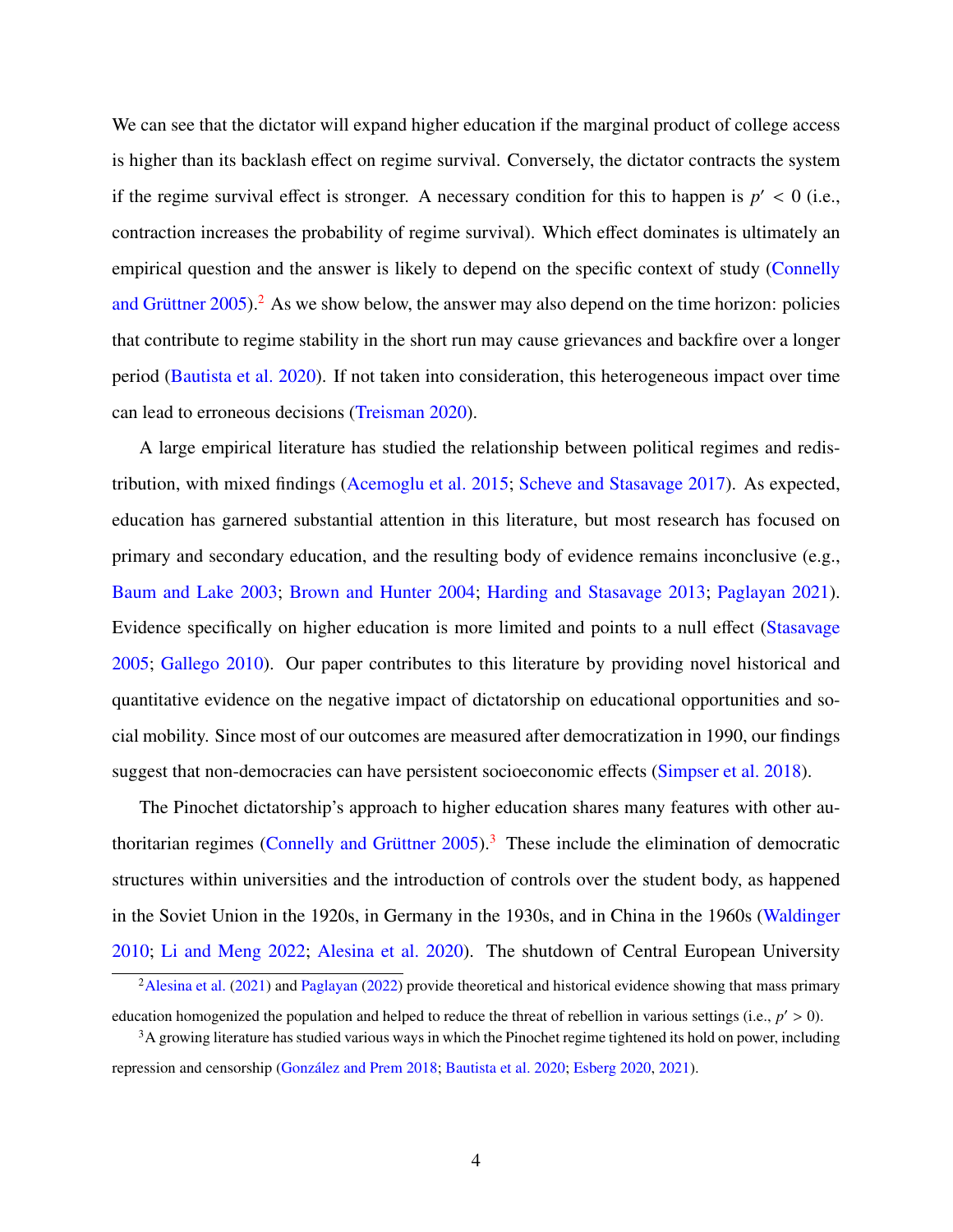by Hungarian strongman Viktor Orban in 2018 provides a more recent example.<sup>[4](#page-1-0)</sup> The Pinochet dictatorship is also not unique in its embrace of technocracy [\(Geddes et al.](#page-28-2) [2018;](#page-28-2) [Guriev and Treis](#page-28-3)[man](#page-28-3) [2022\)](#page-28-3). In our setting, the reforms implemented under Pinochet are often credited for Chile's subsequent economic success [\(Becker](#page-25-7) [1997\)](#page-25-7). Our findings bring to light the distributional cost of this approach to higher education. They also speak to the hypothesis that dictatorship may yield economic benefits at early stages of development [\(Posner](#page-30-4) [2010;](#page-30-4) [Easterly](#page-27-3) [2013\)](#page-27-3).

We also contribute to another large literature on the link between education and political be-havior. Foundational work by [Lipset](#page-29-6) [\(1959\)](#page-29-6), [Almond and Verba](#page-25-8) [\(1963\)](#page-25-8) and [Dahl](#page-26-3) [\(1971\)](#page-26-3) posits that education fosters political participation and is fundamental for the development of democracy, though [O'Donnell](#page-29-7) [\(1973\)](#page-29-7) argues that this hypothesis has no empirical support in Latin America. On the empirical side, cross-country analyses have failed to reach definitive conclusions [\(Ace](#page-24-3)[moglu et al.](#page-24-3) [2005;](#page-24-3) [Sanborn and Thyne](#page-30-5) [2014\)](#page-30-5). Subsequent research has studied the relationship between education and voter turnout, mostly focusing on established democracies [\(Sondheimer](#page-30-6) [and Green](#page-30-6) [2010;](#page-30-6) [Mayer](#page-29-8) [2011;](#page-29-8) [Persson](#page-30-7) [2015\)](#page-30-7). Studies on weak and non-democracies have found that educational expansion at lower levels increases political participation, but may also lead to disengagement if elections are not credible [\(Croke et al.](#page-26-4) [2016;](#page-26-4) [Larreguy and Marshall](#page-28-4) [2017\)](#page-28-4).

We add to this literature by using actual electoral outcomes to show that reduced access to higher education under dictatorship is associated with support for democratization when a window of opportunity arises. This finding suggests that access to economic opportunities is an important channel connecting education and regime change, which is consistent with previous theoretical and empirical research showing that the prospect of upward mobility reduces the demand for redistribution and affects political behavior [\(Benabou and Ok](#page-25-9) [2001;](#page-25-9) [Alesina et al.](#page-25-10) [2018;](#page-25-10) [Mitrea et al.](#page-29-9) [2021;](#page-29-9) [Kurer and Van Staalduinen](#page-28-5) [2022\)](#page-28-5).<sup>[5](#page-1-0)</sup> In this vein, [Bai and Jia](#page-25-11) [\(2016\)](#page-25-11) show that the elimination of a civil service exam increased revolutionary activity by individuals facing reduced access to the

<sup>4</sup>More generally, Appendix Figure [A1](#page-43-0) uses cross-country data for the period 1970-2019 to show a positive correlation between enrollment in higher education and democracy, as measured by the Freedom in the World index produced by Freedom House. Appendix Table [A1](#page-49-0) shows that this correlations is robust to controlling for income per capita.

<sup>&</sup>lt;sup>5</sup>Another related strand of literature links political backlash and upheaval to notions of relative deprivation or unfair treatment [\(Gurr](#page-28-6) [1970;](#page-28-6) [Passarelli and Tabellini](#page-30-8) [2017\)](#page-30-8).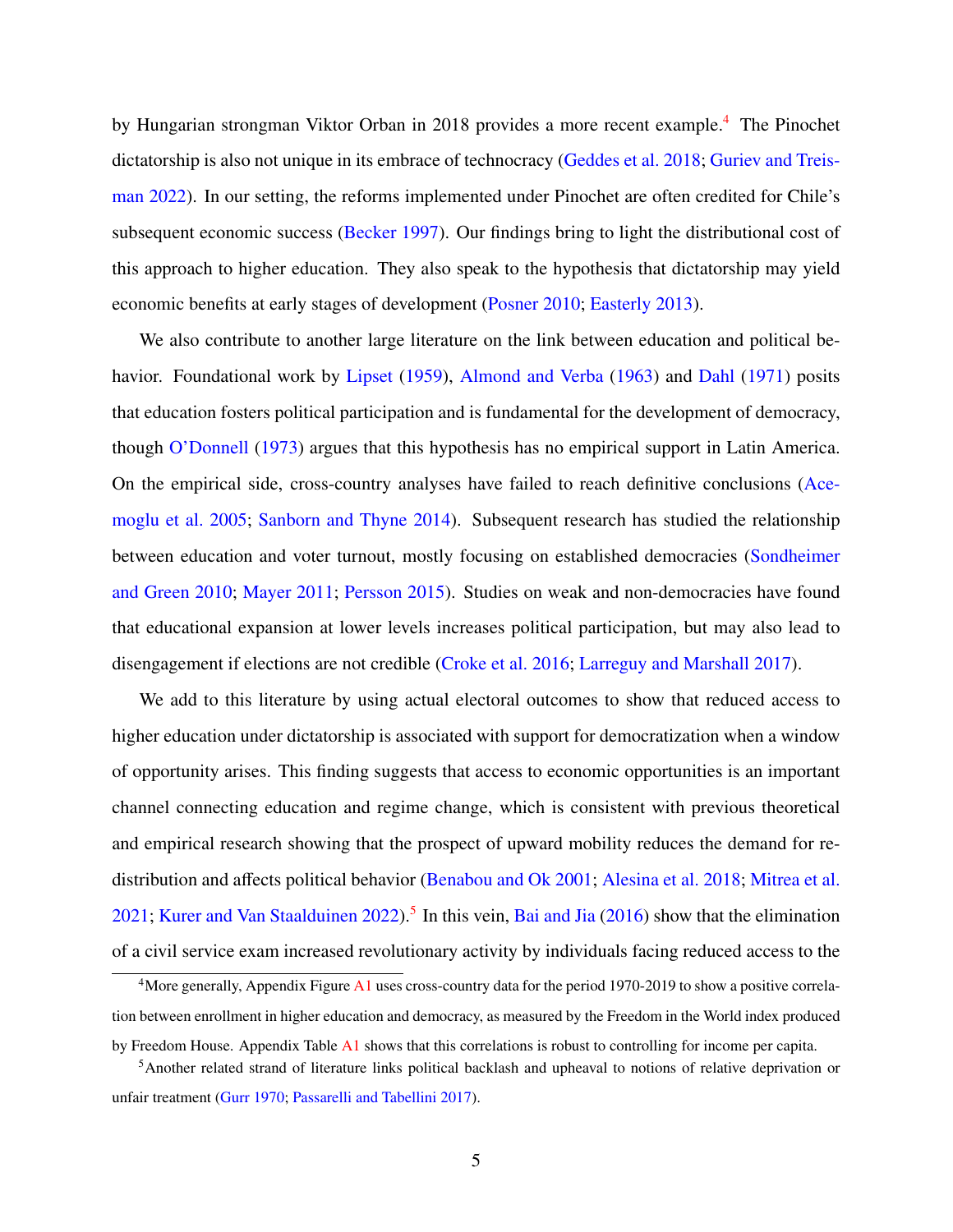<span id="page-7-0"></span>elite in Imperial China. Our findings also suggest that policies that plausibly contribute to regime survival in the short run may in fact prove detrimental to this objective over a longer time horizon.

## 3 Institutional Background

In this section, we provide an overview of higher education in Chile around the time of the military coup. We summarize the main features of the pre-existing system and document the changes in policy implemented by the Pinochet regime.

## *3.1 Universities Before the Military Coup*

There were eight universities in Chile when Salvador Allende won the 1970 presidential election.<sup>[6](#page-1-0)</sup> Only two were public, but all were highly reliant on government funding. Most universities were based in the larger cities of Santiago, Concepcion and Valparaiso, but several had smaller campuses ´ throughout the country. Almost 40% of students were female and 67% attended public universities. College enrollment grew from 25,000 students in 1960 to 77,000 by the end of the Christian-Democrat government of Eduardo Frei in 1970. The Allende government oversaw an even larger increase, reaching 146,000 students by 1973. Panel (a) in Figure [1](#page-32-0) shows that the gross enrollment rate in higher education was 4.6% in 1960, 9.2% in 1970 and 16.8% in 1973. This was a period of mass expansion of higher education throughout Latin America, aimed at improving equality of opportunity and social mobility for the growing urban middle class [\(Brunner](#page-26-5) [1984\)](#page-26-5).

## [FIGURE 1 ABOUT HERE]

A broad movement for educational reform reached Chilean universities in 1967. Besides bolstering enrollment, the reform furthered student and faculty involvement in university governance. Academic structures were modernized and new programs and research centers were created. Differentiated tuition based on family income was introduced, but fees were low. The reform also introduced a new centralized admissions process and a college admissions test called *Prueba de*

<sup>&</sup>lt;sup>6</sup>The oldest was Universidad de Chile, founded in 1842, while the newest was Universidad del Norte, which opened in 1956.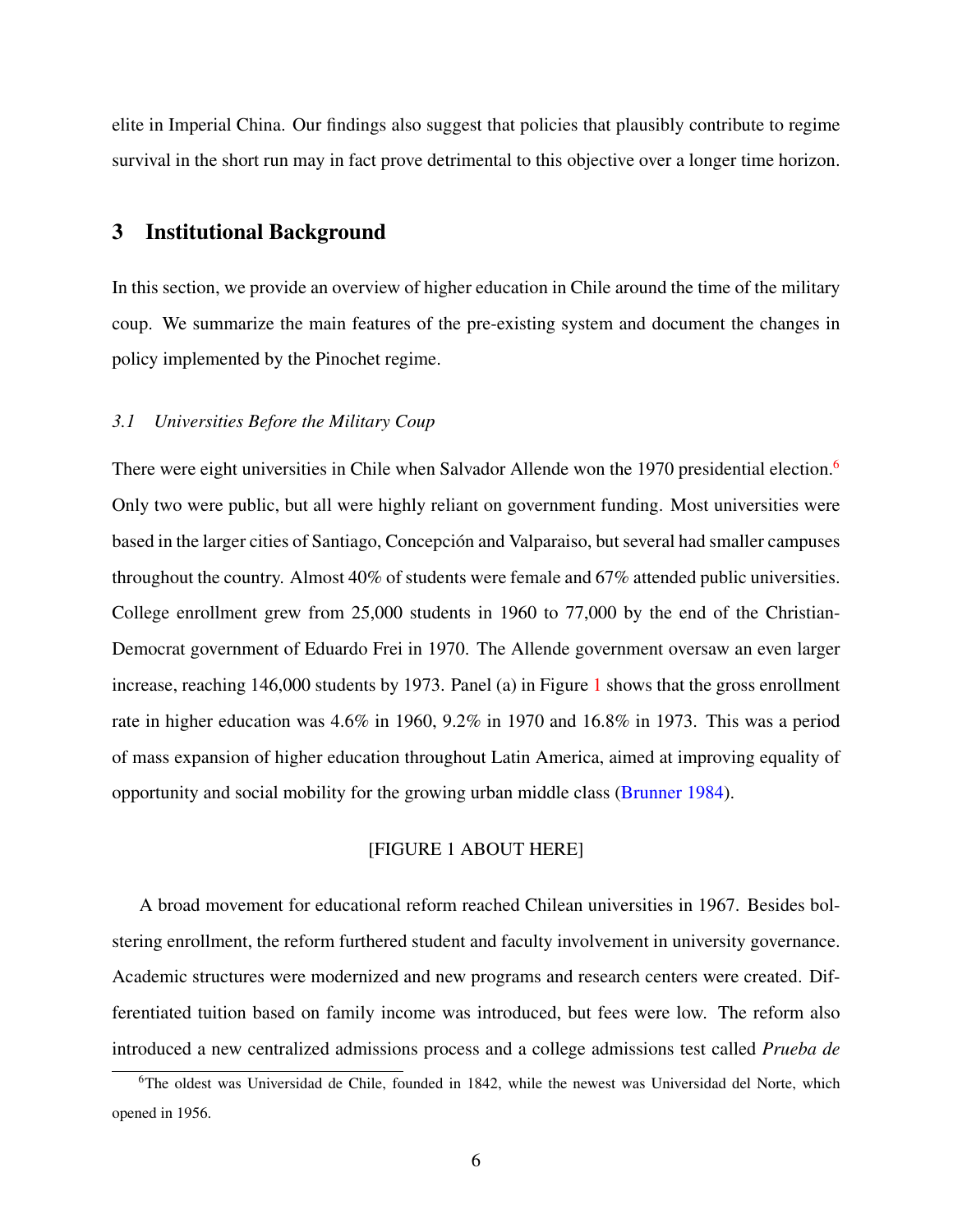Aptitud Académica (PAA). Under the new system, applicants ranked programs and universities ranked applicants, the latter based on a weighted average of their grades in secondary and their PAA scores. Universities chose the number of openings per program. A deferred-acceptance algorithm then determined admissions.

## *3.2 Universities After the Military Coup*

Amid growing political polarization and worsening economic conditions, Allende was overthrown by a military coup on September 11, 1973. A junta presided by General Augusto Pinochet assumed all executive and legislative powers and would go on to govern the country until 1990. The junta quickly targeted universities as part of its goal to eliminate all political opposition. Two weeks after the coup, the junta appointed military officers to lead all universities, public and private. Over the following months, many students, faculty, and staff were expelled or dismissed for their political views, though the exact numbers remain unclear [\(Castro](#page-26-6) [1977;](#page-26-6) [Brunner](#page-26-5) [1984\)](#page-26-5). Some were detained, tortured, or killed.<sup>[7](#page-1-0)</sup> Several academic units and most student organizations were shut down, political activity was forbidden and teaching materials were censored.

The dictatorship's initial handling of universities, focused exclusively on repression and political control, soon begun to incorporate a technocratic concern about the size of government and the efficiency of public spending (Echeverría [1980;](#page-27-4) [PIIE](#page-30-9) [1984;](#page-30-9) [Velasco](#page-31-2) [1994\)](#page-31-2). This was the result of the growing influence over policy of a group of market-friendly economists known as the *Chicago Boys* (Valdés [1995\)](#page-31-3).<sup>[8](#page-1-0)</sup> The *Chicago Boys* criticised the *status quo* in Chilean universities on various grounds [\(CEP](#page-26-7) [1992;](#page-26-7) Valdés [1995\)](#page-31-3). They argued that an assured stream of public subsidies failed to provide incentives for thrift or effort, which the regime linked with undesirable political activism. They also argued that higher education was too costly and should be considered a privilege rather

 $7$ There are 24 professors and 252 students among the 3,200 deaths or disappearances attributed to the Pinochet regime by Comisión Rettig  $(1996)$ . These correspond to 0.2% of the respective numbers of faculty and students in 1975. Comisión Valech [\(2004\)](#page-26-9) estimates that about 10% of the 38,000 victims of detention or torture were students.

<sup>8</sup>As early as 1974, the Ministry of Finance begun pushing for a reduction in subsidies to universities and increased self-financing. In 1975, the Ministry of Education called for a more efficient use of resources and set enrollment goals for universities that put an end to the rapid growth seen in previous years [\(PIIE](#page-30-9) [1984;](#page-30-9) [Levy](#page-28-7) [1986\)](#page-28-7).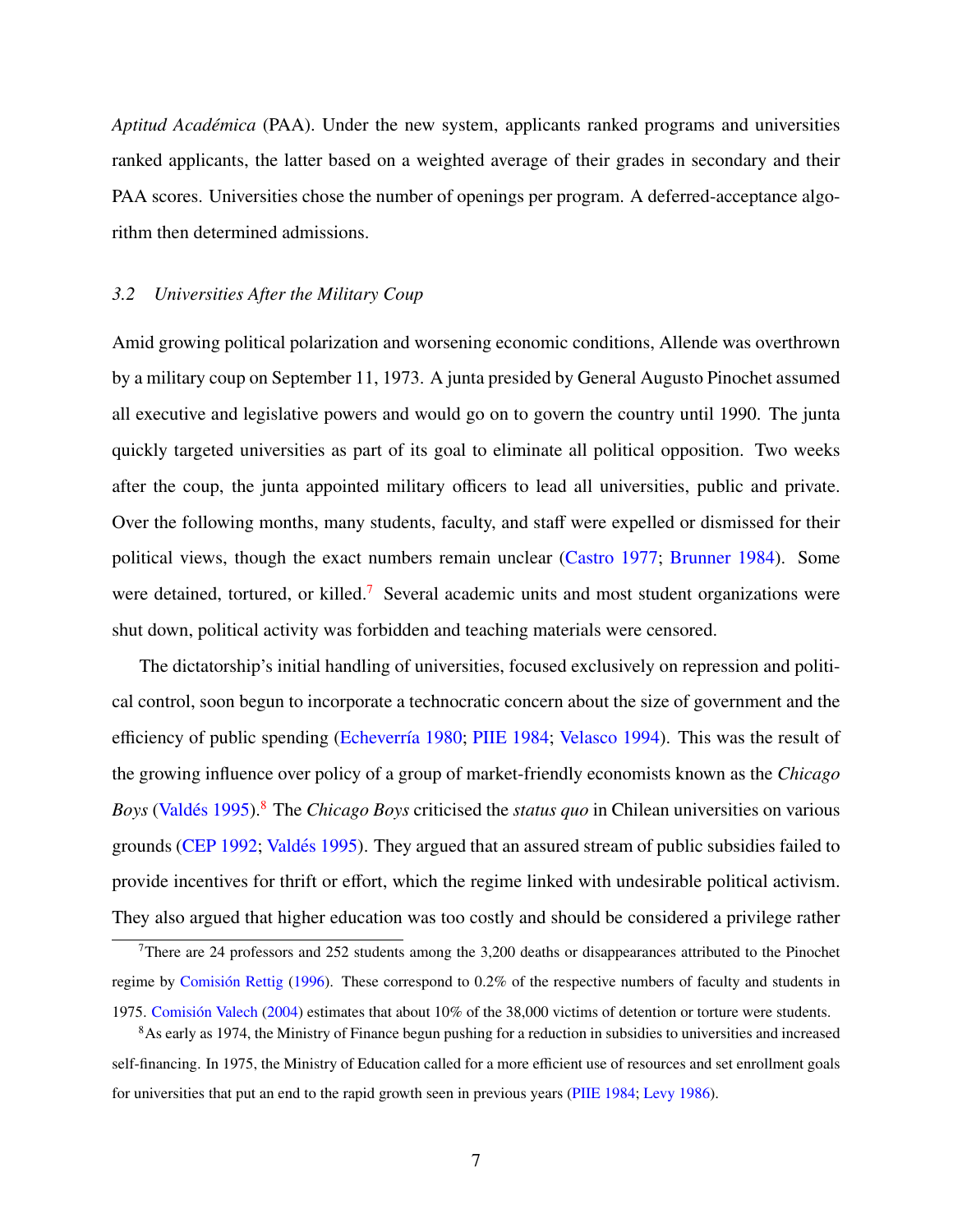than a right. Under their influence, the Pinochet dictatorship broke away from the view of higher education as a vehicle for social mobility that had prevailed under democratic rule and embraced a more traditional conception of universities as centers for academic excellence and elite training.

The fact that the changes in policy advocated by the *Chicago Boys* further helped to defuse the political threat posed by universities facilitated their implementation by the dictatorship. In the words of [Levy](#page-28-7) [\(1986,](#page-28-7) p.105), "the regime's penchant for political control meshed conveniently with its penchant for economic conservatism." Returning to our theoretical framework, the Pinochet regime simultaneously perceived that universities posed a sizable political threat  $(\frac{\partial p}{\partial r})$  $\frac{\partial p}{\partial c}$  << 0) and that contracting the bloated system of higher education would have limited economic consequences  $\left(\frac{\partial Y}{\partial c}\right)$  $\frac{\partial Y}{\partial c} \approx 0$ ). Under these conditions, the dictatorship deemed it desirable to implement policies conducive to a contraction of the system of higher education.

#### *3.3 The Contraction of Higher Education*

The military regime pursued its twin aims of political control and increased efficiency in public spending by cutting subsidies to universities. Panel (a) in Figure [1](#page-32-0) shows that the share of the education budget devoted to higher education, which had risen during the Allende years to almost 50%, steadily declined after 1974 and reached 30% by 1980. This was a large financial blow to universities, as government subsidies were their main source of funding, equivalent to 77% of total revenue in 1972 (Appendix Figure [A2\)](#page-44-0). A push for higher tuition met with strong resistance and was abandoned, thus forcing universities to downscale their operations.

Panel (b) in Figure [1](#page-32-0) shows the yearly number of college openings and applicants. Applicants exceeded openings at all points in time, meaning that supply was always the binding constraint on admissions. Openings rose in tandem with spending under Allende, but fell and stagnated after the coup.<sup>[9](#page-1-0)</sup> Universities offered a total of 47,000 openings in 1973, but only 33,000 in 1980 (30%) decline). Even though demand adjusted to the tighter supply after 1975, the number of applicants more than doubled the number of spots throughout the period. As a result of these cuts, college

 $9A$ ppendix Figure [A3](#page-44-1) shows that the drop in openings was mostly driven by the two public universities, which had also been responsible for most of the growth under Allende.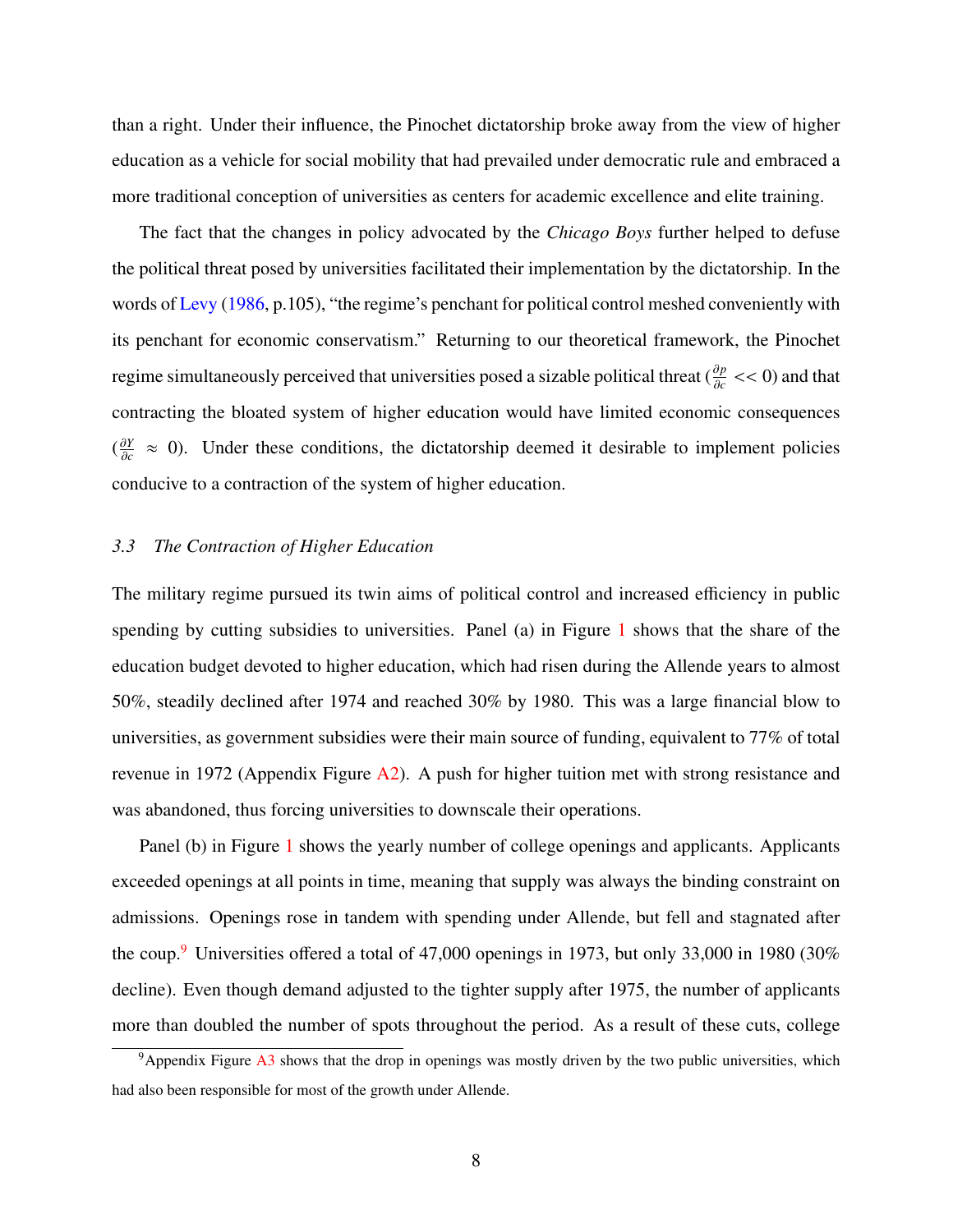enrollment sharply declined.<sup>[10](#page-1-0)</sup> Panel (a) in Figure [1](#page-32-0) shows that the gross enrollment rate fell from 16.9% in 1973 to 10.5% in 1981 (38% drop). UNESCO projections for 1975 overestimated the number of students by 33%, further suggesting that this fall was not anticipated [\(Levy](#page-28-7) [1986\)](#page-28-7).

University downsizing did not affect all fields of study equally, but hardly any was left untouched (Appendix Figure [A5\)](#page-45-0). Most fields saw aggregate decreases in openings of about 30%, including the two fields with the largest shares of openings, education and engineering. As a result, the distribution of students across fields did not change very much after the coup. Since the dictatorship left the admissions process unchanged, applicants with lower PAA test scores were the ones that mechanically failed to gain admission as the number of openings fell. These excluded applicants predominantly came from less affluent backgrounds, making the educational contrac-tion particularly detrimental to social mobility.<sup>[11](#page-1-0)</sup> There is little evidence that the decline in college enrollment was offset by large gains elsewhere in the education system.<sup>[12](#page-1-0)</sup>

## <span id="page-10-0"></span>4 Data and Empirical Strategy

In this section, we introduce our main data sources and present our empirical strategy to study the socioeconomic effects of the contraction of higher education after the 1973 military coup.

#### *4.1 Data*

Our main data sources are the individual records from the population censuses of 1992, 2002 and 2017, together with the thirteen waves of the biennial CASEN household survey between 1990 and 2017. The census collects basic demographic information and also asks questions on educational attainment and labor market outcomes. The dataset for 1992 additionally includes a

 $\frac{10}{10}$ Appendix Figure [A4](#page-45-1) provides evidence against conscription and student migration as alternative explanations for this pattern, as both the number of enlisted soldiers and students abroad fell after the coup.

 $11$ Appendix Figure  $A6$  shows that the distribution of PAA test scores among admitted students compressed between 1976 and 1981, with the average scores of those from poorer backgrounds disproportionately increasing.

<sup>&</sup>lt;sup>12</sup> Appendix Figure [A7](#page-46-1) shows that the enrollment rates in primary and secondary remained roughly constant, as well as the number of schools (despite increases in the respective shares of the education budget). The share of primary students receiving subsidized meals (a proxy for pro-poor policies) decreased (Appendix Figure [A8\)](#page-47-0).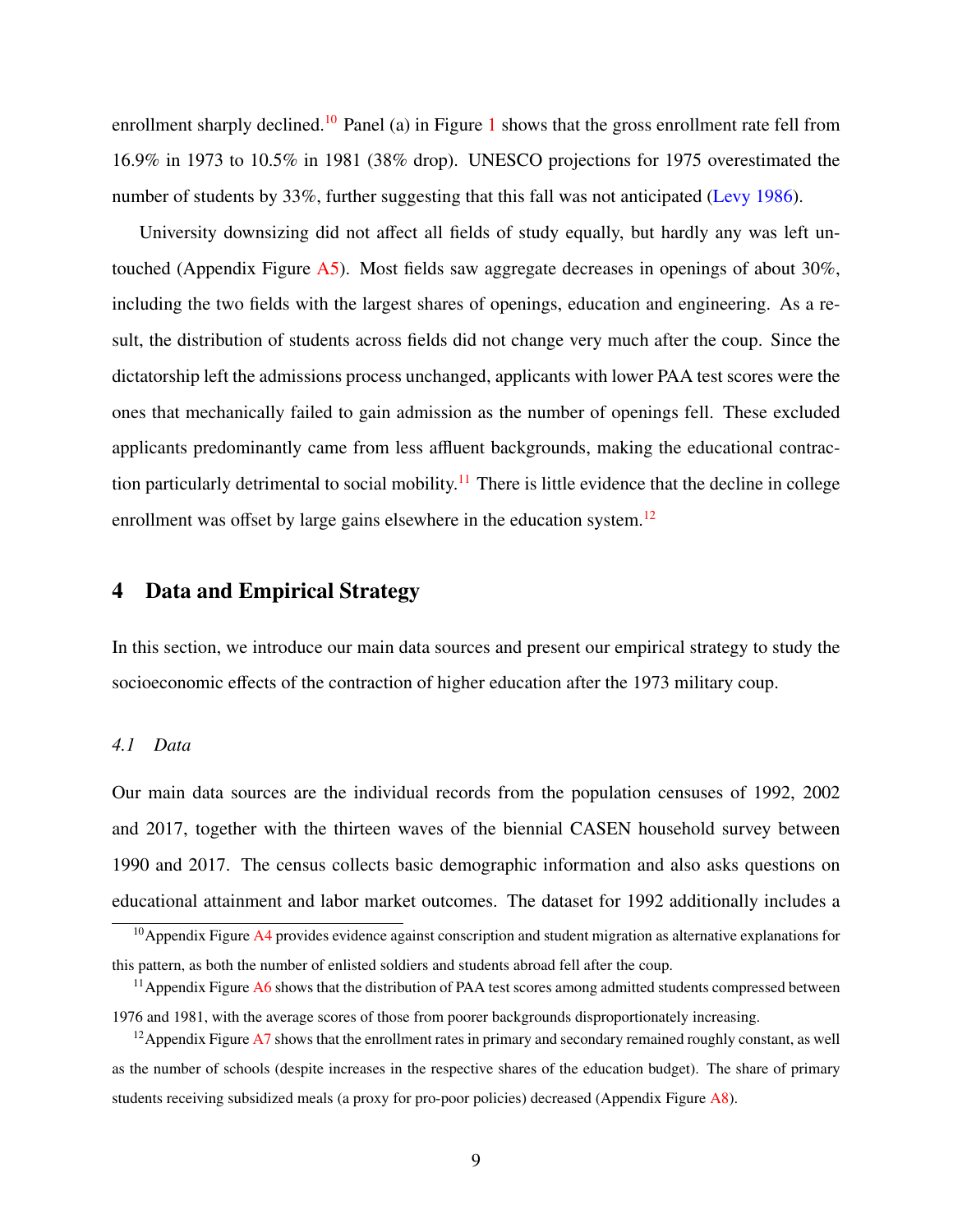variable calculating the wealth quintile to which the household belongs based on characteristics of the dwelling and ownership of durable goods. The CASEN survey (*Encuesta de Caracterización*) *Socioeconómica Nacional*) is a repeated cross-section that is representative at the regional level.<sup>[13](#page-1-0)</sup> Its sample size has grown over time, with the most recent waves surveying more than 200,000 individuals in over 70,000 households. The CASEN survey has information on education and economic conditions, including income. The data also includes a calculation of the income quintile to which each household belongs. Appendix [B](#page-50-0) provides further information about the data.

We restrict the analysis to individuals who reached age 21 between 1964 and 1981 (i.e., born between 1943 and 1960), which corresponds to an 18-cohort window around 1973, the year of the military coup. We end the sample with the 1981 cohort to mitigate the confounding effect of a university reform implemented after that year. We focus on age 21 because it is a conservative estimate for the average age of first-year college students at the time of the coup (Appendix Figure [A9\)](#page-47-1). For our main analysis, we restrict the sample to individuals who report at least four years of secondary education to ensure a relevant counterfactual for college enrollment.

Our main educational outcome of interest is college enrollment, which is the margin that was directly affected by the dictatorship's policies. We then analyze downstream labor market outcomes, focusing on those that we expect to be directly affected by diminished access to higher education. These include occupation, labor force participation, unemployment and income. We further examine effects on social mobility using the household-level quintiles of wealth and income available in the 1992 census and CASEN.

Other data sources include harmonized census files from IPUMS - International for 57 countries (listed in Appendix Table  $B1$ ), which we use for a synthetic control analysis. We also use income data from Universidad de Chile's *Encuesta de Ocupación y Desocupación* (EOD) to provide descriptive evidence on inequality. This is a smaller survey than CASEN and only covers the Santiago metropolitan area, but has the advantage of spanning the 52-year period between 1960-2012. To study political behaviors, we use administrative data on the outcome of the 1988 plebiscite at the county level, as well as individual-level registration data for all voters in 2017

<sup>&</sup>lt;sup>13</sup>Chile is administratively divided into 16 regions, subdivided into 56 provinces and 346 counties.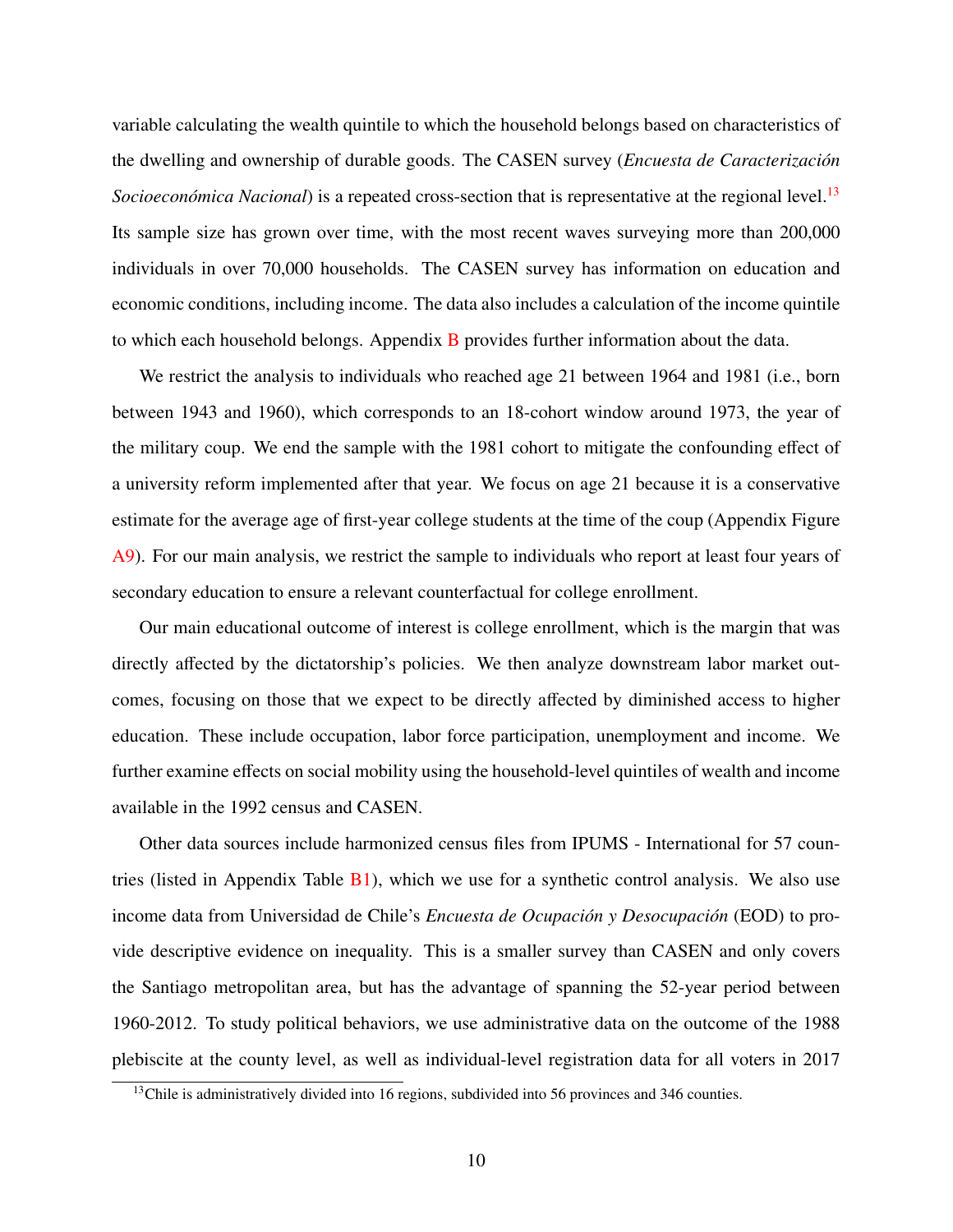from Chile's electoral agency (SERVEL). We postpone the discussion of the spatial measure of the contraction of higher education that we use to study the 1988 plebiscite until section [7](#page-21-0) below.

#### *4.2 Empirical Strategy*

We begin by studying educational attainment among cohorts reaching college age in a small window around the 1973 military coup. For this analysis, we focus on the 1992 census to minimize bias from sample attrition, though similar patterns are present in all other sources. We first study secondary education, and then look at college enrollment, both unconditionally and conditional on secondary completion (i.e., 4+ years). We work with the following reduced-form model:

<span id="page-12-0"></span>
$$
Y_{i,c} = \alpha + \beta X_i + \pi_0 f(c) + \pi_1 \mathbb{1}(c \ge 1973) \times g(c) + u_{i,c}
$$
 (3)

where  $Y_{i,c}$  is an outcome for individual *i* belonging to cohort *c* (which indicates the year in which the cohort reached age twenty-one).  $X_i$  is a set of observable characteristics, including genderspecific county-of-birth fixed effects.  $\mathbb{1}(c \ge 1973)$  is a dummy equal to one for individuals that reached age twenty-one in 1973 or later, while  $f(c)$  and  $g(c)$  are smooth functions (polynomials) capturing the birth-cohort profile of the outcome  $Y_{i,c}$ . We re-scale the running variable in these functions and set it equal to zero for 1972, the last year before the coup. We focus on a linear polynomial (i.e.,  $f(c) = g(c) = c$ ) to avoid over-fitting and we provide visual evidence showing that this parsimonious specification accurately describes the evolution of cohort-level averages for most outcomes. Our parameter of interest is  $\pi_1$ , which directly captures the change in trend (i.e., *kink*) for cohorts reaching college age after 1973. Finally,  $u_{i,c}$  is an error term clustered at the county-of-birth level. To account for the correlation of the error term within cohorts, we also provide p-values from the Wild cluster bootstrap procedure following [Cameron et al.](#page-26-10) [\(2008\)](#page-26-10).

We then study downstream effects by looking for similar changes in the respective cohort-level trends of our other outcomes of interest, in the spirit of a regression kink design [\(Card et al.](#page-26-11) [2015\)](#page-26-11). Our identifying assumption is that in the absence of the coup there is no reason to expect kinks in these outcomes for people reaching age 21 after 1973.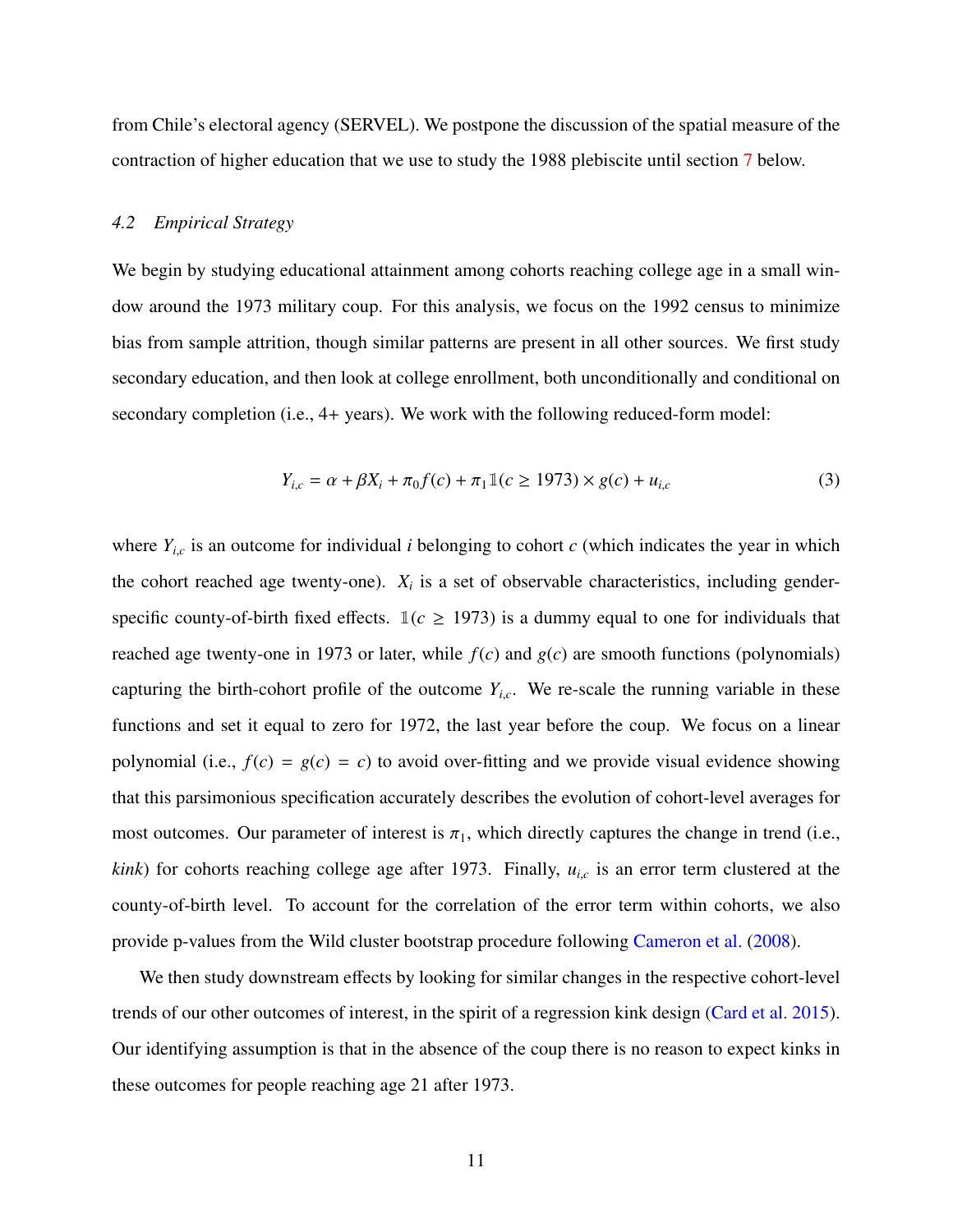We provide estimates of equation [\(3\)](#page-12-0) when using purely cross-sectional data (e.g., 1992 census). However, a comparison across cohorts in a single cross-section could be picking up nonlinear age effects for outcomes that vary over the life cycle. To address this concern, we use repeated cross-sections to estimate a more stringent specification that includes age and survey year fixed effects.[14](#page-1-0) This specification allows the outcome to flexibly vary with age and ensures that the comparison across cohorts takes place only among people observed at the same age. We estimate the following model either by pooling data from the 13 waves of the CASEN survey or by stacking the censuses of 1992 and 2002:

<span id="page-13-1"></span>
$$
Y_{i,c,t} = \alpha + \beta X_i + \gamma_a + \phi_t + \psi \mathbb{1}(c \ge 1973) \times h(c) + e_{i,c}
$$
 (4)

where *t* denotes the year and *a* denotes age. Here,  $\gamma_a$  and  $\phi_t$  are age and year fixed effects. The coefficient of interest is  $\psi$ , which captures any potential kink among the affected cohorts, relative to the average for individuals observed at the same age.

## <span id="page-13-0"></span>5 Results: Educational Attainment

In this section, we document a sharp downward kink in college enrollment for the cohorts that reached college age after the 1973 coup and we use a parsimonious parametric model to quantify it. We also present results from a synthetic control analysis that lend support to a causal interpretation of the findings.

## *5.1 Raw Data and Parametric Analysis*

Panel (a) in Figure [2](#page-32-1) shows the share of people per cohort that report completing secondary education in the 1992 census. The *x*-axis corresponds to the year in which cohorts reached age twenty-one (year of birth in parenthesis). The red vertical line marks the year of the military coup. We use solid lines to capture the actual trends before and after the coup, while the dashed line is the counterfactual trend for the post-coup period. We observe a smooth increase in the share of

<sup>&</sup>lt;sup>14</sup>We drop the baseline cohort trend from this specification as age is a linear function of cohort and year.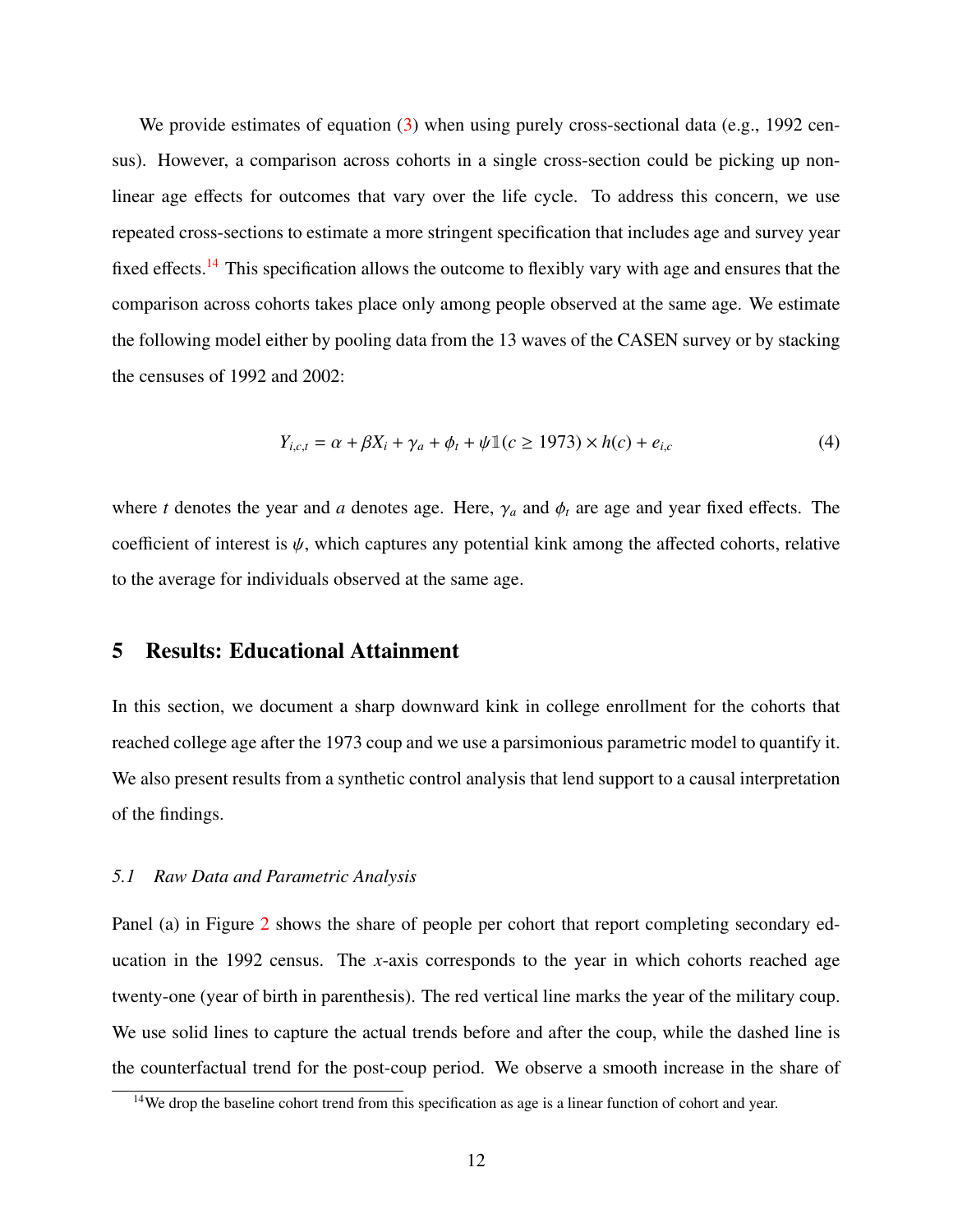people per cohort with full secondary education. Not only do the linear trends fit the data quite accurately, but the post-coup trend overlaps almost perfectly with the counterfactual. Panel (b) shows the share of people per cohort that report any college education, among those with full secondary, which we deem the relevant counterfactual. We observe a rise in college entry for the cohorts that reached college age before the coup, especially during the Allende government between 1970 and 1973, followed by a large decline for those cohorts that reached the same age after the coup. The enrollment rate increased by 12 percentage points (pp) between the 1964 and 1972 cohorts (44% increase) and *decreased* by 18 pp between the 1972 and 1981 cohorts (46% decrease).<sup>[15](#page-1-0)</sup>

## [FIGURE 2 ABOUT HERE]

Table [1](#page-37-0) presents estimates of equation [\(3\)](#page-12-0) for various measures of educational attainment in the 1992 census. In all tables, we show standard errors clustered by county in parentheses and p-values from the wild cluster bootstrap at the cohort level in brackets. The sample in columns 1-3 includes all individuals who reached age 21 between 1964 and 1981. Columns 1 and 2 show that the shares of people with any or full secondary education were growing at respective rates of 1 pp and 0.8 pp per cohort before the coup. These trends remain unchanged after the coup. Column 3 shows that college enrollment increased on average 0.8 pp per cohort before the coup. This trend changes by -1.2 pp per cohort for those reaching college age after the coup. The difference between the two coefficients indicates a net enrollment trend of -0.4 pp per cohort after the coup. Column 4 replicates the analysis for the restricted sample reporting full secondary. The results are qualitatively similar, which is consistent with the smooth trend in secondary completion. Conditional on completed secondary, college enrollment increased by 1.8 pp per cohort before the coup but *decreased* at the same net rate (-1.8 pp) for those that followed.<sup>[16](#page-1-0)</sup> These results are in line with the *year-level* pattern in college enrollment shown in Figure [1,](#page-32-0) but reveal sharp differences in the incidence of the educational contraction across cohorts. We leverage this variation in exposure to

<sup>&</sup>lt;sup>15</sup> Appendix Figures [C1](#page-54-0) and [C2](#page-54-1) show similar patterns for the unrestricted sample and for other sources. Appendix Figure [C3](#page-55-0) shows smooth increases in the share of people per cohort with any primary or any secondary education.

<sup>&</sup>lt;sup>16</sup>Appendix Table [C1](#page-52-0) shows similar results for the censuses of 2002 and 2017 and the CASEN survey. Appendix Table C<sub>2</sub> shows that the results are robust to small changes in the location of the kink point.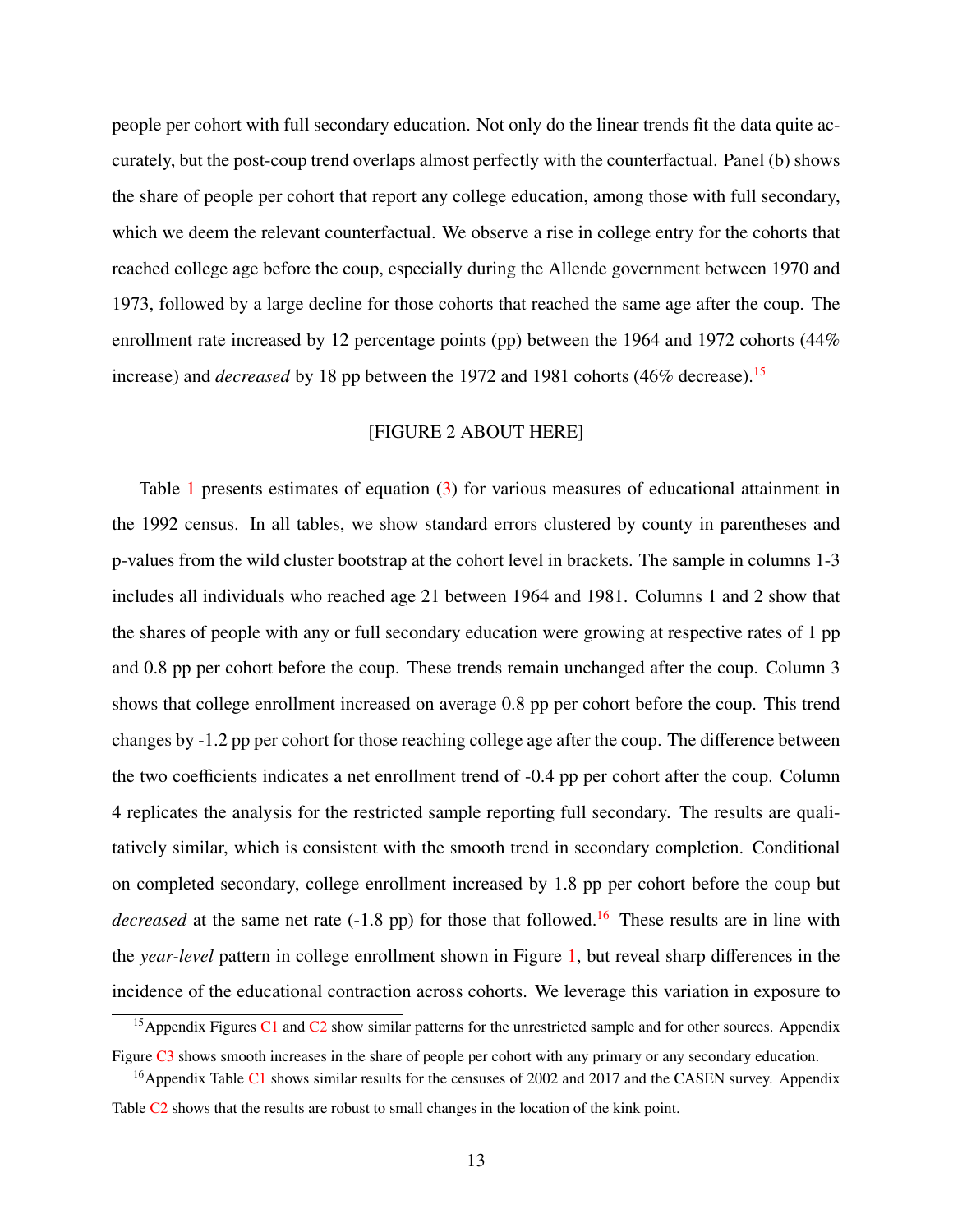the dictatorship's change in policy to study downstream effects below.

## [TABLE 1 ABOUT HERE]

In column 5, we verify that the results are not driven by changes in the composition of high school graduates across cohorts. For this purpose, we use the information on household composition in the census to replicate the analysis restricting the sample to siblings (96% drop in sample size) and including family fixed effects.<sup>[17](#page-1-0)</sup> Finally, column 6 examines enrollment in any tertiary education, including vocational school. The trend among cohorts reaching college age before the coup is slightly larger than in column 4, indicating that enrollment in other institutions was also growing. Similarly, the net post-coup trend is smaller (-1.1 pp) than that for college enrollment (-1.8 pp), which suggests some substitution of college education with vocational schooling.

## *5.2 Synthetic control analysis*

The previous results rely on an extrapolated linear trend to provide a counterfactual for college enrollment within a small window after the 1973 coup, but we can also use a synthetic control analysis to provide an alternative and more flexible counterfactual [\(Abadie and Gardeazabal](#page-24-4) [2003\)](#page-24-4). This method uses data from other countries to construct a weighted average that best predicts a data time series in Chile before 1973, and then employs the same weights to construct the counterfactual for the period after 1973. Our baseline analysis focuses on other countries in Latin America. For each available census, we calculate the share of people per cohort with completed secondary and college, restricting the sample to individuals aged 20 or higher. We focus on college completion because harmonized data on educational enrollment is not available from IPUMS - International.<sup>[18](#page-1-0)</sup>

Panel (a) in Figure [3](#page-33-0) shows the results for college. The solid line corresponds to actual college completion per cohort in Chile, while the dashed line shows the prediction from the synthetic

 $17$ Appendix Table [C3](#page-53-0) shows similar results for the other censuses. Appendix Table [C4](#page-53-1) replicates the analysis within quintiles of housing wealth in 1992.

<sup>&</sup>lt;sup>18</sup>All estimates use lags of the share of people with complete college to build the synthetic control. We follow [Ferman et al.](#page-27-5) [\(2019\)](#page-27-5) and use only *odd* years to avoid cherry-picking and overfitting, but verify that the results are unchanged if we use *even* or *all* pre-treatment years. The  $R^2$  of a regression of the actual Chilean data on the synthetic control in the pre-treatment period is always larger than 0.95.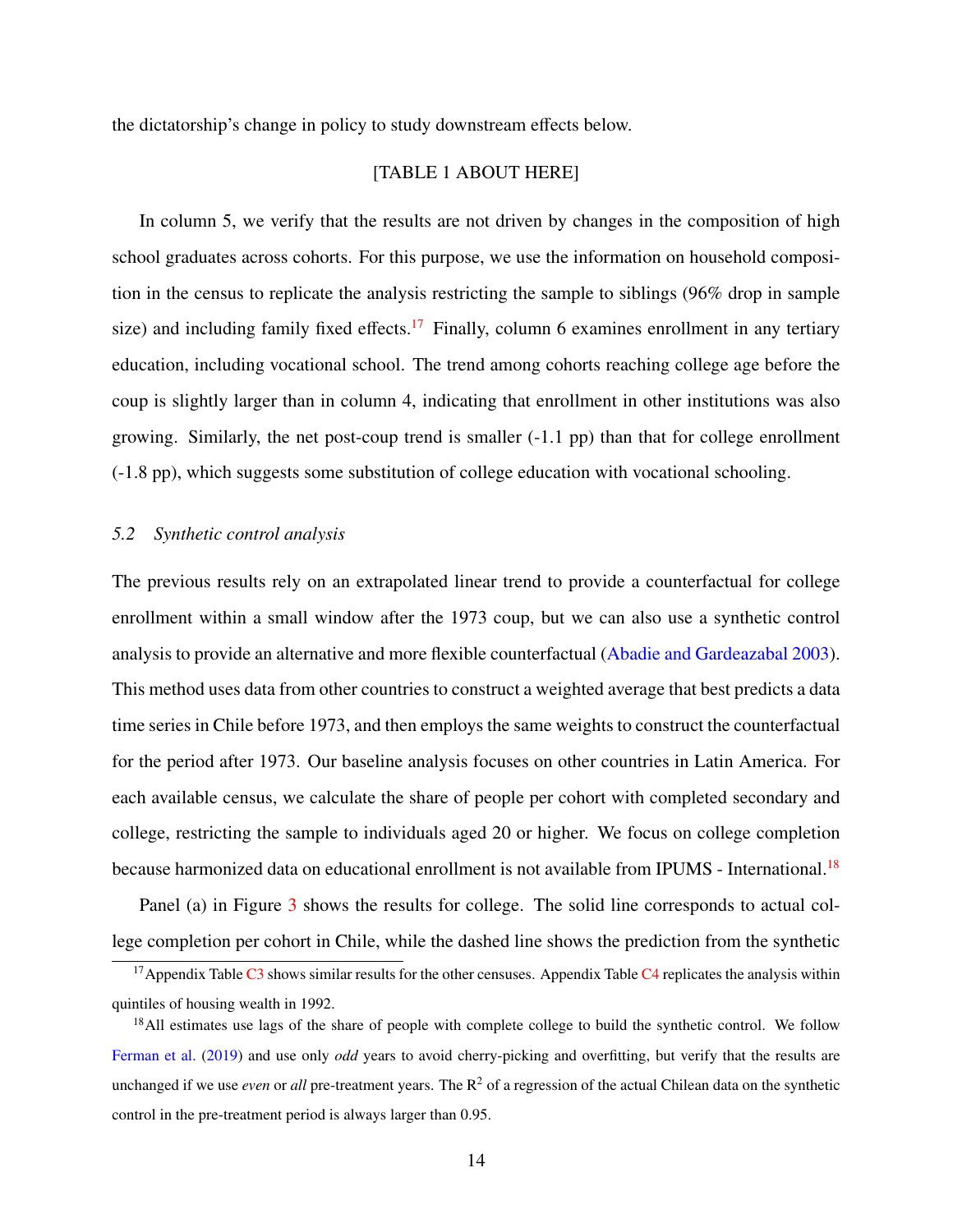control. This counterfactual tracks the realized time series very closely up to the year of the coup. Afterwards, the synthetic control keeps growing, while the actual series drops and stagnates. For the 1981 cohort, the gap in college completion is equivalent to 38% of the counterfactual provided by the synthetic control. Placebo inference and confidence sets suggest this difference is statisti-cally significant [\(Abadie et al.](#page-24-5) [2015;](#page-24-5) [Firpo and Possebom](#page-27-6) [2018\)](#page-27-6).<sup>[19](#page-1-0)</sup> The graph further shows that college enrollment only caught up with the counterfactual for the cohorts that reached college age after 1990, when Chile returned to democracy. Panel (b) shows that the synthetic control matches well the realized times series for completed secondary education before and after the coup, providing further evidence against alternative explanations based on changes in educational attainment at lower levels.<sup>[20](#page-1-0)</sup>

#### [FIGURE 3 ABOUT HERE]

## <span id="page-16-0"></span>6 Results: Socioeconomic Consequences

In this section, we study the effects of the contraction of higher education after the military coup on labor market outcomes and distributional measures of income and wealth. We uncover a large negative impact on the cohorts that reached college age after the coup.

<sup>&</sup>lt;sup>19</sup>See Appendix Table  $\overline{D1}$  $\overline{D1}$  $\overline{D1}$  and Figure  $\overline{D1}$  for details. Appendix Figure  $\overline{D2}$  $\overline{D2}$  $\overline{D2}$  shows that the results are robust to changes in the set of controls or in the sample, and also provides estimates from a placebo exercise.

 $^{20}$ Post-enrollment outcomes including graduation rates and returns to college seemingly improved after the military take-over. Panel (a) in Appendix Figure [A10](#page-48-0) shows that the graduation rate declined before the coup and recovered afterwards, but the variation is small, which suggests a limited role for educational attrition. Appendix Figure [A11](#page-48-1) shows that fewer people took the PAA test after the coup and that average (raw) test scores improved. Higher applicant quality could explain the increase in the graduation rate. Panel (b) in Appendix Figure  $A10$  shows cohort-specific estimates of the return to college, which increased by approximately 13% after the coup, plausibly aggravating inequality (Appendix Figure [C4](#page-56-0) shows a similar pattern for alternative income measures). This higher return could reflect more selective admissions, but is also consistent with a lower supply of professionals putting upward pressure on wages.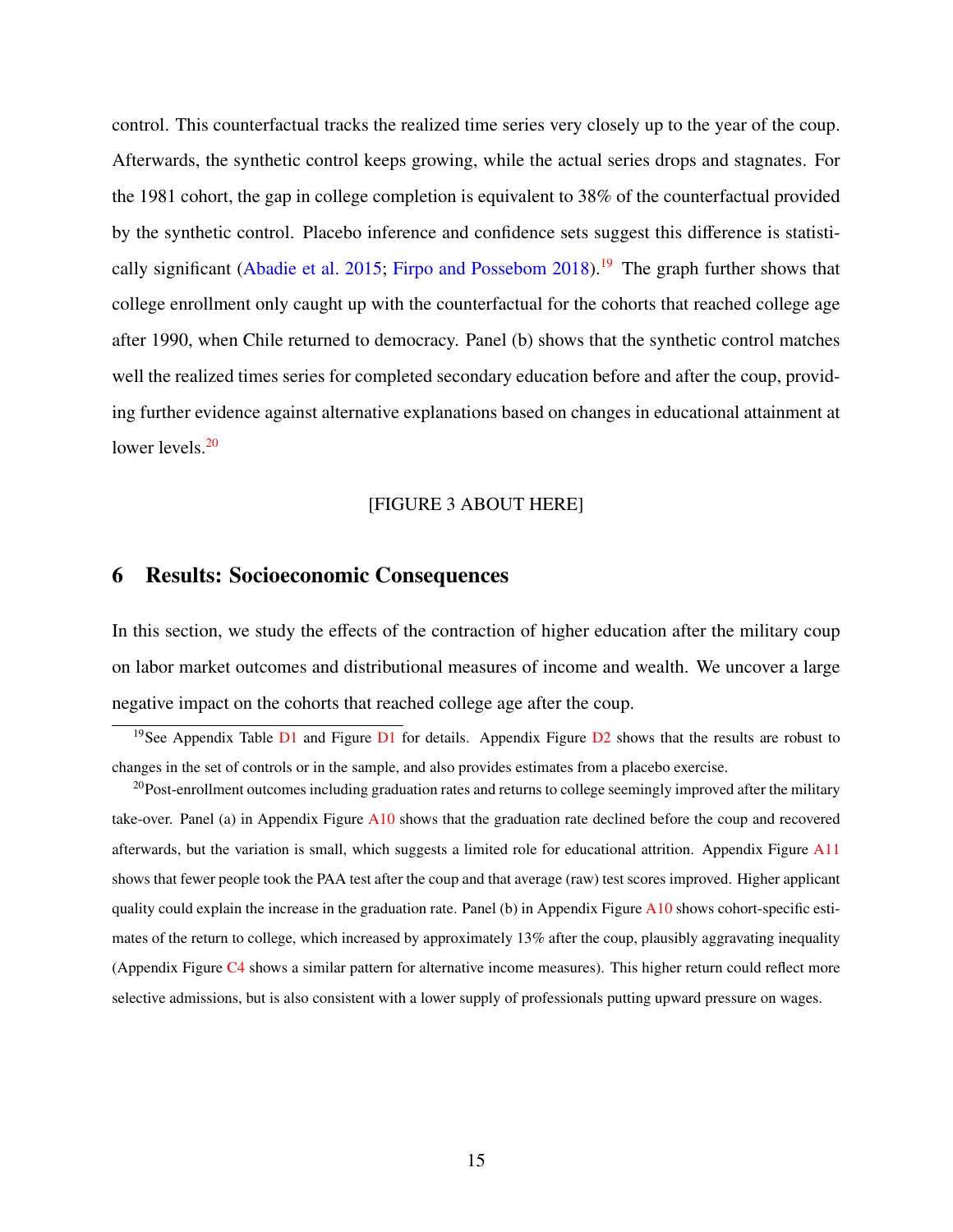## *6.1 Occupations and Labor Market Outcomes*

Panels (a)-(d) in Figure [4](#page-34-0) plot cohort-level means and estimated trends for binary indicators corresponding to selected occupations in the 1992 census (Appendix Figure  $E1$  provides similar plots for the remaining occupations). Panel (a) shows a sharp downward kink in the probability of having a professional occupation (e.g., doctor, lawyer, engineer) for cohorts reaching college age after the coup. This kink is matched by opposite upward kinks in the probability of having other occupations, including clerks in panel (b), workers in crafts and related trades in panel (c), and workers in elementary occupations (e.g., domestic helpers, street food vendors) in panel (d). These findings indicate a large reduction in economic opportunities for the affected cohorts.

### [FIGURE 4 ABOUT HERE]

Table [2](#page-38-0) provides the corresponding estimates of equation [\(3\)](#page-12-0). To facilitate the analysis, we have grouped the universe of occupations into white-collar and blue-collar, subdividing each into highskill and low-skill groups (Appendix Table [E1](#page-60-0) provides more disaggregate estimates). Column 1 shows that the trend in the probability of having a white-collar high-skill occupation flips from a 0.4 pp gain per cohort in the pre-coup period to a 1.3 pp decline afterwards. This is equivalent to a 3% drop for each new post-coup cohort relative to the sample mean. The decline in these occupations is matched by a 0.7 pp net gain per cohort in the probability of having a white-collar, low-skill occupation (column 2), and by a 0.6 pp per-cohort increase in the probability of a bluecollar occupation (columns 3-4 combined). Column 5 shows results from an occupational income score that we construct based on the logarithm of the median wage for the 3-digit occupation code in the CASEN survey from 1992 to 2000, following [Abramitzky et al.](#page-24-6) [\(2014\)](#page-24-6). We also find a downward kink in this score, with each additional post-coup cohort experiencing a drop of 1.2%. Panel (e) in Figure [4](#page-34-0) plots this sharp kink in the score, which anticipates the negative effects on income and wealth that we document below.<sup>[21](#page-1-0)</sup>

## [TABLE 2 ABOUT HERE]

<sup>&</sup>lt;sup>21</sup> Appendix Table  $E_2$  and Figure  $E_2$  show similar results using different years to construct the score.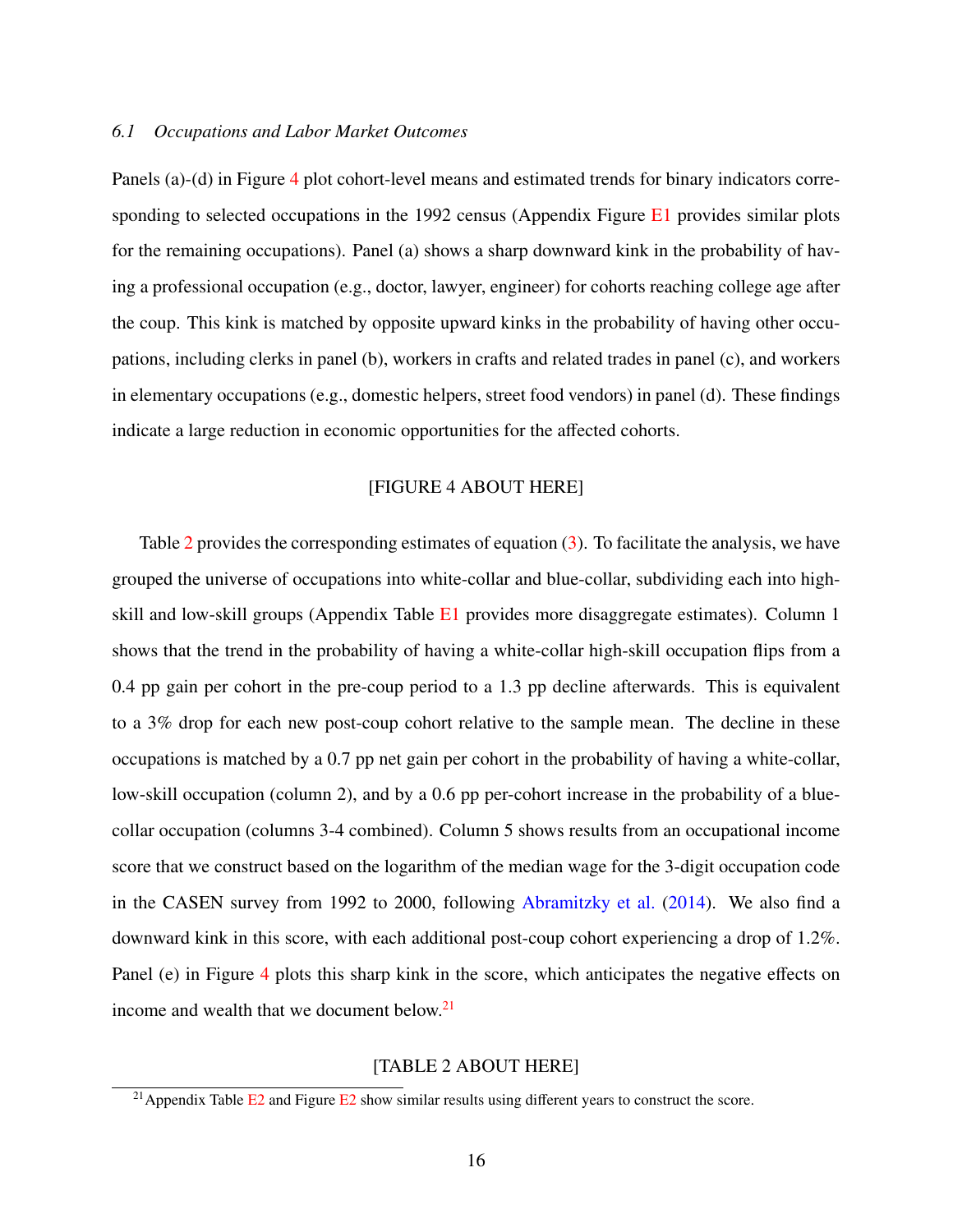Panels (f) and (g) in Figure [4](#page-34-0) plot cohort-level means and estimated trends for binary indicators of labor force participation and unemployment in the 1992 census (Appendix Figure  $E_3$  provides similar plots using data from the CASEN survey). Panel (h) shows an additional plot for log total income, which is only available in CASEN. Among the affected cohorts, there are downward kinks in labor force participation and income, and an upward kink in unemployment.

Table [3](#page-39-0) quantifies these kinks.<sup>[22](#page-1-0)</sup> While the census provides us with a much larger sample, CASEN enables us to observe the study cohorts repeatedly, which is important because these outcomes are likely to vary over the life cycle. Both sources show a downward kink in labor force participation (columns 1-3) and an upward kink in the unemployment rate (columns 4-6). Columns 7-8 show a downward kink in total income, which grew at an average rate of 1.6% per cohort for those reaching college age before the coup and drops to a -0.7% net trend per cohort after the coup.<sup>[23](#page-1-0)</sup> Columns 3, 6 and 8 show estimates of equation [\(4\)](#page-13-1), the more stringent specification that replaces the baseline trend with age fixed effects. We use CASEN data for this analysis because it allows us to observe different cohorts at the same age. $^{24}$  $^{24}$  $^{24}$  We find that the affected cohorts experienced sizable negative effects in labor market outcomes, even after accounting for age effects. In particular, column 3 shows that each new cohort reaching college age after the coup is 0.4 pp less likely to be in the labor force than the average for that age (0.5% decrease per cohort relative to the sample mean). Column 6 shows that the unemployment rate increases by 0.2 pp per post-coup cohort relative to the age-specific average (5% increase relative to sample mean), while column 8 shows that total income drops at a rate of 0.9% per post-coup cohort, also relative to the age-specific average.

#### [TABLE 3 ABOUT HERE]

<sup>&</sup>lt;sup>22</sup>Similar results for the 2002 census are available in Appendix Table  $E3$ . We do not use the 2017 census for this analysis because it does not ask questions on occupation and because the cohort reaching age 21 in 1973 (i.e., kink point) reached age 65 on that year, which is the retirement age for men (women retire at 60).

<sup>&</sup>lt;sup>23</sup>Appendix table [E4](#page-61-1) shows similar results for more restrictive measures of income (e.g., from main occupation).

<sup>&</sup>lt;sup>24</sup> Appendix Table  $\overline{E3}$  $\overline{E3}$  $\overline{E3}$  shows similar results using pooled census data from 1992 and 2002.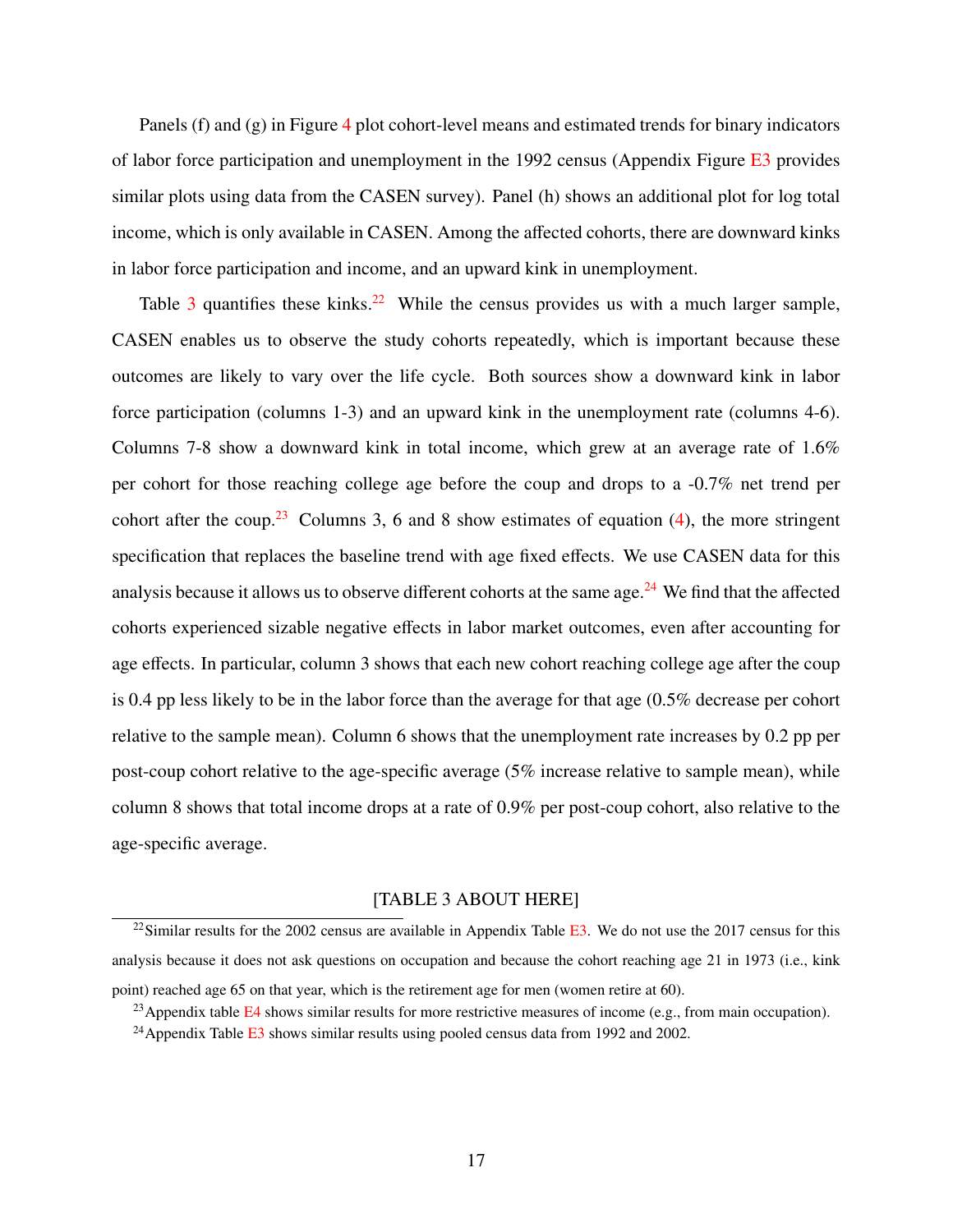#### *6.2 Distributional E*ff*ects on Wealth and Income*

We next study distributional measures of wealth and income available in the 1992 census and CASEN. These measures allow us to better understand the challenges that the affected cohorts faced in climbing up the socioeconomic ladder.

Figure [5](#page-35-0) plots the cohort-level means and estimated trends for the top and bottom quintiles of wealth and income. Data on wealth comes from the 1992 census, while information on income comes from CASEN and is averaged across survey waves. There are sharp downward kinks in the probability of being in the top quintiles of wealth or income for the affected cohorts, matched by upward kinks in the probability of being in the bottom quintiles. Appendix Figure [E4](#page-68-0) shows upward kinks for the middle quintiles as well. These results suggest that people reaching college age after the coup struggled to reach the top of the income and wealth distributions.

## [FIGURE 5 ABOUT HERE]

Panels A and B in Table [4](#page-40-0) show estimates of equation [\(3\)](#page-12-0) for indicators corresponding to each quintile of wealth and income. Column 1 in panel A shows a weakly negative trend in the probability of being in the top wealth quintile among pre-coup cohorts (-0.2 pp per cohort), which drops sharply after the coup and becomes -1.5 pp per cohort, equivalent to 3% of the sample mean. Column 1 in panel B shows a similar pre-coup trend in the probability of being in the top income quintile (-0.2 pp per cohort), which also accentuates and becomes -0.8 pp per cohort after the coup (2.4% of the sample mean). Panel C provides estimates of equation [\(4\)](#page-13-1) for the income quintiles in CASEN (i.e., including age fixed effects). We find that individuals in each new cohort reaching college age after the coup are 0.2 pp less likely to be in a household belonging to the top income quintile than the age-specific average (0.6% decrease relative to the sample mean).<sup>[25](#page-1-0)</sup> This reduction in the probability of being at the top of the income distribution is matched by 0.1 pp per-cohort increases in the probability of being in either of the bottom two quintiles  $(0.8\%$  and  $1\%$  increases

<sup>&</sup>lt;sup>25</sup>Since these distributional outcomes are calculated at the household level, resource pooling within households could help to attenuate the individual impact of reduced educational attainment.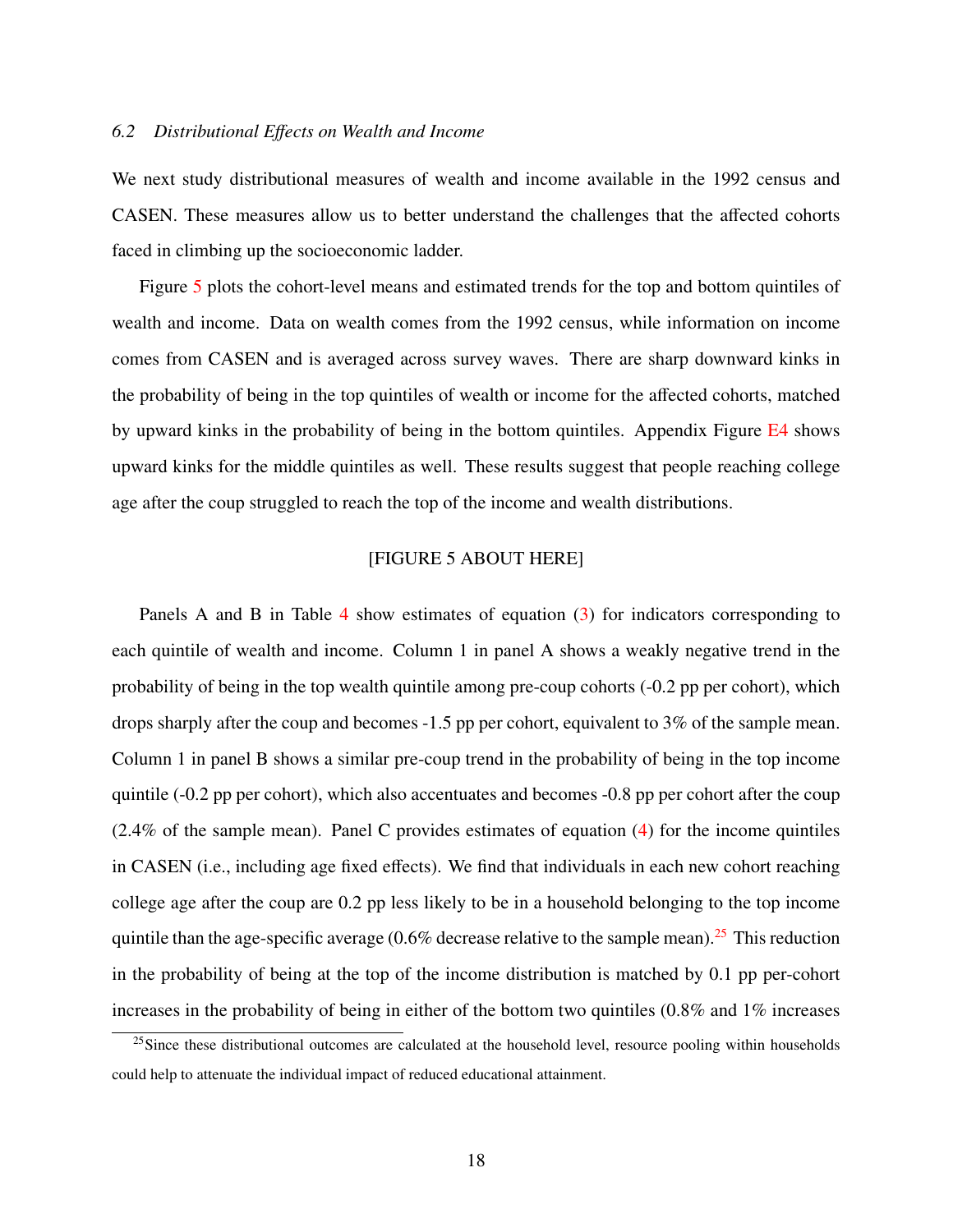relative to the respective sample means). These results show that social mobility stalled for those affected by the dictatorship's educational contraction.

## [TABLE 4 ABOUT HERE]

As further evidence on the distributional effects of the dictatorship, we use data from the EOD survey for the period 1960-2012 to calculate the yearly share of total reported income that goes to the top 20% of earners (top quintile), the bottom 20% (bottom quintile), and the middle 60%. We plot these series in Figure [6,](#page-36-0) together with vertical lines indicating the year of the military coup (1973) and the return to democracy (1990). This plot shows a strong correlation between dictatorship and inequality, in line with previous work by [Ffrench-Davis](#page-27-7)  $(2018)^{26}$  $(2018)^{26}$  $(2018)^{26}$  $(2018)^{26}$  In the years before the coup, we observe convergence in the shares of income going to the top and middle quintiles, particularly during the Allende government. After the coup, there is a steady increase in inequality, with the share of income going to top earners growing at the expense of the middle class. After democratization in 1990, we see again evidence of redistribution from the top quintile to the middle class, though a sizable gap remains as late as 2012. Importantly, the share of income accruing to the bottom 20% does not rise above 6% at any point during this 52-year period.<sup>[27](#page-1-0)</sup>

#### [FIGURE 6 ABOUT HERE]

## *6.3 Robustness Checks and Heterogeneous E*ff*ects by Gender*

We verify that the previous results are robust to additional tests. Appendix Tables [E6](#page-63-0) and [E7](#page-64-0) show that the results are very similar if we use the unrestricted sample from the relevant cohorts (i.e., including individuals lacking complete secondary education). We also examine the robustness of the results to changes in the bandwidth of cohorts in the sample, focusing on the more conservative specification with age fixed effects. Appendix Figures [E6](#page-70-0) and [E7](#page-71-0) plot estimates of  $\psi$  in equation

 $^{26}$ Appendix Figure [E5](#page-69-0) shows the corresponding series for the Gini coefficient.

 $^{27}$ [De Rosa et al.](#page-27-8) [\(2020\)](#page-27-8) use tax data and national accounts to show that surveys underestimate inequality in Latin America. They find that the share of income going to the top 10% in Chile exceeds 60%, the highest among the 10 countries considered.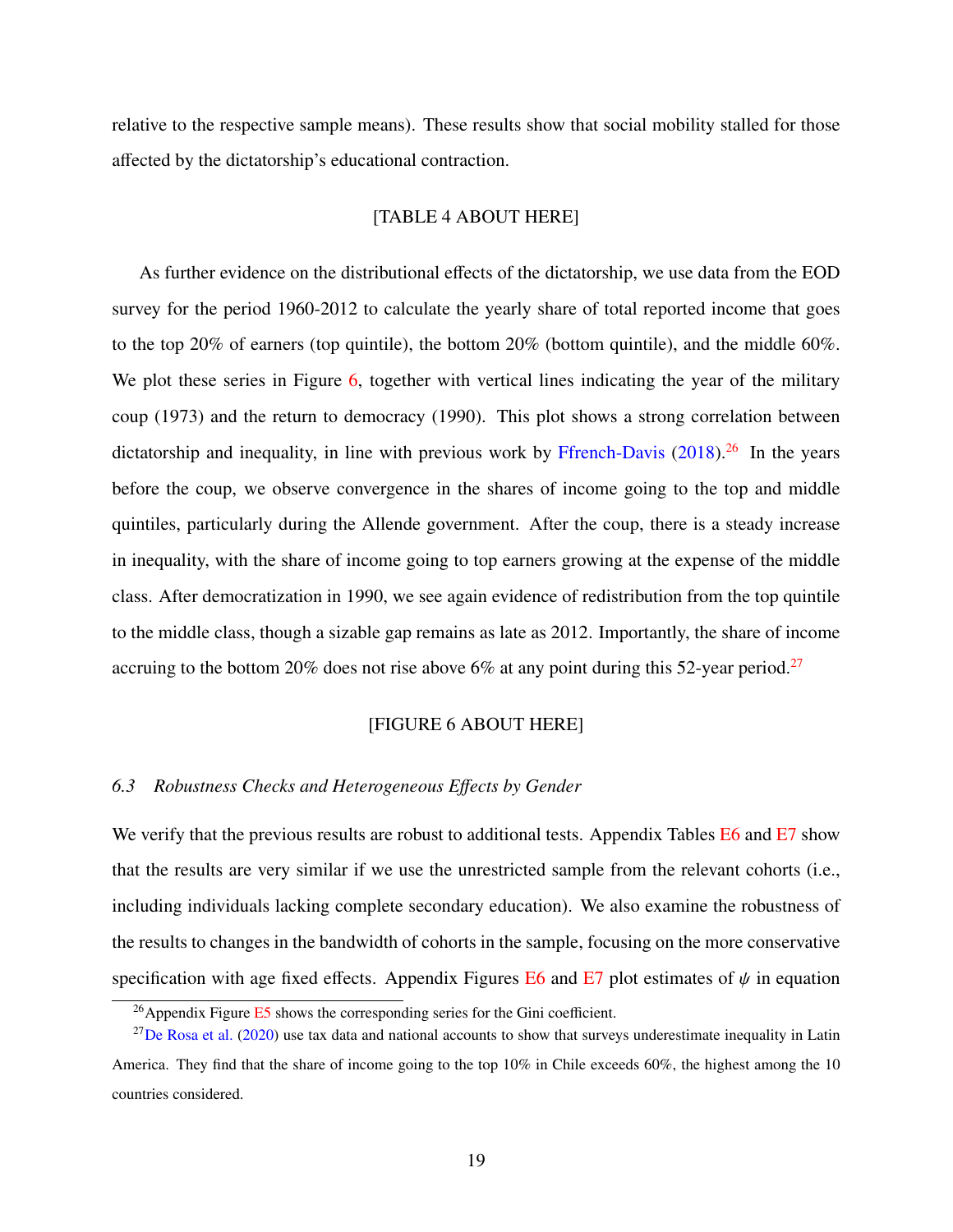[\(4\)](#page-13-1) for alternative bandwidths that drop or add 1-3 cohorts on each side. The estimates are highly stable, though precision is reduced in some cases due to the smaller sample size.

Appendix Figure [E8](#page-65-0) and Tables E8[-E9](#page-65-1) provide disaggregate results by gender. We find that the downward kinks in labor market outcomes for the affected cohorts are systematically larger for women, especially when compared against the respective sample mean. For instance, women reaching college age after the coup were 1.6 pp less likely per cohort to have a white-collar high skill occupation than the age-specific average (3.5% of the female sample mean), while men experienced a 0.8 pp decline per cohort (2.2% of the male sample mean). These results indicate that access to higher education was fundamental to female progress in the labor market [\(Goldin](#page-28-8) [2006\)](#page-28-8). Women also exhibit a larger downward kink in the probability of being in the top income quintile and larger upward kinks in the probability of being in the bottom two quintiles. Hence, gender inequality also seemingly worsened as a result of the dictatorship's educational contraction.

## <span id="page-21-0"></span>7 Results: Political Behaviors

The previous results show that people reaching college age after the military coup experienced reduced access to college and had worse socioeconomic outcomes. In this section, we study the relationship between diminished educational opportunities and political behavior, focusing on the 1988 plebiscite that triggered Chile's return to democracy. While a large literature posits a positive link between education and democracy, it is plausible that the educational contraction after the military coup caused a political backlash when a democratic window of opportunity arose. In terms of our model, we are interested in establishing whether the reduced access to higher education contributed to the demise of the Pinochet dictatorship in the long run (i.e.,  $p'_{\text{long run}} > 0$ ).

The military regime drafted a new constitution in 1980, which awarded Pinochet an eight-year term as president. After this time, a plebiscite was held to determine whether there would be a second eight-year term for Pinochet or open presidential elections instead. This was the first free election in Chile since 1973 and the "NO" option won with 55% of votes.<sup>[28](#page-1-0)</sup> A presidential election

<sup>&</sup>lt;sup>28</sup>[Gandhi and Lust-Okar](#page-28-9) [\(2009\)](#page-28-9) provide an overview of the role of elections in non-democracies. In the case of Chile, mounting domestic and international pressure throughout the 1980s left the military regime with no alternative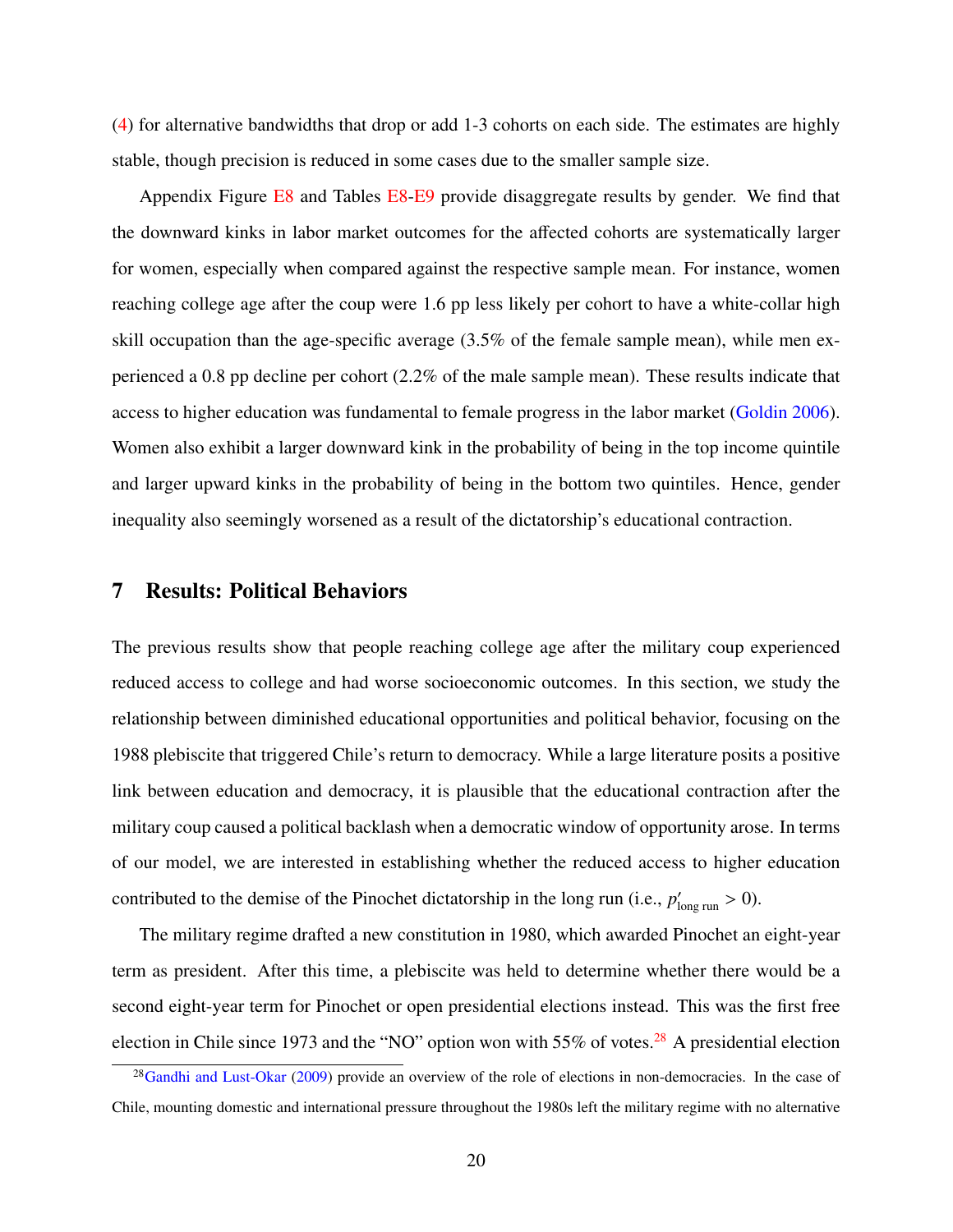followed in 1989 and Pinochet stepped down as president in 1990.

We first look at voter registration for the plebiscite as a measure of engagement with the political process [\(Bautista et al.](#page-25-3) [2020\)](#page-25-3). The military junta declared the previous voting registry void shortly after the coup, so all voters had to register anew to participate in the plebiscite. Based on individual-level records for the universe of voters in 2017, panel (a) in Figure [7](#page-36-1) plots the share of voters per cohort that registered in 1987 or 1988, as well as the estimated trends for the cohorts reaching college age before and after the coup.<sup>[29](#page-1-0)</sup> We observe a clear upward kink in the registration rate among the affected cohorts. Even though registration was generally very high, with a sample mean of 81%, there is still a 1.3 pp difference between the cohorts that reached age 21 in 1981 and 1972. We interpret this result as suggesting increased political engagement by those experiencing reduced access to higher education.

#### [FIGURE 7 ABOUT HERE]

To study potential effects on the outcome of the plebiscite, we construct a localized measure of the impact of the contraction in higher education. For this purpose, we estimate a more flexible version of equation [\(3\)](#page-12-0) that allows for separate pre- and post-coup trends in college enrollment for each county *j* in the 1992 census.<sup>[30](#page-1-0)</sup> We then adjust the county-specific kink in enrollment ( $\pi$ <sub>1, *i*</sub>) based on the precision of the estimates (i.e., [Krueger and Summers](#page-28-10) [1988\)](#page-28-10) and we standardize this measure to facilitate interpretation. Panel (b) in Figure [7](#page-36-1) shows a binned scatterplot of the vote share for the NO option against this impact measure. The plot shows that counties with a larger reduction in college enrollment (i.e., more negative kinks) voted against Pinochet at higher rates.

Table [5](#page-41-0) examines the robustness of this correlation. We present robust standard errors in parentheses. We also show in brackets the p-values from a bootstrap procedure that accounts for the generated regressors. Column 1 indicates that a one standard deviation (SD) *decrease* in the but to hold the plebiscite without manipulation, in line with [Magaloni](#page-29-10) [\(2010\)](#page-29-10). Pinochet may have also overestimated his chances of victory, having won two previous (but manipulated) elections [\(Treisman](#page-31-0) [2020\)](#page-31-0).

 $^{29}$ In 2012, the country switched to having automatic and universal registration. Hence, the composition of our sample in 2017 is unaffected by differences in the propensity to register across cohorts. The electoral data does not include information on educational attainment, so these results correspond to the unrestricted sample.

 $30$ For computational convenience, we drop the county by gender fixed effects in this regression.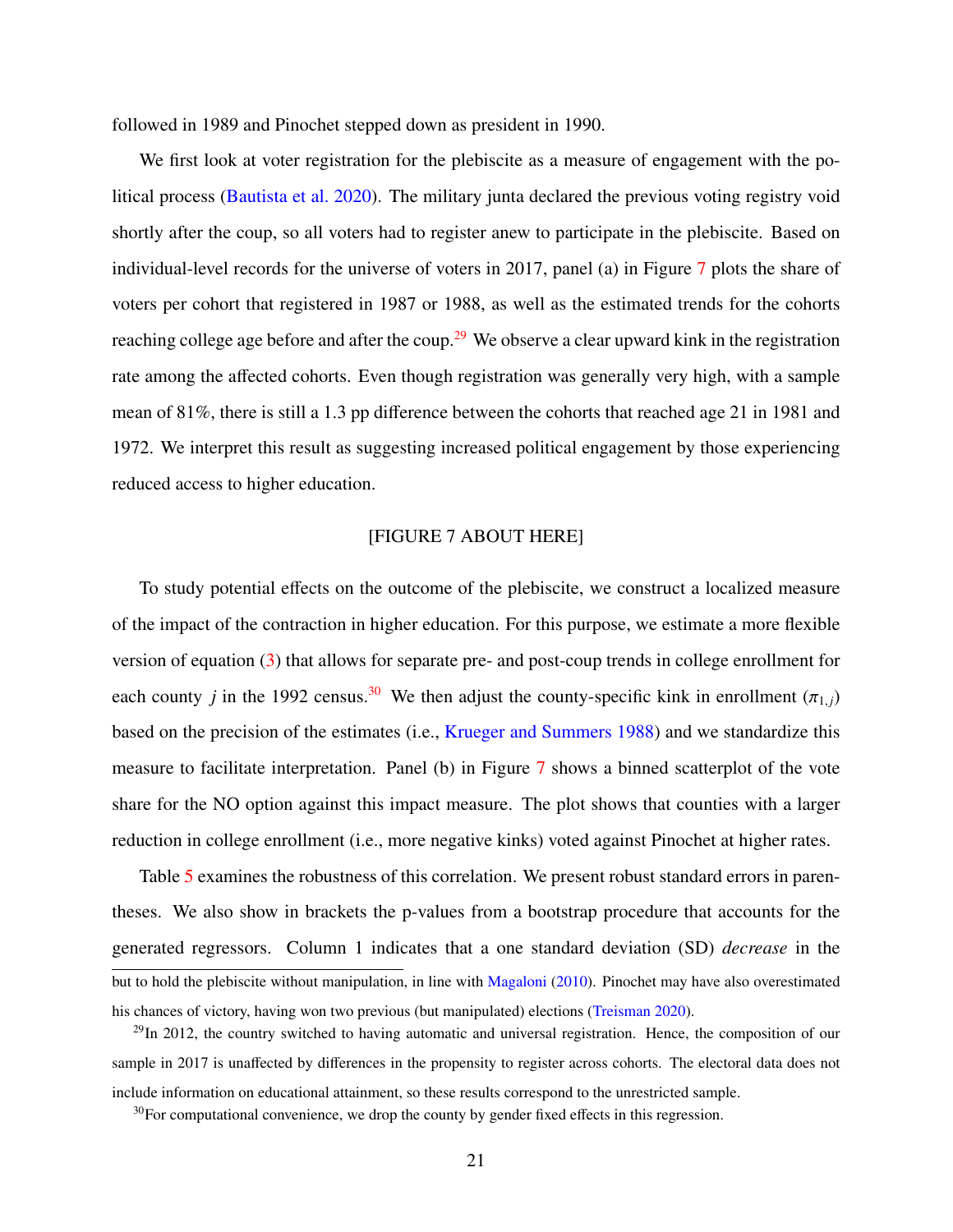county-specific kink in college enrollment (i.e., larger fall) is associated with a 3.9 pp increase in the NO vote share (8% increase over sample mean). This column includes no controls, while column 2 controls for total population and for the shares of rural and female population in 1970. Column 3 further controls for the respective distances to Santiago, the regional capital and the provincial capital, while column 4 also adds region fixed effects. The magnitude of the correlation between the kink in enrollment and the NO vote share decreases as we add more controls, but it remains economically and statistically significant. Finally, column 5 adds the vote share for Allende in 1970 as an additional control. This variable is also strongly correlated with the NO vote share, with a one-point increase in the Allende vote share being associated with a 0.44 pp increase in support for NO. Adding this control leads to a further reduction in the correlation of the NO vote share with the local kink in college enrollment, but it still remains sizable, negative and statistically significant. This is to be expected as the areas that were affected by the contraction were also the ones that arguably benefited from the redistributive policies implemented by Allende and were more likely to support him. Overall, these results suggest that the contraction of higher education plausibly led to a political backlash and contributed to Pinochet's defeat in the 1988 plebiscite.

## [TABLE 5 ABOUT HERE]

## <span id="page-23-0"></span>8 Conclusion

In this paper, we study the relationship between political regimes, education and social mobility. For the case of Chile, we show that the Pinochet dictatorship's goals of political control and fiscal conservatism caused a large contraction of all universities in the country, which took place through a steady reduction in the number of openings for new students. As a result, individuals who reached college age shortly after the military coup experienced a sharp decline in college enrollment. These individuals had worse economic outcomes throughout the life cycle and struggled to reach the top of the socioeconomic ladder. However, these individuals also registered to vote at higher rates for the pivotal 1988 plebiscite and they increasingly voted against Pinochet.

We draw two main conclusions from these results. First, our findings show that political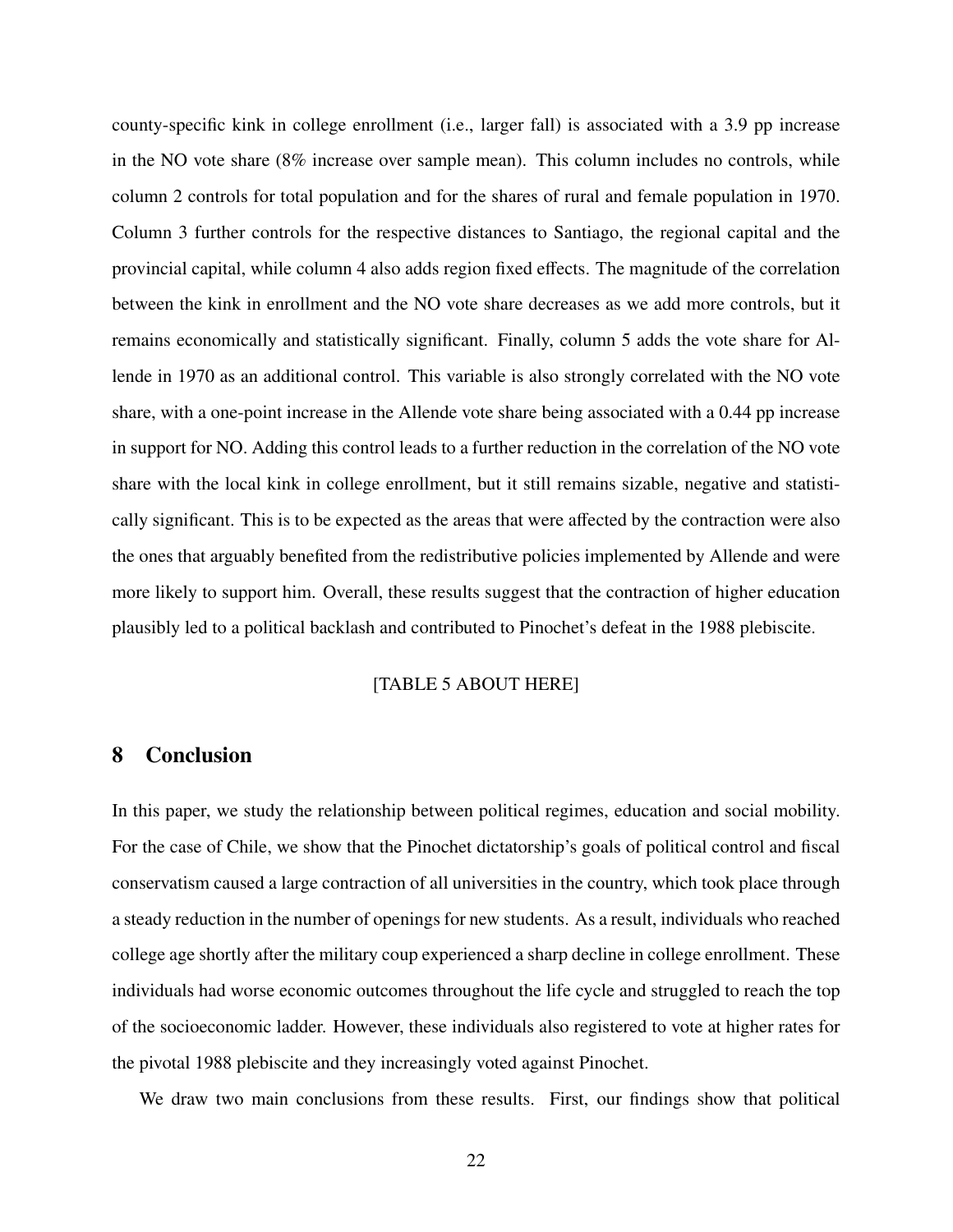regimes affect social mobility and redistribution via changes to the education system. In our setting, a large educational contraction following a transition to autocracy hindered social mobility for an entire generation and led to higher inequality. Second, our results also suggest that diminished educational opportunities can undermine the long-term survival of authoritarian regimes, even if they serve short-term goals of political control. In contrast to a long intellectual tradition, we find that reduced access to education under a dictatorship can cause a political backlash and may contribute to democratization if a window of opportunity arises.

## References

- <span id="page-24-4"></span>Alberto Abadie and Javier Gardeazabal. The Economic Costs of Conflict: A Case Study of the Basque Country. *American Economic Review*, 93(1):113–132, 2003.
- <span id="page-24-5"></span>Alberto Abadie, Alexis Diamond, and Jens Hainmueller. Comparative Politics and the Synthetic Control Method. *American Journal of Political Science*, 59(2):495–510, 2015.
- <span id="page-24-6"></span>Ran Abramitzky, Leah Platt Boustan, and Katherine Eriksson. A Nation of Immigrants: Assimilation and Economic Outcomes in the Age of Mass Migration. *Journal of Political Economy*, 122 (3):467–506, 2014.
- <span id="page-24-0"></span>Daron Acemoglu and James A. Robinson. *Economic Origins of Dictatorship and Democracy*. Cambridge University Press, 2006.
- <span id="page-24-3"></span>Daron Acemoglu, Simon Johnson, James A. Robinson, and Pierre Yared. From Education to Democracy? *American Economic Review*, 95(2):44–49, 2005.
- <span id="page-24-1"></span>Daron Acemoglu, Suresh Naidu, Pascual Restrepo, and James A. Robinson. Democracy, Redistribution, and Inequality. In Anthony Atkinson and François Bourguignon, editors, *Handbook of Income Distribution*, volume 2, pages 1885 – 1966. Elsevier, 2015.
- <span id="page-24-2"></span>Michael Albertus and Victor Menaldo. *Authoritarianism and the Elite Origins of Democracy*. Cambridge University Press, 2018.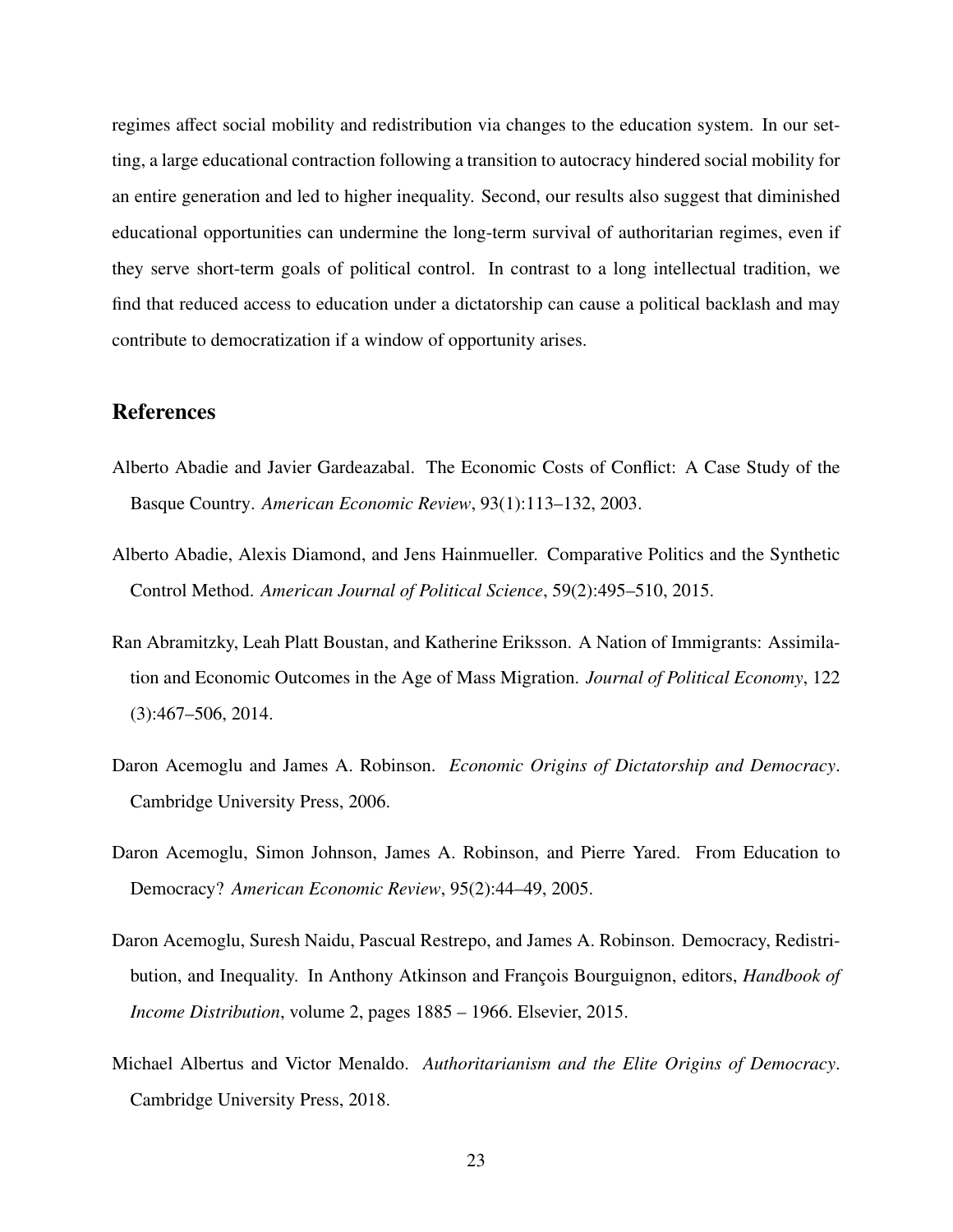- <span id="page-25-10"></span>Alberto Alesina, Stefanie Stantcheva, and Edoardo Teso. Intergenerational Mobility and Preferences for Redistribution. *American Economic Review*, 108(2):521–54, 2018.
- <span id="page-25-5"></span>Alberto Alesina, Marlon Seror, David Yang, Yang You, and Weihong Zeng. Persistence Through Revolutions. NBER Working Paper 27053 <https://www.nber.org/papers/w27053>, 2020.
- <span id="page-25-6"></span>Alberto Alesina, Paola Giuliano, and Bryony Reich. Nation-Building and Education. *Economic Journal*, 131(638):2273–2303, 2021.
- <span id="page-25-8"></span>Gabriel Almond and Sidney Verba. *The Civic Culture: Political Attitudes and Democracy in Five Nations*. Princeton University Press, 1963.
- <span id="page-25-1"></span>Ben W. Ansell. *From the Ballot to the Blackboard: The Redistributive Political Economy of Education*. Cambridge University Press, 2010.
- <span id="page-25-11"></span>Ying Bai and Ruixue Jia. Elite Recruitment and Political Stability: The Impact of the Abolition of China's Civil Service Exam. *Econometrica*, 84(2):677–733, 2016.
- <span id="page-25-4"></span>Matthew A. Baum and David A. Lake. The Political Economy of Growth: Democracy and Human Capital. *American Journal of Political Science*, 47(2):333–347, 2003.
- <span id="page-25-3"></span>María Angélica Bautista, Felipe González, Luis R. Martínez, Pablo Muñoz, and Mounu Prem. The Geography of Repression and Opposition to Autocracy. Forthcoming in American Journal of Political Science, 2020.
- <span id="page-25-7"></span>Gary Becker. Latin America Owes a Lot to Its 'Chicago Boys'. BusinessWeek, 1997. June 9, 1997.
- <span id="page-25-9"></span>Roland Benabou and Efe A. Ok. Social Mobility and the Demand for Redistribution: The Poum Hypothesis. *Quarterly Journal of Economics*, 116(2):447–487, 2001.
- <span id="page-25-0"></span>Carles Boix. *Democracy and Redistribution*. Cambridge University Press, 2003.
- <span id="page-25-2"></span>François Bourguignon and Thierry Verdier. Oligarchy, Democracy, Inequality and Growth. *Journal of Development Economics*, 62(2):285 – 313, 2000.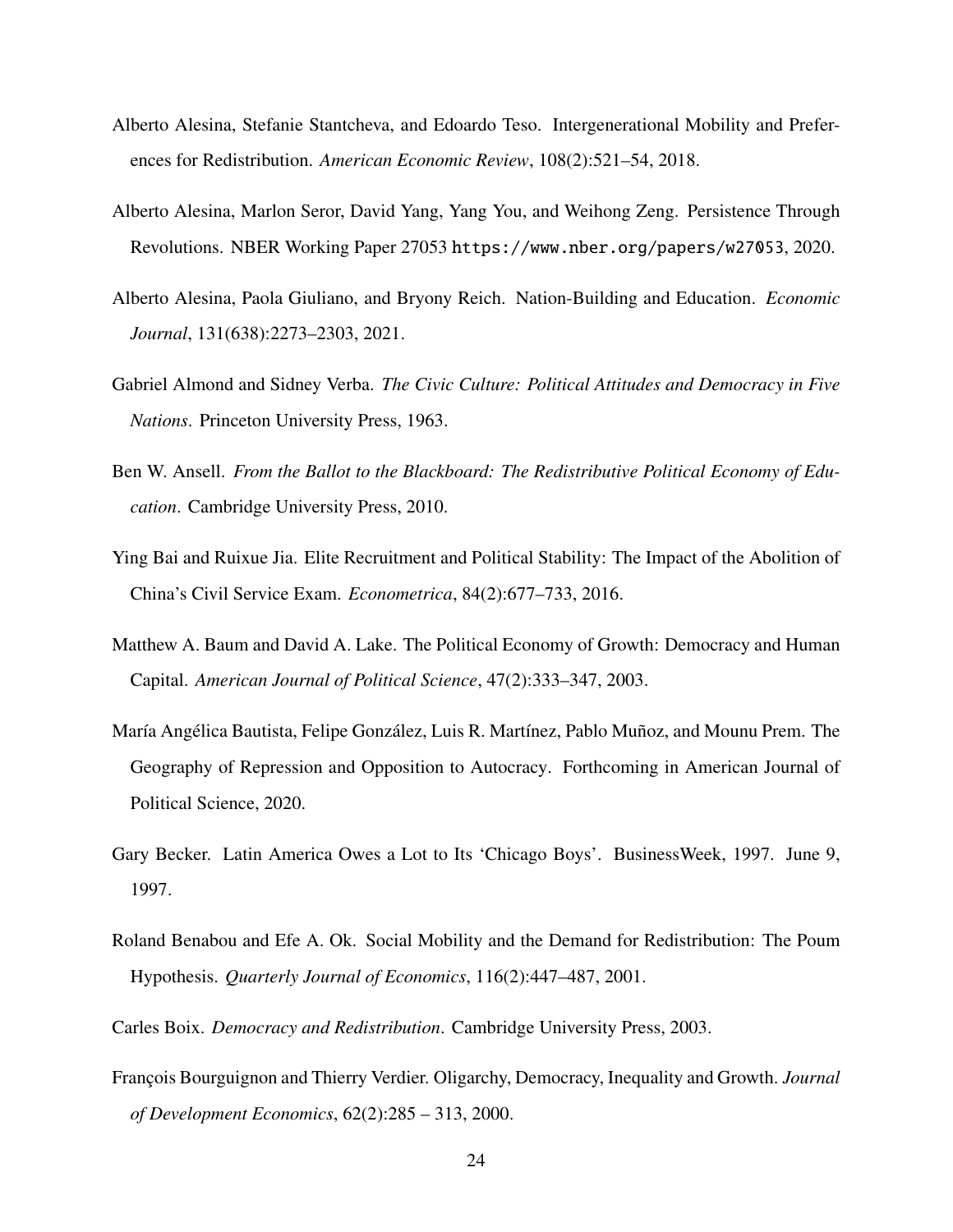- <span id="page-26-2"></span>David S. Brown and Wendy Hunter. Democracy and Human Capital Formation: Education Spending in Latin America, 1980 to 1997. *Comparative Political Studies*, 37(7):842–864, 2004.
- <span id="page-26-5"></span>José Joaquín Brunner. Informe Sobre el Desarrollo y el Estado Actual del Sistema Universitario en Chile. Programa Flacso-Santiago de Chile, Documento de Trabajo 227 [https://tinyurl.](https://tinyurl.com/2paeszw8) [com/2paeszw8](https://tinyurl.com/2paeszw8), 1984.
- <span id="page-26-10"></span>A. Colin Cameron, Jonah B. Gelbach, and Douglas L. Miller. Bootstrap-based Improvements for Inference with Clustered Errors. *Review of Economics and Statistics*, 90(3):414–427, 2008.
- <span id="page-26-0"></span>Davide Cantoni and Noam Yuchtman. The Political Economy of Educational Content and Development: Lessons from History. *Journal of Development Economics*, 104:233 – 244, 2013.
- <span id="page-26-11"></span>David Card, David S. Lee, Zhuan Pei, and Andrea Weber. Inference on Causal Effects in a Generalized Regression Kink Design. *Econometrica*, 83(6):2453–2483, 2015.
- <span id="page-26-6"></span>Pedro Castro. *La Educación en Chile de Frei a Pinochet*. Ediciones Sigueme, Salamanca, 1977.
- <span id="page-26-7"></span>CEP. *El Ladrillo: Bases de la Pol´ıtica Econ ´omica del Gobierno Militar Chileno*. Centro de Estudios Públicos, 1992.
- <span id="page-26-8"></span>Comisión Rettig. *Informe de la Comisión Nacional de Verdad y Reconciliación*. Chile: Ministerio del Interior, Corporación Nacional de Reparación y Reconciliación, 1996.
- <span id="page-26-9"></span>Comisión Valech. *Informe de la Comisión Nacional Sobre Prisión Política Y Tortura*. Chile: Ministerio del Interior, Comisión Nacional sobre Prisión Política y Tortura, 2004.
- <span id="page-26-1"></span>John Connelly and Michael Grüttner, editors. *Universities Under Dictatorship*. Pennsylvania State University Press, 2005.
- <span id="page-26-4"></span>Kevin Croke, Guy Grossman, Horacio Larreguy, and John Marshall. Deliberate Disengagement: How Education Can Decrease Political Participation in Electoral Authoritarian Regimes. *American Political Science Review*, 110(3):579600, 2016.

<span id="page-26-3"></span>Robert Dahl. *Polyarchy: Participation and Opposition*. Yale University Press, 1971.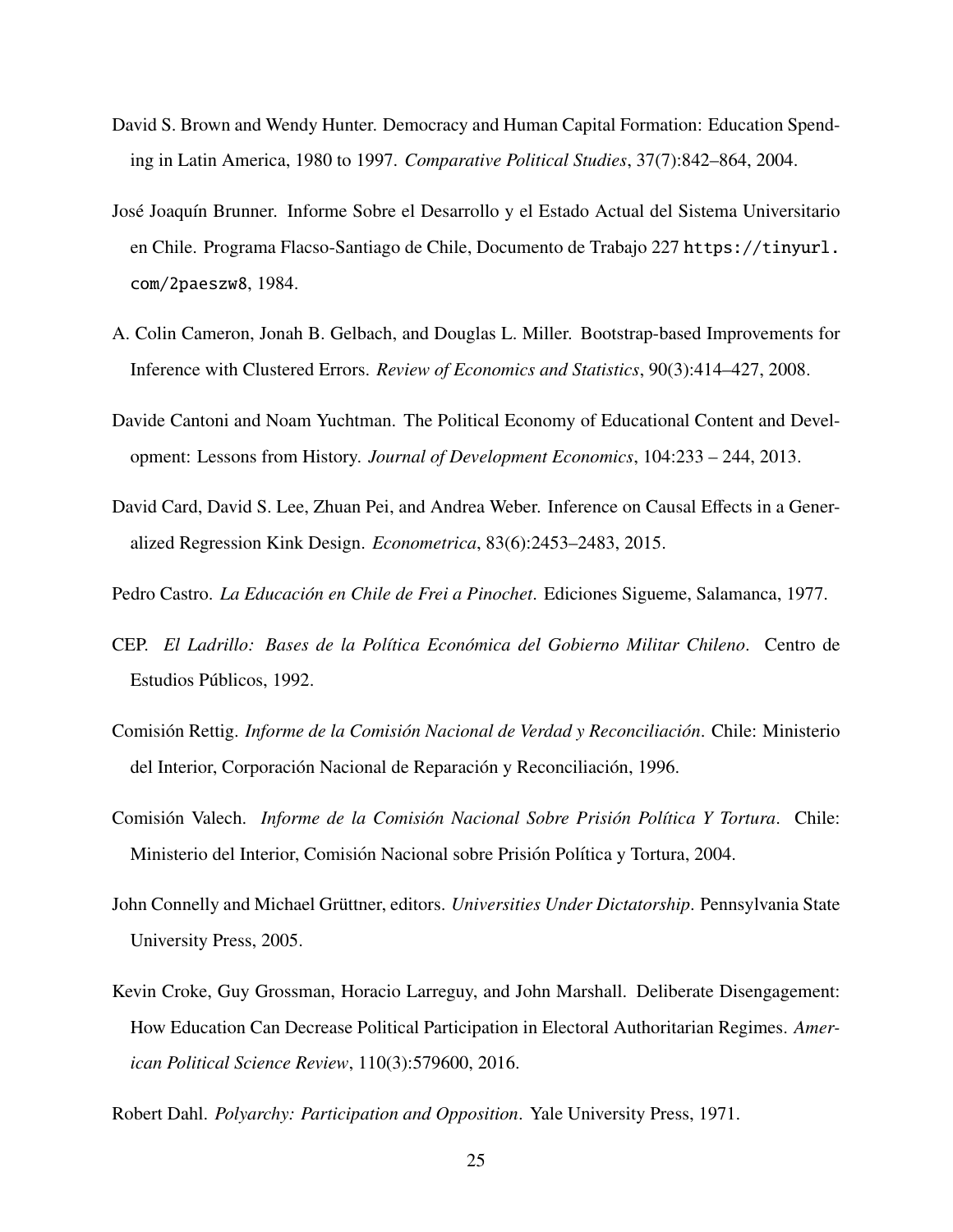- <span id="page-27-8"></span>Mauricio De Rosa, Ignacio Flores, and Marc Morgan. Inequality in Latin America Revisited: Insights from Distributional National Accounts. World Inequality Lab - Issue Brief 2020/09 <https://tinyurl.com/mrx4aak7>, 2020.
- Eliana Díaz and Erika Himmel. Evolución Histórica del Sistema de Selección a las Universidades Chilenas 1967-1984. Corporación de Promoción Universitaria, 1985.
- <span id="page-27-3"></span>William Easterly. *The Tyranny of Experts: Economists, Dictators, and the Forgotten Rights of the Poor*. Basic Books, 2013.
- <span id="page-27-4"></span>Rafael Echeverría. La Política Educacional y la Transformación del Sistema de Educación en Chile a Partir de 1973. The Wilson Center, Latin American Program, Working Paper 74 [https:](https://tinyurl.com/mvkckt9z) [//tinyurl.com/mvkckt9z](https://tinyurl.com/mvkckt9z), 1980.
- Rafael Echeverría. Evolución de la Matrícula en Chile: 1935-1981. Santiago, Programa Interdisciplinario de Investigaciones en Educación, 1982.
- <span id="page-27-1"></span>Jane Esberg. Censorship as Reward: Evidence from Pop Culture Censorship in Chile. *American Political Science Review*, 114(3):821–836, 2020.
- <span id="page-27-2"></span>Jane Esberg. Anticipating Dissent: The Repression of Politicians in Pinochet's Chile. *Journal of Politics*, 83(2):689–705, 2021.
- <span id="page-27-5"></span>Bruno Ferman, Cristine Pinto, and Vitor Possebom. Cherry Picking with Synthetic Controls. *Journal of Policy Analysis and Management*, 2019.

<span id="page-27-7"></span>Ricardo Ffrench-Davis. *Reformas Económicas en Chile: 1973-2017*. Taurus, 2018.

- <span id="page-27-6"></span>Sergio Firpo and Vitor Possebom. Synthetic Control Method: Inference, Sensitivity Analysis and Confidence Sets. *Journal of Causal Inference*, 6(2), 2018.
- <span id="page-27-0"></span>Francisco A Gallego. Historical Origins of Schooling: The Role of Democracy and Political Decentralization. *Review of Economics and Statistics*, 92(2):228–243, 2010.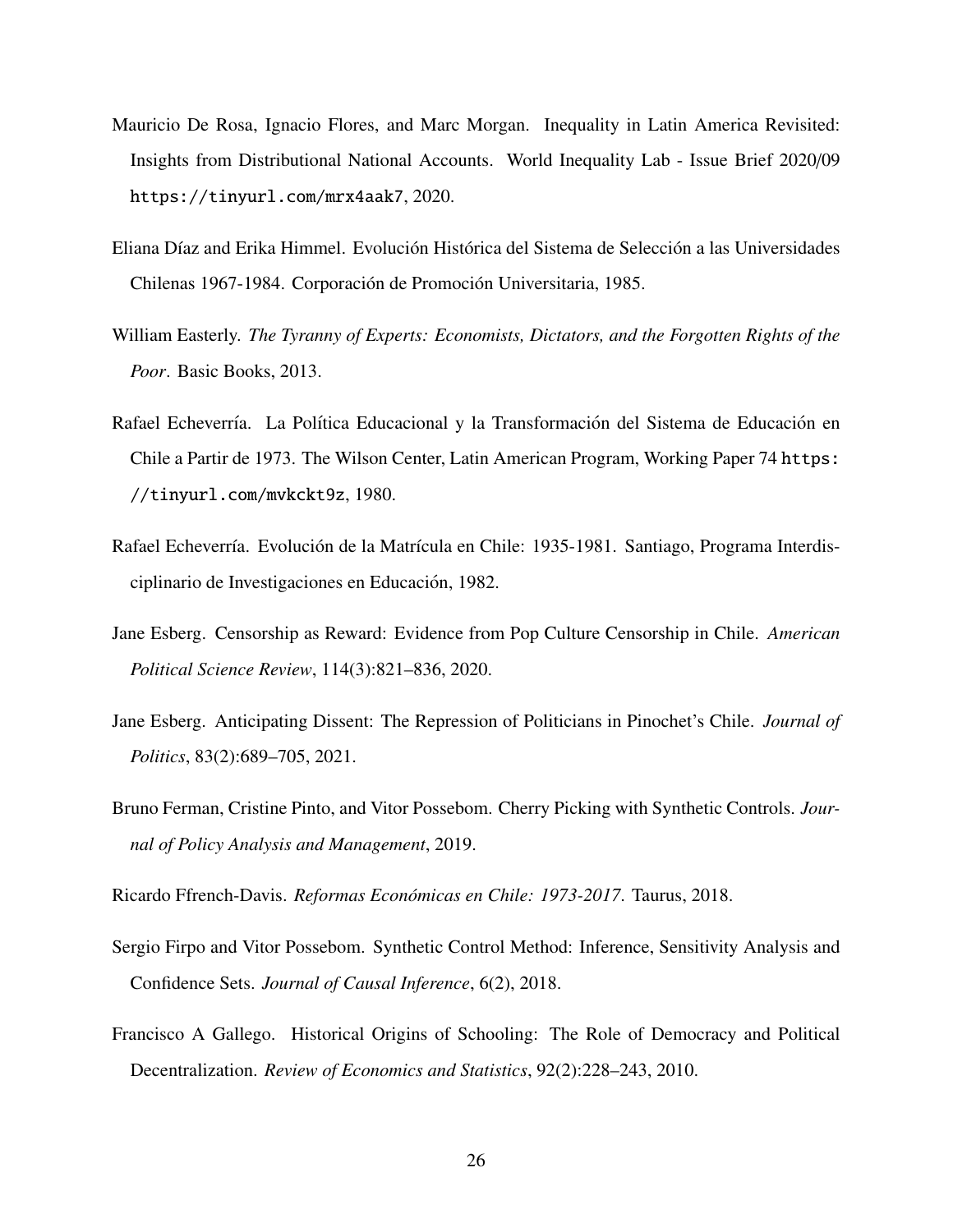- <span id="page-28-9"></span>Jennifer Gandhi and Ellen Lust-Okar. Elections Under Authoritarianism. *Annual Review of Political Science*, 12(1):403–422, 2009.
- <span id="page-28-2"></span>Barbara Geddes, Erica Frantz, and Joseph G. Wright. *How Dictatorships Work: Power, Personalization and Collapse*. Cambridge University Press, 2018.
- <span id="page-28-8"></span>Claudia Goldin. The Quiet Revolution That Transformed Women's Employment, Education, and Family. *American Economic Review*, 96(2):1–21, May 2006.
- <span id="page-28-1"></span>Felipe González and Mounu Prem. Can Television Bring Down a Dictator? Evidence from Chile's 'No' Campaign. *Journal of Comparative Economics*, 46(1):349–361, 2018.
- <span id="page-28-3"></span>Sergei Guriev and Daniel Treisman. *Spin Dictators: The Changing Face of Tyranny in the 21st Century*. Princeton University Press, 2022.
- <span id="page-28-6"></span>Ted Robert Gurr. *Why Men Rebel*. Princeton University Press, 1970.
- <span id="page-28-0"></span>Robin Harding and David Stasavage. What Democracy Does (and Doesn't Do) for Basic Services: School Fees, School Inputs, and African Elections. *Journal of Politics*, 76(1):229–245, 2013.
- INE. XIII Censo de Población 1960: Resumen País. Instituto Nacional de Estadística, Dirección de Estadísticas y Censos, 1965.
- <span id="page-28-10"></span>Alan B. Krueger and Lawrence H. Summers. Efficiency Wages and the Inter-Industry Wage Structure. *Econometrica*, 56(2):259–293, 1988.
- <span id="page-28-5"></span>Thomas Kurer and Briitta Van Staalduinen. Disappointed Expectations: Downward Mobility and Electoral Change. *American Political Science Review*, page 117, 2022.
- <span id="page-28-4"></span>Horacio Larreguy and John Marshall. The Effect of Education on Civic and Political Engagement in Nonconsolidated Democracies: Evidence from Nigeria. *Review of Economics and Statistics*, 99(3):387–401, 2017.
- <span id="page-28-7"></span>Daniel Levy. Chilean Universities under the Junta: Regime and Policy. *Latin American Research Review*, 21(3), 1986.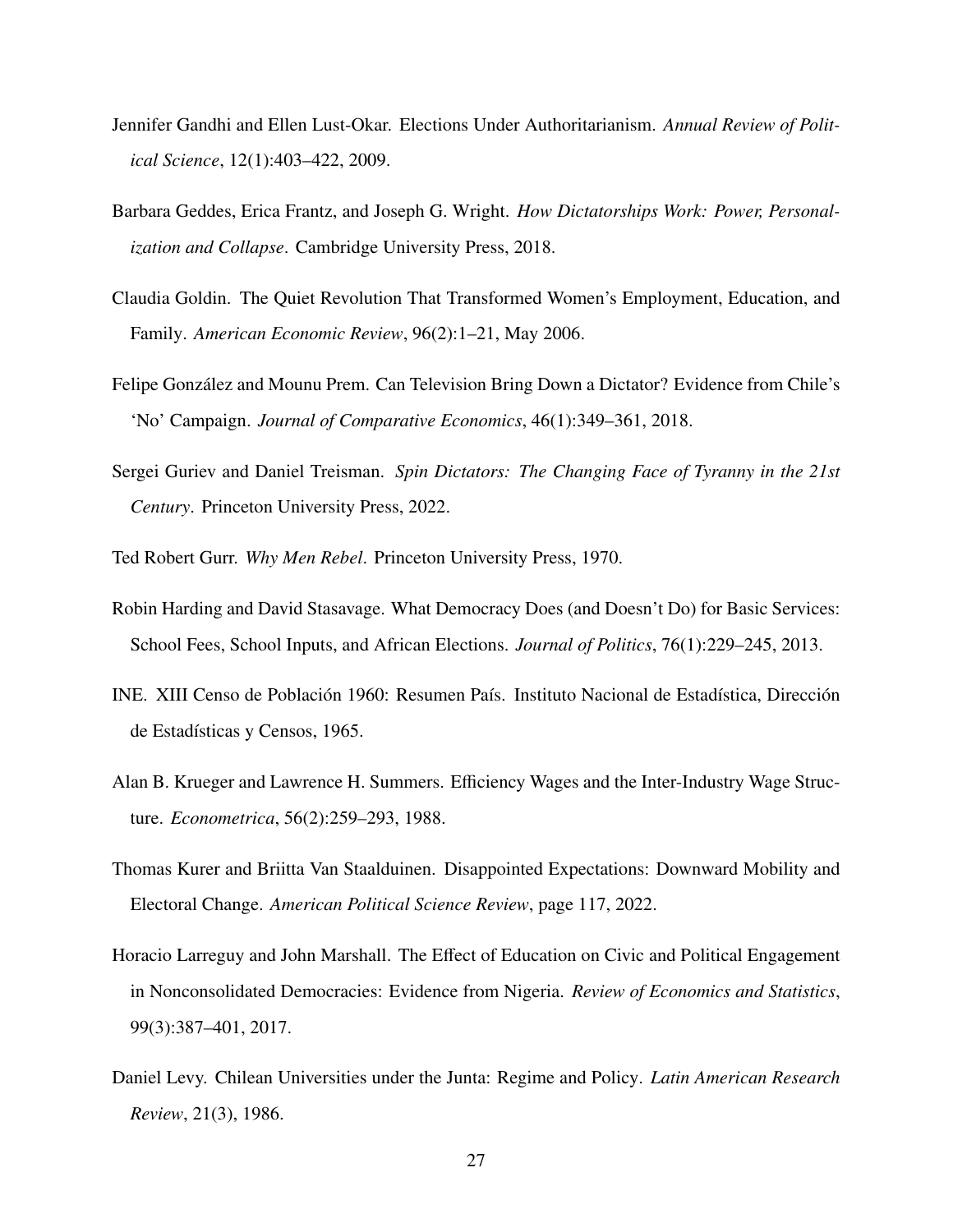- <span id="page-29-4"></span>Hongbin Li and Lingsheng Meng. The Scarring Effects of College Education Deprivation during China's Cultural Revolution. *Economic Development and Cultural Change*, 70(3):981–1016, 2022.
- <span id="page-29-0"></span>Peter H. Lindert. *Growing Public: Social Spending and Economic Growth since the Eighteenth Century*. Cambridge University Press, 2004.
- <span id="page-29-6"></span>Seymour Martin Lipset. Some Social Requisites of Democracy: Economic Development and Political Legitimacy. *American Political Science Review*, 53(1):69–105, 1959.
- <span id="page-29-2"></span>John B. Londregan. *Legislative Institutions and Ideology in Chile*. New York: Cambridge University Press, 2007.
- <span id="page-29-10"></span>Beatriz Magaloni. The Game of Electoral Fraud and the Ousting of Authoritarian Rule. *American Journal of Political Science*, 54(3):751–765, 2010.
- <span id="page-29-8"></span>Alexander K. Mayer. Does Education Increase Political Participation? *Journal of Politics*, 73(3): 633–645, 2011.
- <span id="page-29-1"></span>Allan H. Meltzer and Scott F. Richard. A Rational Theory of the Size of Government. *Journal of Political Economy*, 89(5):914–927, 1981.
- <span id="page-29-9"></span>Elena Cristina Mitrea, Monika Mühlböck, and Julia Warmuth. Extreme Pessimists? Expected Socioeconomic Downward Mobility and the Political Attitudes of Young Adults. *Political Behavior*, 43(2):785–811, 2021.
- <span id="page-29-7"></span>Guillermo O'Donnell. *Modernization and Bureaucratic-Authoritarianism: Studies in South American Politics*. University of California, Institute of International Studies, 1973.
- <span id="page-29-3"></span>Agustina Paglayan. The Non-Democratic Roots of Mass Education: Evidence from 200 Years. *American Political Science Review*, 115(1):179–198, 2021.
- <span id="page-29-5"></span>Agustina Paglayan. Education or Indoctrination? The Violent Origins of Public School Systems in an Era of State-Building. Forthcoming in American Political Science Review, 2022.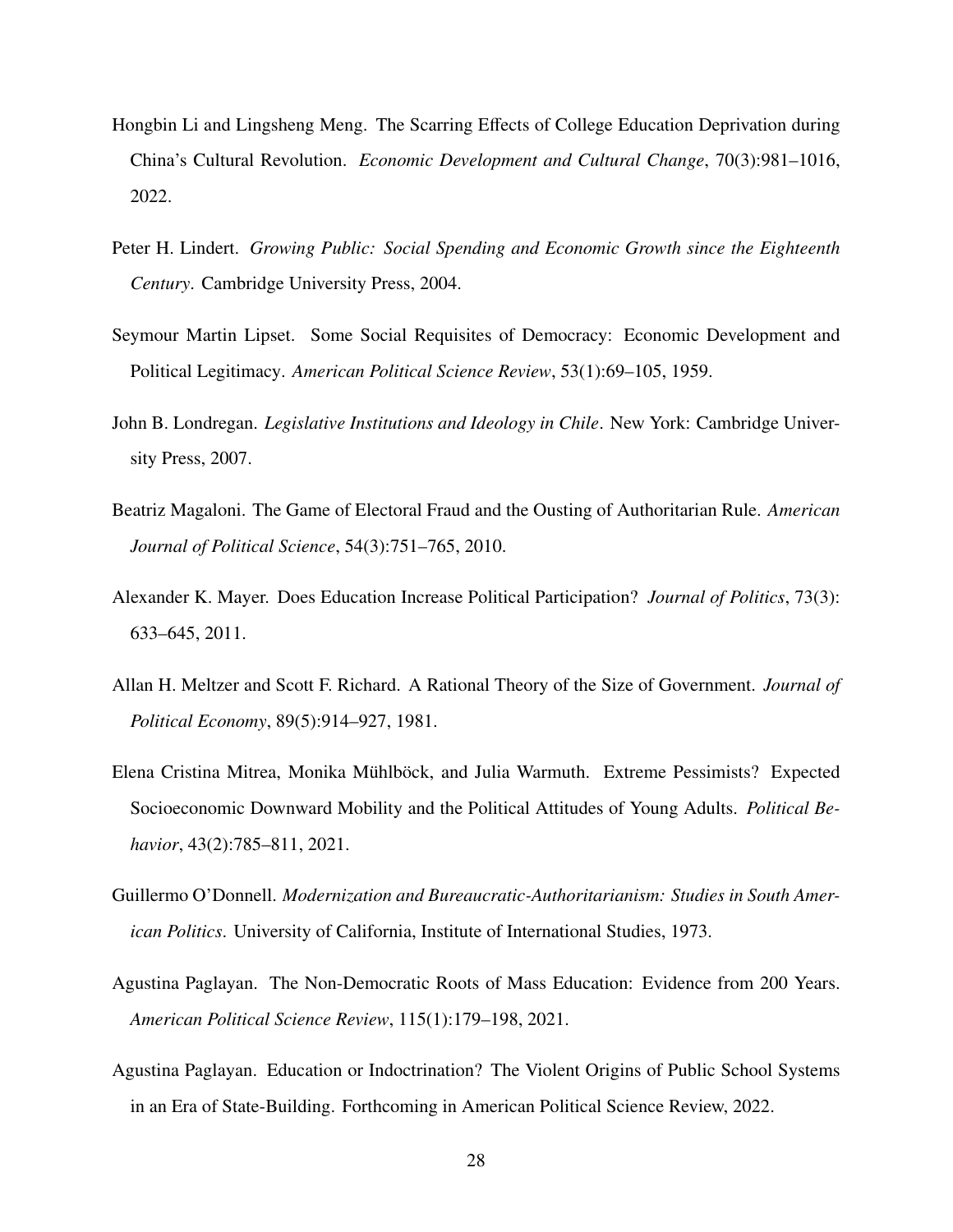- <span id="page-30-8"></span>Francesco Passarelli and Guido Tabellini. Emotions and Political Unrest. *Journal of Political Economy*, 125(3):903–946, 2017.
- <span id="page-30-7"></span>Mikael Persson. Education and Political Participation. *British Journal of Political Science*, 45(3): 689–703, 2015.
- <span id="page-30-9"></span>PIIE. *Las Transformaciones Educacionales Bajo el R´egimen Militar, Vols. I y II*. Programa Interdisciplinario de Investigaciones en Educación, 1984.
- <span id="page-30-4"></span>Richard Posner. The Becker-Posner Blog: Autocracy, Democracy and Economic Welfare. [https:](https://tinyurl.com/y5evx7pu) [//tinyurl.com/y5evx7pu](https://tinyurl.com/y5evx7pu), 2010. [Accessed on 08/17/2020].
- <span id="page-30-1"></span>Thomas Romer. Individual welfare, majority voting, and the properties of a linear income tax. *Journal of Public Economics*, 4(2):163–185, 1975.
- <span id="page-30-5"></span>Howard Sanborn and Clayton L. Thyne. Learning Democracy: Education and the Fall of Authoritarian Regimes. *British Journal of Political Science*, 44(4):773797, 2014.
- <span id="page-30-0"></span>Kenneth Scheve and David Stasavage. Wealth Inequality and Democracy. *Annual Review of Political Science*, 20(1):451–468, 2017.
- Ernesto Schiefelbein. Diagnóstico del Sistema Educacional Chileno en 1970. Universidad de Chile, 1976.
- <span id="page-30-3"></span>Alberto Simpser, Dan Slater, and Jason Wittenberg. Dead But Not Gone: Contemporary Legacies of Communism, Imperialism, and Authoritarianism. *Annual Review of Political Science*, 21(1): 419–439, 2018.
- <span id="page-30-6"></span>Rachel Milstein Sondheimer and Donald P. Green. Using Experiments to Estimate the Effects of Education on Voter Turnout. *American Journal of Political Science*, 54(1):174–189, 2010.
- <span id="page-30-2"></span>David Stasavage. Democracy and Education Spending in Africa. *American Journal of Political Science*, 49(2):343–358, 2005.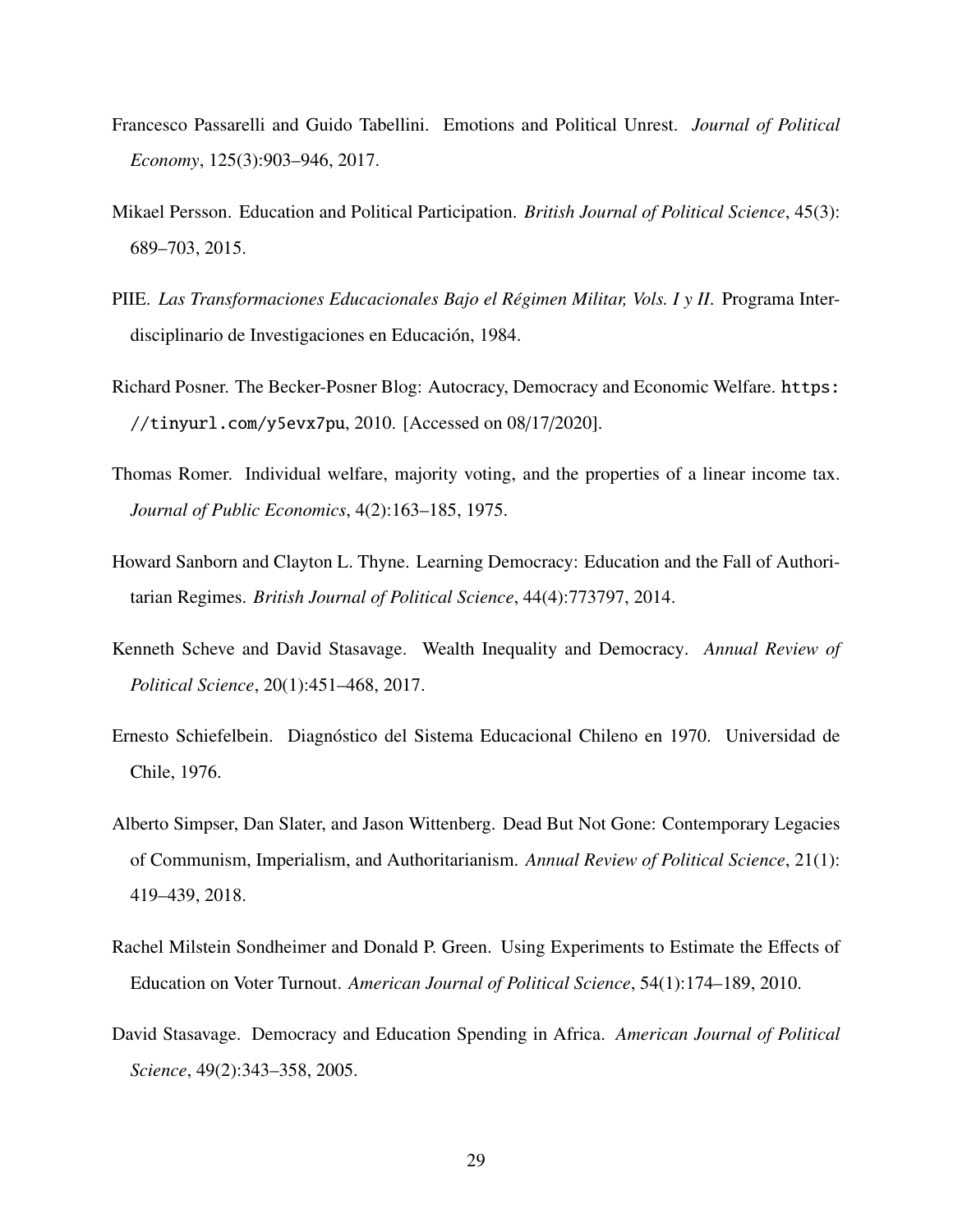- <span id="page-31-0"></span>Daniel Treisman. Economic Development and Democracy: Predispositions and Triggers. *Annual Review of Political Science*, 23(1):241–257, 2020.
- <span id="page-31-4"></span>Universidad de Chile. Compendio Estadístico - Proceso de Admisión Año Académico 2011. Vicerectoría de Asuntos Académicos, 2011.
- <span id="page-31-3"></span>Juan Gabriel Valdés. Pinochet's Economists: The Chicago School in Chile. Cambridge University Press, 1995.
- <span id="page-31-2"></span>Andrés Velasco. The State and Economic Policy: Chile 1952-92. In Barry P. Bosworth, Rudiger Dornbusch, and Raúl Labán, editors, *The Chilean Economy: Policy Lessons and Challenges*, pages 379–411. The Brookings Institution, 1994.
- <span id="page-31-1"></span>Fabian Waldinger. Quality Matters: The Expulsion of Professors and the Consequences for PhD Student Outcomes in Nazi Germany. *Journal of Political Economy*, 118(4):787–831, 2010.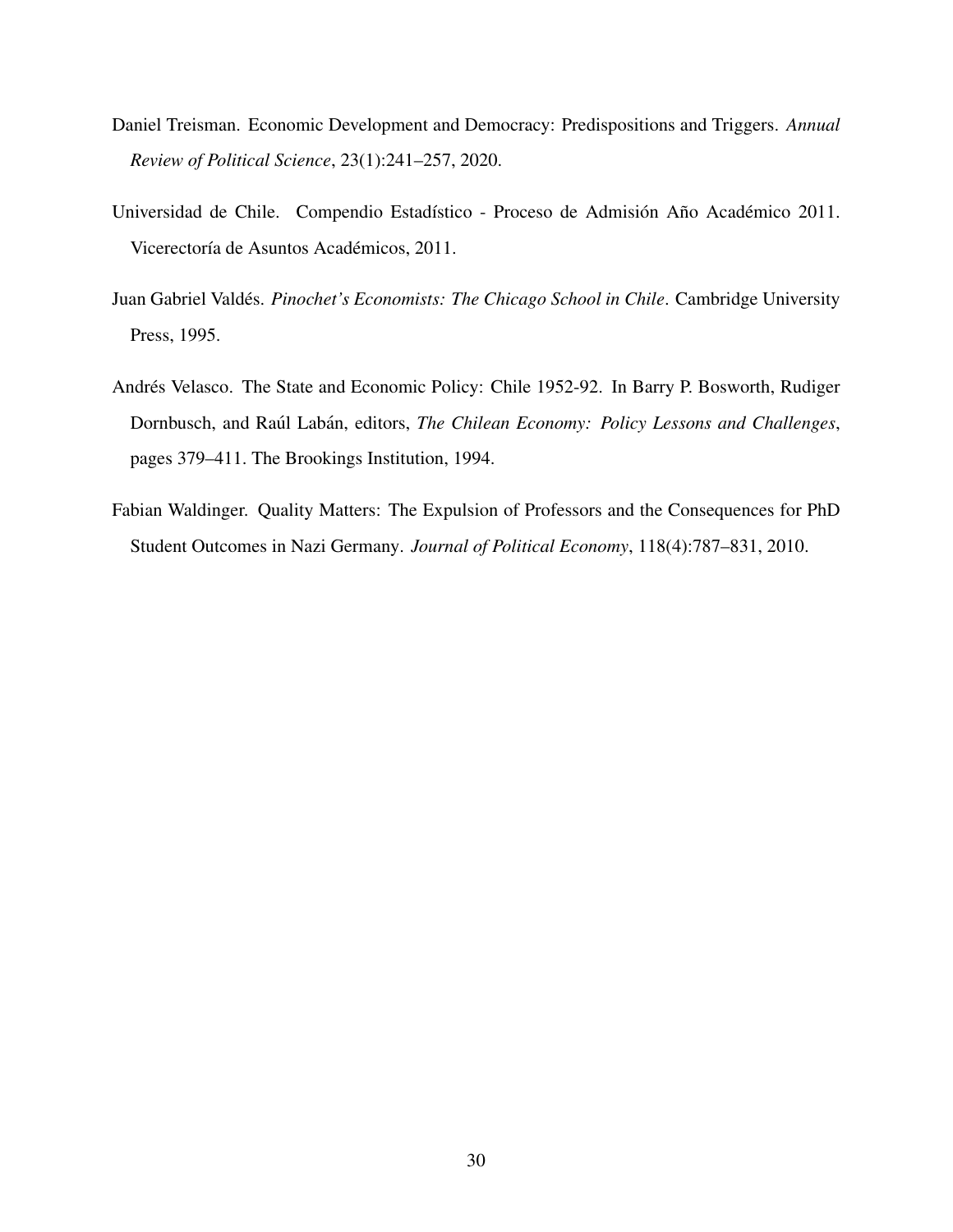<span id="page-32-0"></span>

Figure 1: College Funding, Enrollment and Openings

Notes: Panel (a) shows the gross enrollment rate in higher education (i.e., share of 20-24 year-old population) and the share of the national government's education budget devoted to universities. Panel (b) shows the yearly number of college applicants and openings. Sources: [PIIE](#page-30-9) [\(1984\)](#page-30-9); [Universidad de Chile](#page-31-4) [\(2011\)](#page-31-4).

<span id="page-32-1"></span>

Figure 2: Visualization of Kink: Educational Attainment

(a) Full Secondary

(b) Any College| Full Secondary

Notes: Figures show the share of people per cohort that report full secondary (i.e., 4+ years) or any college (conditional on full secondary) in the 1992 census. The solid red line indicates the year of the military coup. Solid green line corresponds to line of best fit for cohorts reaching college age before 1973. Dashed green line shows extrapolation for later cohorts. Solid grey line corresponds to line of best fit for cohorts reaching college age in 1973 or afterwards.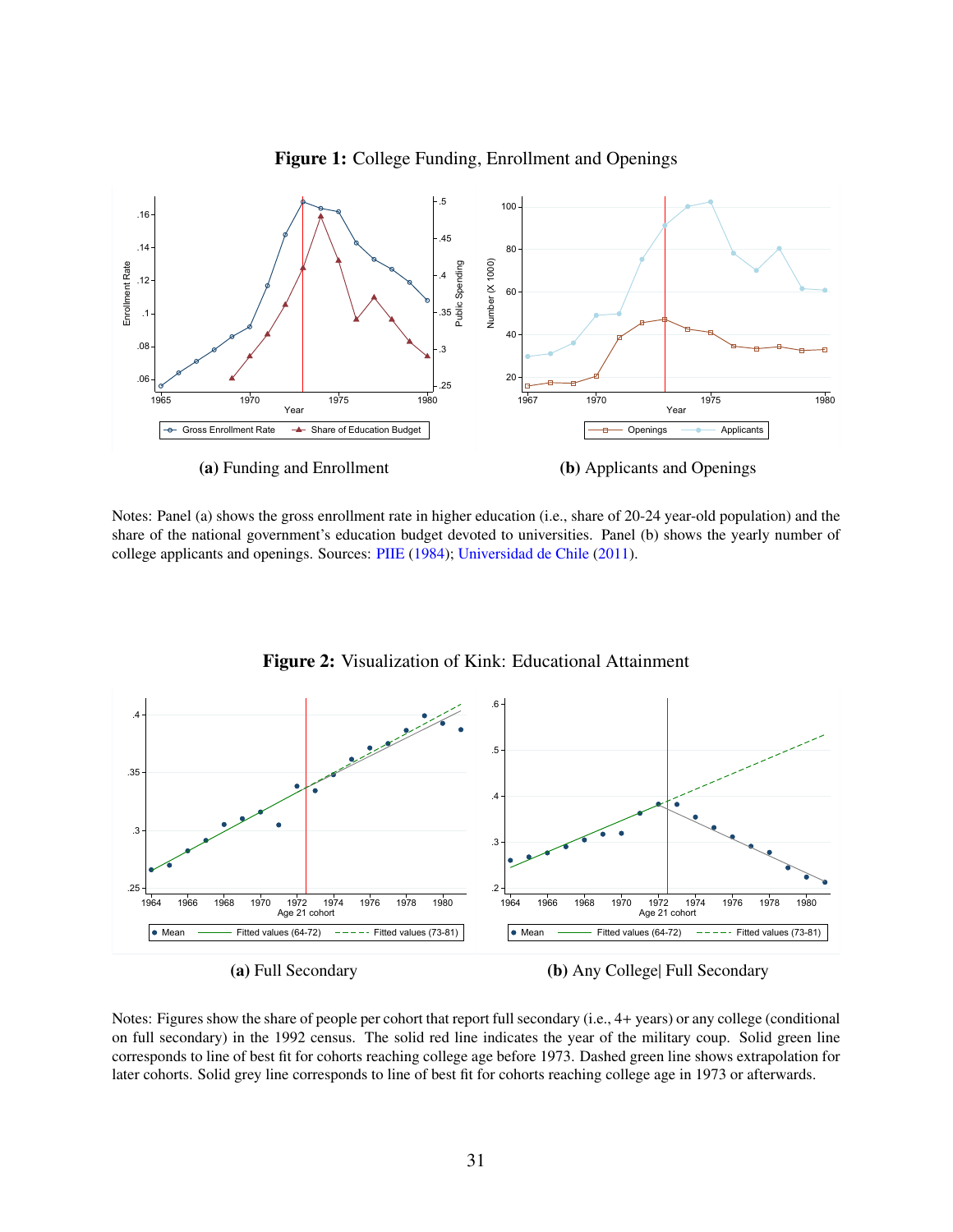<span id="page-33-0"></span>

Notes: Panels show observed rates of educational attainment by cohort in the 2002 population census (solid line) and counterfactuals from a synthetic control (dashed line). See the text for additional information on sample construction and estimation. The outcome in panel (a) is the share of people with full college education, while in panel (b) it is the share of people with full secondary education.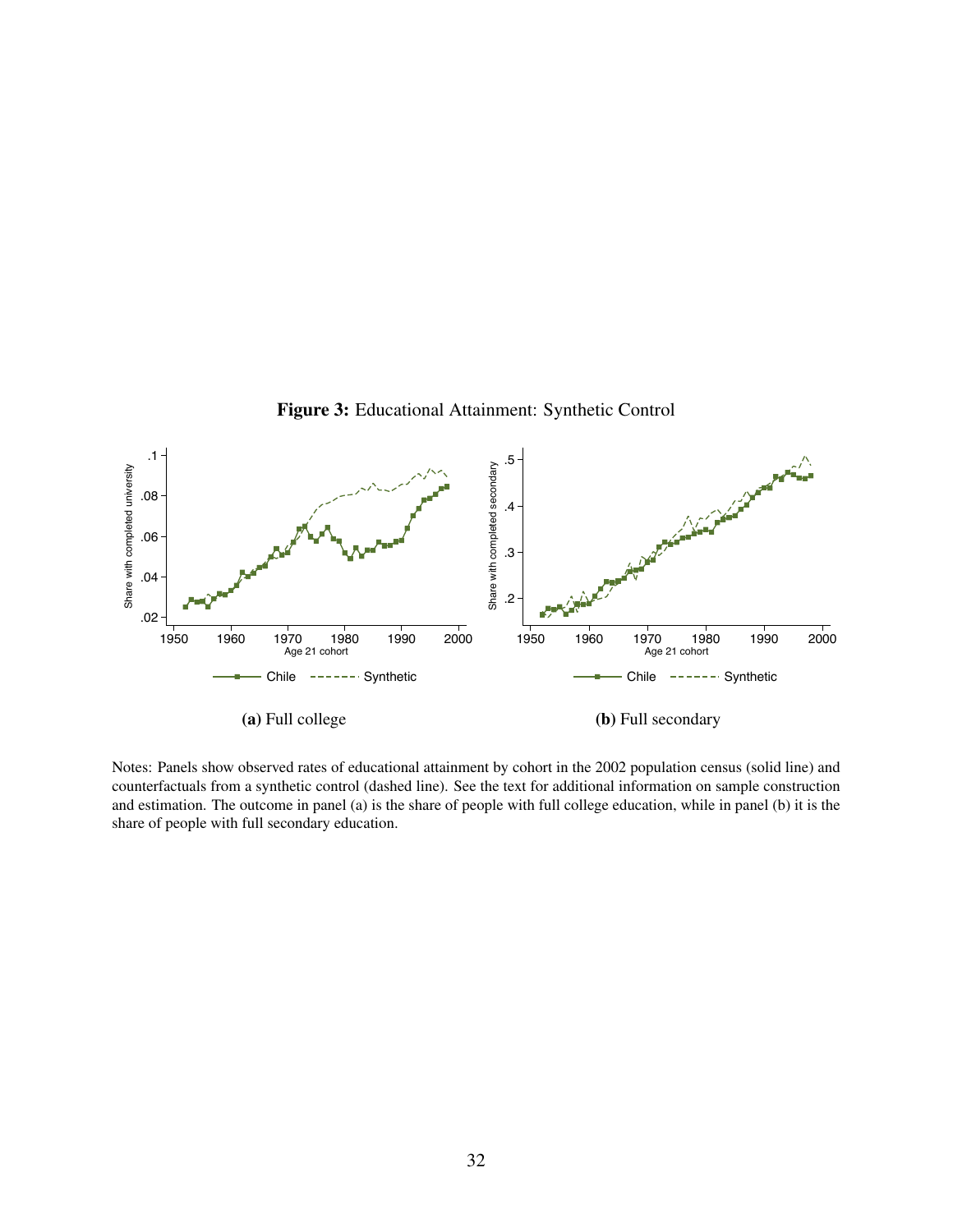

## Figure 4: Visualization of Kink: Occupations and Labor Market Outcomes

<span id="page-34-0"></span> (a)-(g) use data from 1992 population census, while panel (h) uses pooled data from the CASEN survey between 1990 and 2017.Notes: Panels show averages by cohort for the variable in the caption. Solid green line corresponds to line of best fit for cohorts reaching college age before 1973.Dashed green line shows extrapolation for later cohorts. Solid grey line corresponds to line of best fit for cohorts reaching college age in 1973 or afterwards. Panels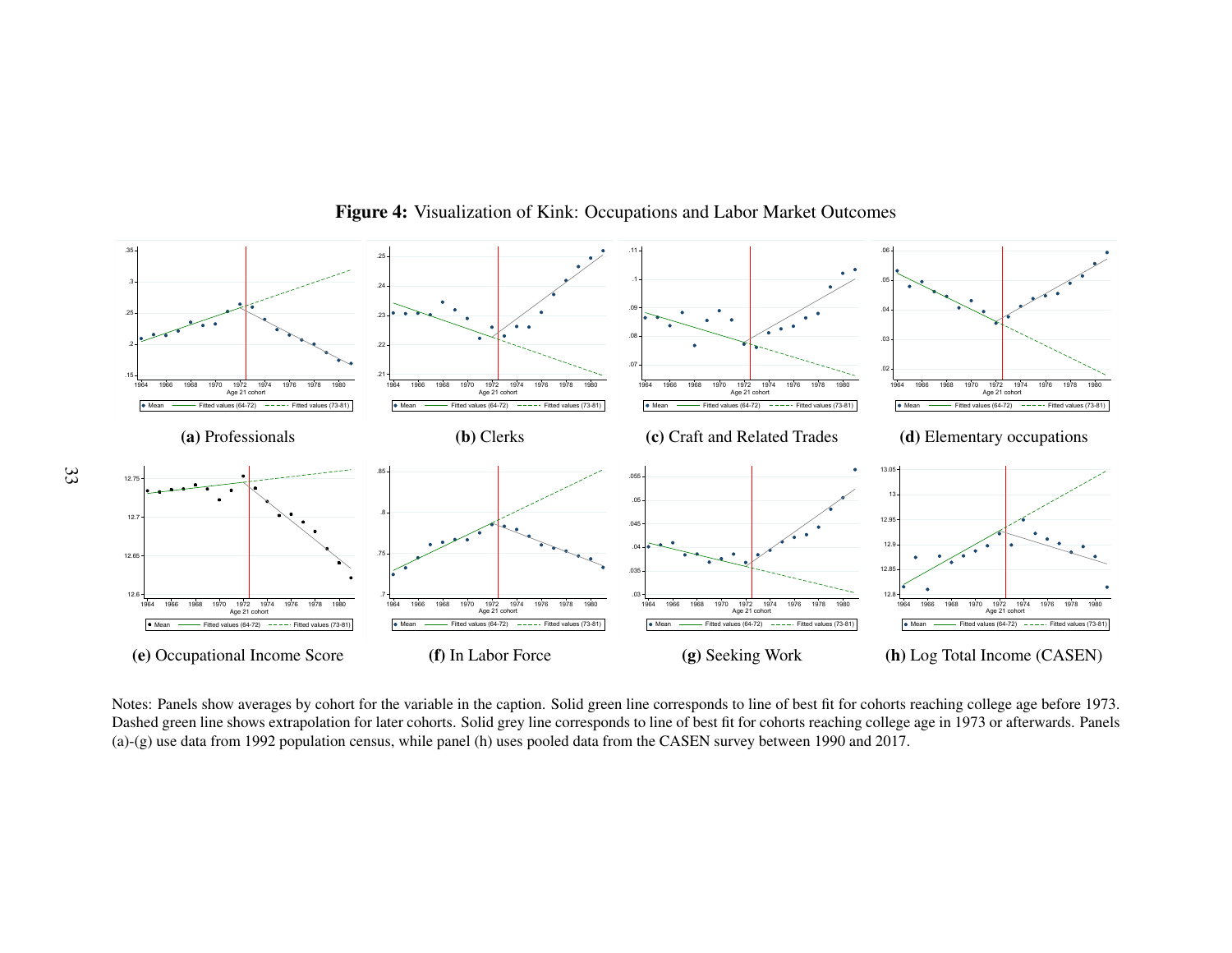<span id="page-35-0"></span>

Figure 5: Visualization of Kink: Household Wealth and Income

(c) Income: Top Quintile

(d) Income: Bottom Quintile

Notes: Panels show averages by cohort for the variable in the caption. Solid green line corresponds to line of best fit for cohorts reaching college age before 1973. Dashed green line shows extrapolation for later cohorts. Solid grey line corresponds to line of best fit for cohorts reaching college age in 1973 or afterwards. Panels (a)-(b) use data from 1992 population census, while panels (c)-(d) use data from the CASEN survey between 1990 and 2017.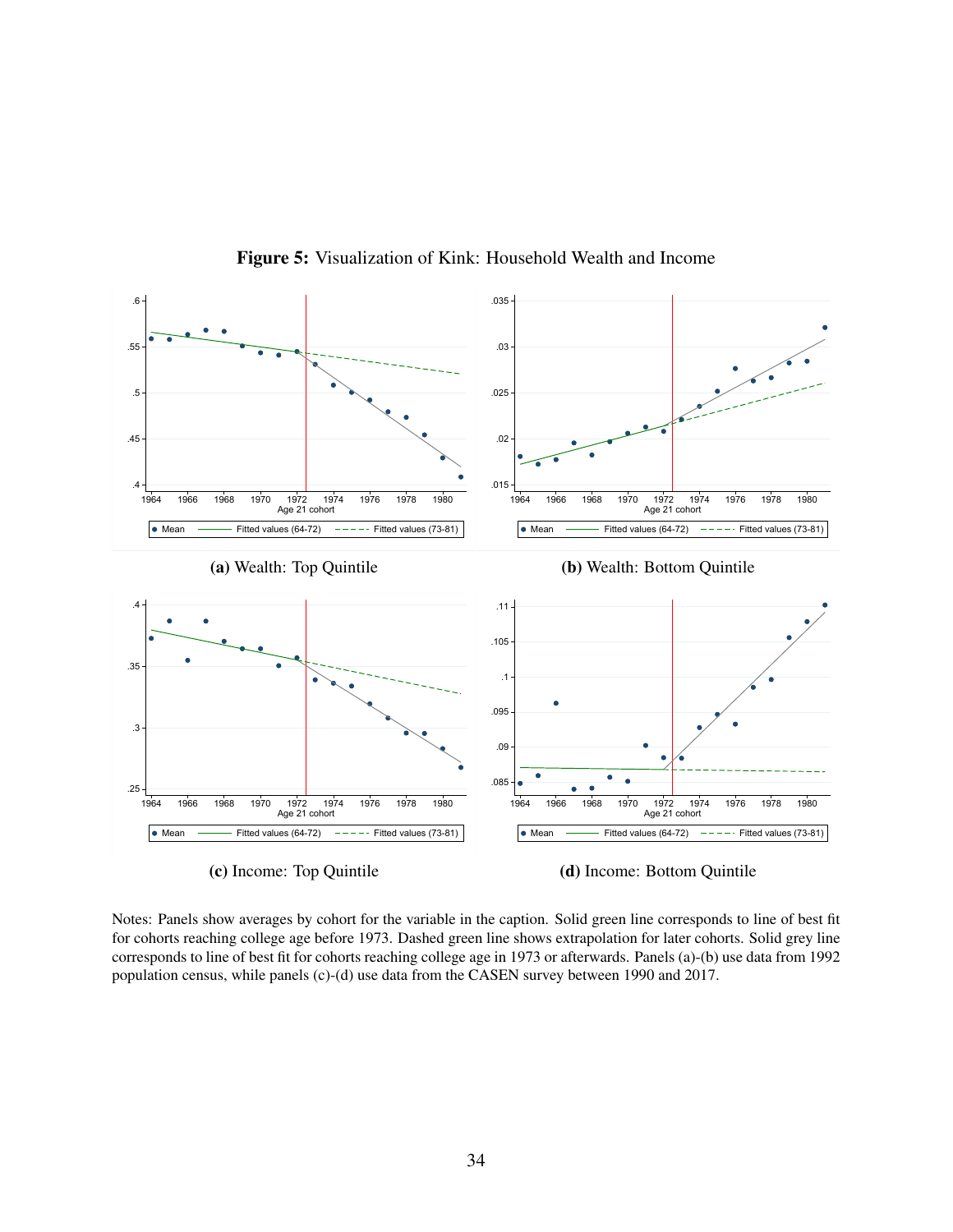



Notes: Figure shows the share of income going to the top 20% of earners, middle 60% and bottom 20%. Sample includes all respondents of Universidad de Chile's EOD Survey between 1960 and 2012, which covers the Santiago metropolitan area. Vertical lines indicate the year of the military coup (1973) and the return to democracy (1990).



Figure 7: Political outcomes: 1988 plebiscite

(b) NO vote share

Notes: Panel (a) shows the share of voters per cohort in 2017 that registered to vote before the 1988 plebiscite (i.e., 1987 or 1988). Solid green line corresponds to line of best fit for cohorts reaching college age before 1973. Dashed green line shows extrapolation for later cohorts. Solid grey line corresponds to line of best fit for cohorts reaching college age in 1973 or afterwards. Panel (b) shows a binned scatter plot of the estimated kink in college enrollment at the county level (adjusted for precision and standardized) and the vote share for the NO option in the 1988 plebiscite. Unit of observation is the county.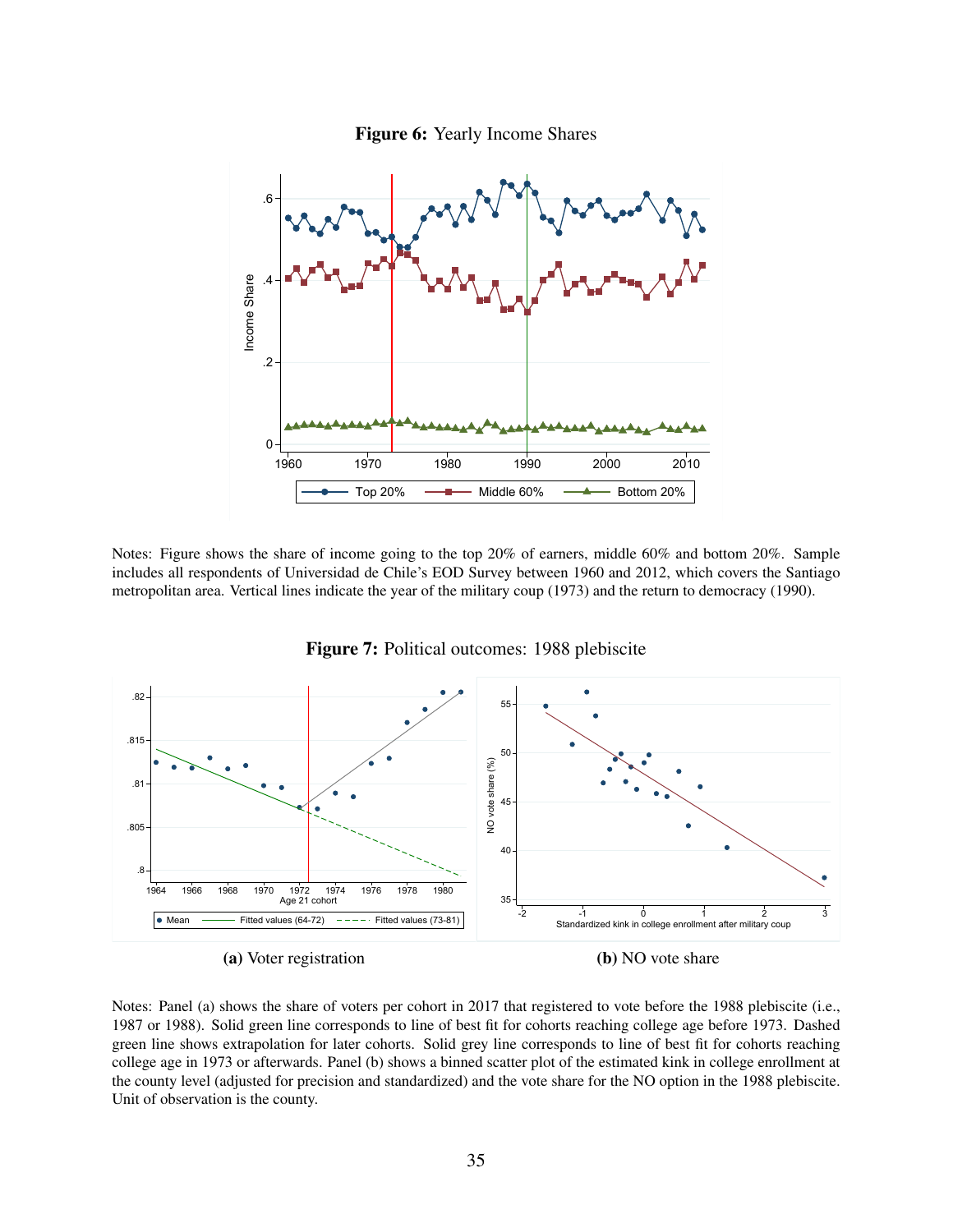|                                                       |                | Secondary Education |                | Any College Education |                                 | Any Higher     |  |
|-------------------------------------------------------|----------------|---------------------|----------------|-----------------------|---------------------------------|----------------|--|
|                                                       | Any            | Full                |                |                       |                                 | Education      |  |
|                                                       | (1)            | (2)                 | (3)            | (4)                   | (5)                             | (6)            |  |
|                                                       |                |                     |                |                       |                                 |                |  |
| Yr Age 21                                             | $0.010***$     | $0.008***$          | $0.008***$     | $0.018***$            | $0.020***$                      | $0.019***$     |  |
|                                                       | (0.0006)       | (0.0003)            | (0.0004)       | (0.0004)              | (0.0021)                        | (0.0003)       |  |
|                                                       | [0.001]        | [0.002]             | [0.000]        | [0.001]               | [0.000]                         | [0.001]        |  |
| Yr Age 21 x $\mathbb{I}(Yr \text{ Age } 21 \ge 1973)$ | $-0.000$       | $-0.001$            | $-0.012***$    | $-0.036***$           | $-0.041***$                     | $-0.030***$    |  |
|                                                       | (0.0004)       | (0.0005)            | (0.0007)       | (0.0007)              | (0.0030)                        | (0.0006)       |  |
|                                                       | [0.932]        | [0.707]             | [0.000]        | [0.000]               | [0.000]                         | [0.000]        |  |
|                                                       |                |                     |                |                       |                                 |                |  |
| Sample                                                | Full           | Full                | Full           |                       | 4+ Years of Secondary Education |                |  |
| County of birth x gender FE                           | <b>Yes</b>     | Yes                 | <b>Yes</b>     | Yes                   | Yes                             | Yes            |  |
| <b>Family FE</b>                                      | N <sub>0</sub> | N <sub>0</sub>      | N <sub>0</sub> | N <sub>0</sub>        | Yes                             | N <sub>0</sub> |  |
| <b>Observations</b>                                   | 2,982,951      | 2,982,951           | 2,982,951      | 1,024,570             | 42,649                          | 1,024,570      |  |
| R-squared                                             | 0.119          | 0.088               | 0.046          | 0.040                 | 0.647                           | 0.034          |  |
| Mean DV                                               | 0.540          | 0.343               | 0.101          | 0.295                 | 0.293                           | 0.379          |  |

#### Table 1: Educational Attainment

Notes: Dependent variable in the header. Sample includes census respondents born between 1943 and 1960. "Yr Age 21" is a continuous variable indicating the year when the cohort reached age 21, normalized to zero in 1972.  $\mathbb{1}(Yr \text{ Age } 21 \ge 1973)$ " is a dummy for cohorts that reached age 21 on or after 1973. Standard errors clustered by county of birth in parentheses. P-values from wild cluster bootstrap at the cohort level in brackets. \*\*\*  $p<0.01$ , \*\*  $p<0.05$ , \*  $p<0.1$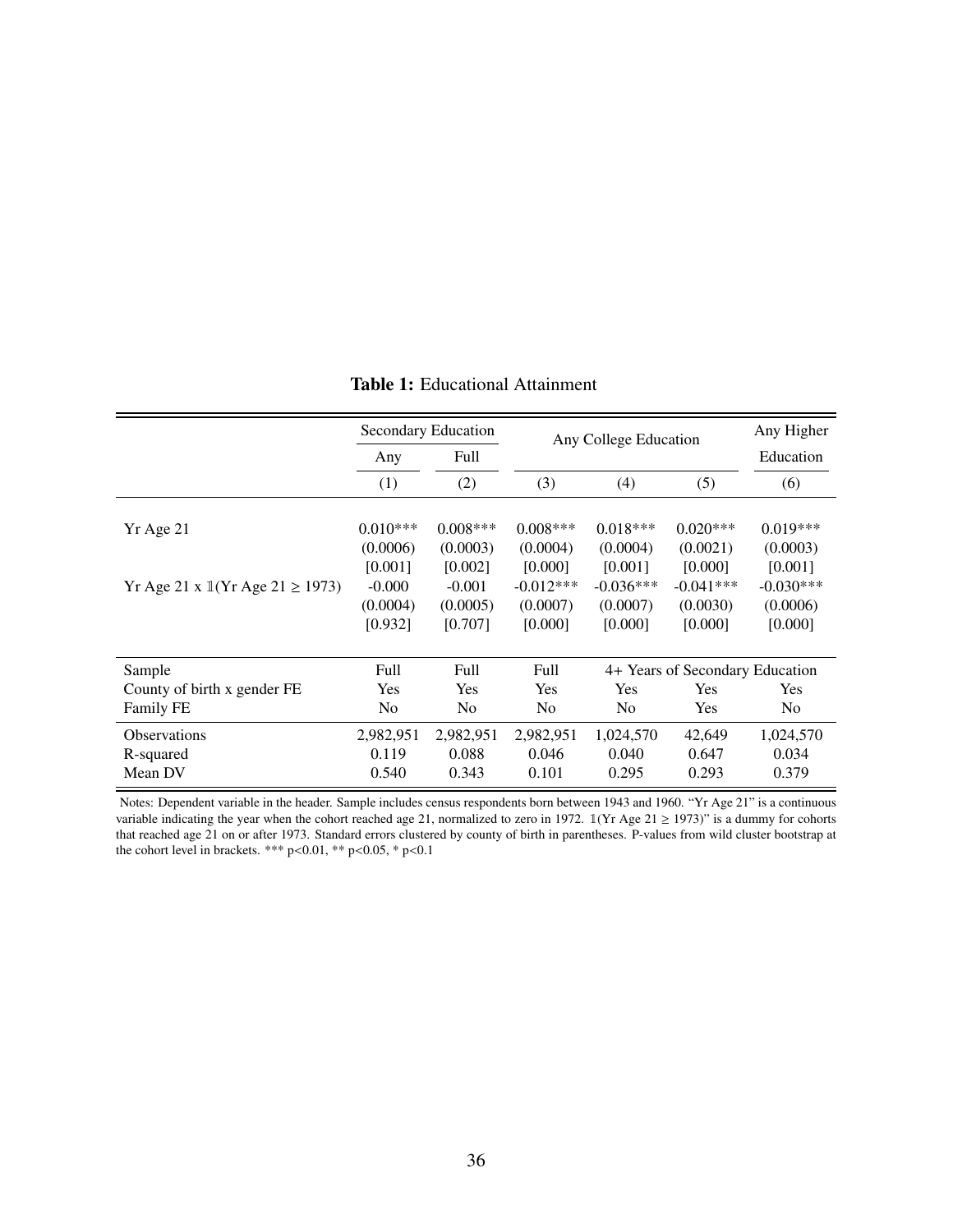|                                                       |             | White-collar |              | Blue-collar  | Occupational |
|-------------------------------------------------------|-------------|--------------|--------------|--------------|--------------|
|                                                       | High-skill  | Low-skill    | High-skill   | Low-skill    | income score |
|                                                       | (1)         | (2)          | (3)          | (4)          | (5)          |
|                                                       |             |              |              |              |              |
| Yr Age 21                                             | $0.004***$  | $-0.003***$  | $-0.002$ *** | $-0.003$ *** | $0.004***$   |
|                                                       | (0.0005)    | (0.0004)     | (0.0002)     | (0.0002)     | (0.0004)     |
|                                                       | [0.004]     | [0.001]      | [0.006]      | [0.000]      | [0.005]      |
| Yr Age 21 x $\mathbb{I}(Yr \text{ Age } 21 \ge 1973)$ | $-0.017***$ | $0.010***$   | $0.005***$   | $0.006***$   | $-0.016***$  |
|                                                       | (0.0008)    | (0.0005)     | (0.0003)     | (0.0005)     | (0.0006)     |
|                                                       | [0.000]     | [0.000]      | [0.001]      | [0.000]      | [0.000]      |
|                                                       |             |              |              |              |              |
| County of birth x gender FE                           | Yes         | Yes          | Yes          | Yes          | <b>Yes</b>   |
| <b>Observations</b>                                   | 770,652     | 770,652      | 770,652      | 770,652      | 684,995      |
| R-squared                                             | 0.032       | 0.027        | 0.049        | 0.024        | 0.061        |
| Mean DV                                               | 0.431       | 0.323        | 0.104        | 0.109        | 12.70        |

Table 2: Occupational choice

Notes: Dependent variable in the header. White collar, high skilled (WC-HS): Politicians and managers, professionals and technicians. WC-LS: Clerks and service or sales workers. BC-HS: Skilled agricultural workers, craft and related trades. BC-LS: Plant/machine operators and elementary occupations. The occupational income score is the logarithm of the median wage of the occupation at the 3-digit level. Wages come from the CASEN biennial survey from 1992 to 2000. Sample includes census respondents born between 1943 and 1960 with 4+ years of secondary education. "Yr Age 21" is a continuous variable indicating the year when the cohort reached age 21, normalized to zero in 1972.  $\mathbb{I}(Yr \text{ Age } 21 \ge 1973)$ " is a dummy for cohorts that reached age 21 on or after 1973. Standard errors clustered by county of birth in parentheses. P-values from wild cluster bootstrap at the cohort level in brackets. \*\*\* p<0.01, \*\* p<0.05, \* p<0.1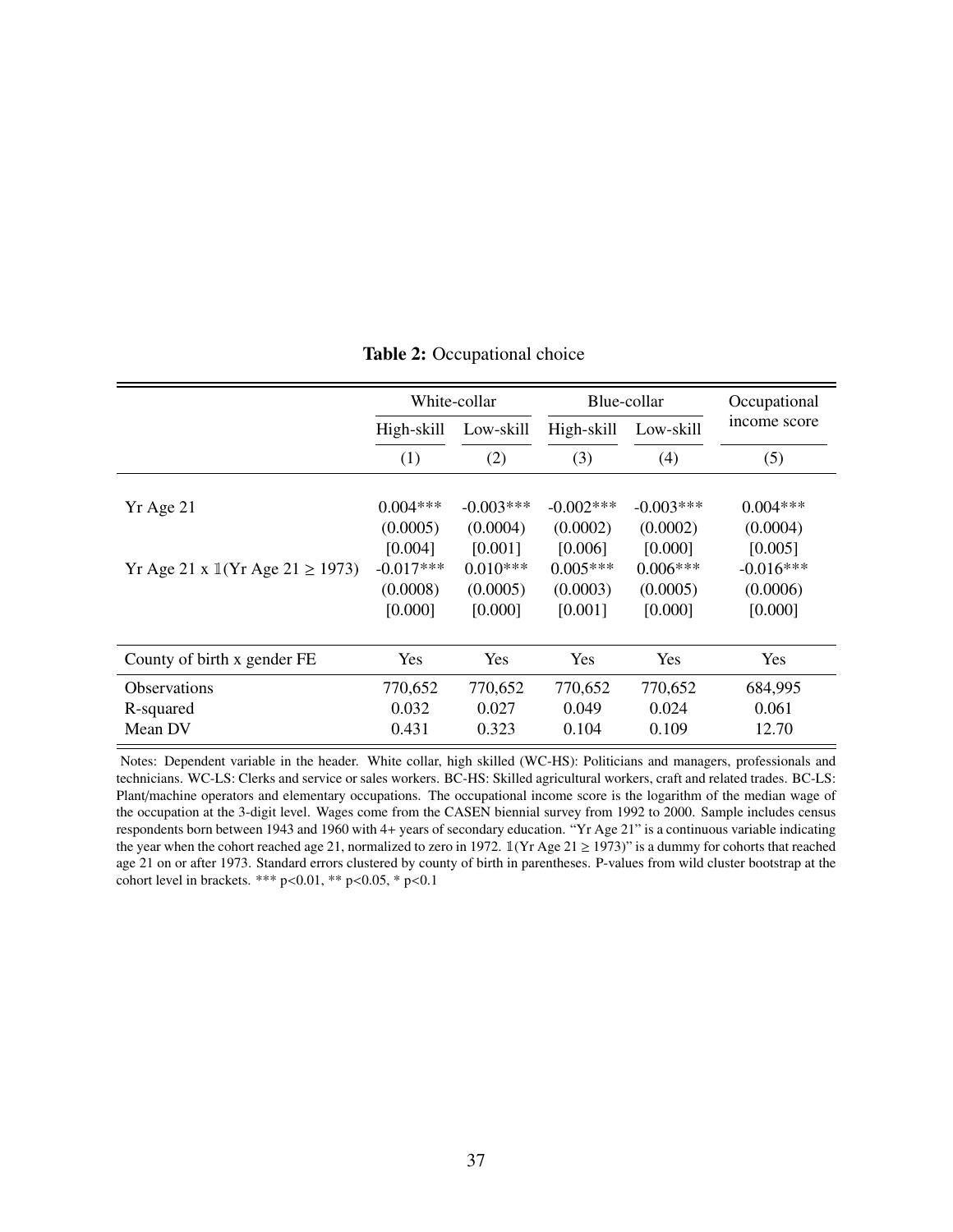|                                             |                                    | In Labor Force                     |                                    |                                    | Seeking Work                      |                                   | Log Total Income                   |                                    |
|---------------------------------------------|------------------------------------|------------------------------------|------------------------------------|------------------------------------|-----------------------------------|-----------------------------------|------------------------------------|------------------------------------|
|                                             | (1)                                | (2)                                | (3)                                | (4)                                | (5)                               | (6)                               | (7)                                | (8)                                |
| Yr Age 21                                   | $0.008***$<br>(0.0003)<br>[0.000]  | $0.027***$<br>(0.0008)<br>[0.000]  |                                    | $-0.001***$<br>(0.0001)<br>[0.004] | $-0.000$<br>(0.0004)<br>[0.114]   |                                   | $0.016***$<br>(0.0017)<br>[0.000]  |                                    |
| Yr Age 21 x $1$ (Yr Age 21 $\ge$ 1973)      | $-0.012***$<br>(0.0006)<br>[0.000] | $-0.016***$<br>(0.0009)<br>[0.001] | $-0.004***$<br>(0.0009)<br>[0.000] | $0.003***$<br>(0.0002)<br>[0.003]  | $0.002***$<br>(0.0005)<br>[0.007] | $0.002***$<br>(0.0005)<br>[0.020] | $-0.023***$<br>(0.0023)<br>[0.001] | $-0.009***$<br>(0.0027)<br>[0.026] |
| County x gender FE                          | Yes                                | Yes                                | Yes                                | Yes                                | Yes                               | Yes                               | Yes                                | Yes                                |
| Survey year FE                              | N <sub>o</sub>                     | Yes                                | Yes                                | N <sub>o</sub>                     | Yes                               | Yes                               | Yes                                | Yes                                |
| Age FE                                      | N <sub>o</sub>                     | N <sub>o</sub>                     | Yes                                | N <sub>o</sub>                     | N <sub>o</sub>                    | Yes                               | N <sub>o</sub>                     | Yes                                |
| Source                                      | Census                             | <b>CASEN</b>                       | <b>CASEN</b>                       | Census                             | <b>CASEN</b>                      | <b>CASEN</b>                      | <b>CASEN</b>                       | <b>CASEN</b>                       |
| <b>Observations</b><br>R-squared<br>Mean DV | 1,024,570<br>0.200<br>0.758        | 163,693<br>0.223<br>0.701          | 163,693<br>0.248<br>0.701          | 776,304<br>0.004<br>0.043          | 114,790<br>0.013<br>0.039         | 114,790<br>0.013<br>0.039         | 135,152<br>0.155<br>709,631        | 135,152<br>0.163<br>709,631        |

Table 3: Labor Market Outcomes

<span id="page-39-0"></span>Notes: Dependent variable in the header. Sample includes individuals born between 1943 and 1960 with 4+ years of secondary education. Income in column 4 deflated using yearly CPI. "Yr Age 21" is a continuous variable indicating the year at which the cohort reached age 21, normalized to zero in 1972. "Yr Age 21 x  $\mathbb{1}(Yr \text{ Age } 21 \ge 1973)$ " is the interaction of this variable with a dummy for cohorts that reached age 21 on or after 1973. Standard errors clustered by county (panel A: birth; B/C: residence) in parentheses. P-values from wild cluster bootstrap at the cohort level in brackets. \*\*\* p<0.01, \*\* p<0.05, \* p<0.1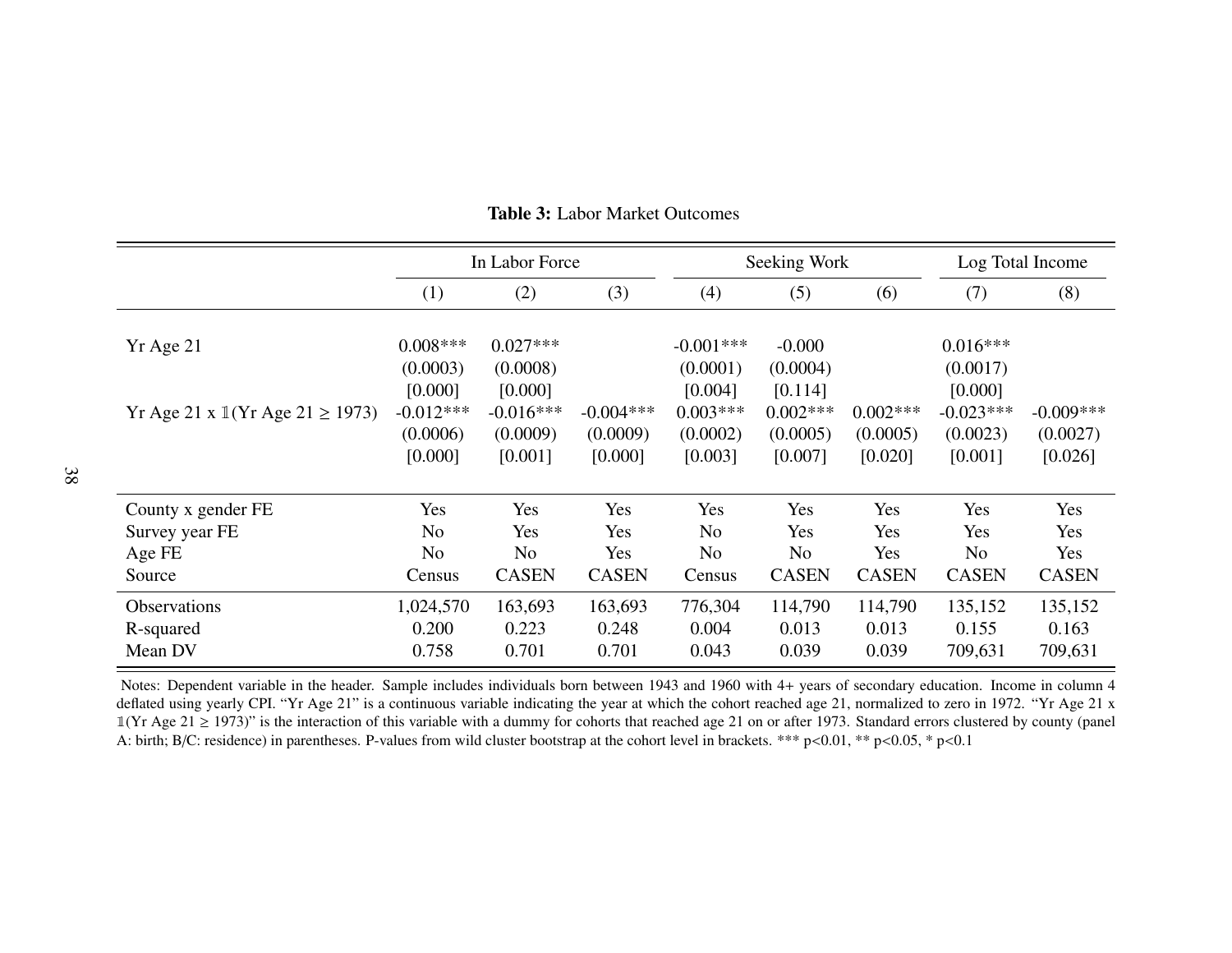<span id="page-40-0"></span>

|                                              |                                               |                                            | Household's wealth or income quintile (dummy) |                                              |                                              |
|----------------------------------------------|-----------------------------------------------|--------------------------------------------|-----------------------------------------------|----------------------------------------------|----------------------------------------------|
|                                              | Q <sub>5</sub><br>(highest)                   | Q4                                         | Q <sub>3</sub>                                | Q <sub>2</sub>                               | Q1<br>(lowest)                               |
|                                              | (1)                                           | (2)                                        | (3)                                           | (4)                                          | (5)                                          |
|                                              |                                               |                                            | Panel A: Wealth (Census 1992)                 |                                              |                                              |
| Yr Age 21                                    | $-0.002***$<br>(0.0005)<br>[0.010]            | $-0.000$<br>(0.0004)<br>[0.392]            | $0.001***$<br>(0.0003)<br>[0.017]             | $0.001***$<br>(0.0003)<br>[0.014]            | $0.000***$<br>(0.0001)<br>[0.004]            |
| Yr Age 21 x $1(Yr \text{ Age } 21 \ge 1973)$ | $-0.013***$<br>(0.0007)<br>[0.003]            | $0.004***$<br>(0.0006)<br>[0.001]          | $0.004***$<br>(0.0004)<br>[0.003]             | $0.004***$<br>(0.0003)<br>[0.001]            | $0.001***$<br>(0.0001)<br>[0.000]            |
|                                              |                                               |                                            | Panel B: Income (CASEN 1990-2017)             |                                              |                                              |
| Yr Age 21                                    | $-0.002**$<br>(0.0008)                        | 0.000<br>(0.0006)                          | $0.001*$<br>(0.0006)                          | $0.001***$<br>(0.0004)                       | $-0.000$<br>(0.0004)                         |
| Yr Age 21 x $1(Yr \text{ Age } 21 \ge 1973)$ | [0.077]<br>$-0.006***$<br>(0.0011)<br>[0.002] | [0.833]<br>$-0.001$<br>(0.0010)<br>[0.532] | [0.096]<br>$0.002*$<br>(0.0008)<br>[0.118]    | [0.073]<br>$0.003***$<br>(0.0007)<br>[0.002] | [0.419]<br>$0.003***$<br>(0.0006)<br>[0.001] |
|                                              |                                               |                                            | Panel C: Income (CASEN 1990-2017) w/ Age FE   |                                              |                                              |
| Yr Age 21 x $1(Yr \text{ Age } 21 \ge 1973)$ | $-0.002**$<br>(0.0011)<br>[0.047]             | $-0.001$<br>(0.0010)<br>[0.478]            | 0.001<br>(0.0009)<br>[0.533]                  | $0.001*$<br>(0.0008)<br>[0.041]              | $0.001*$<br>(0.0007)<br>[0.055]              |
| Panel A:                                     |                                               |                                            |                                               |                                              |                                              |
| County of birth x gender FE                  | Yes                                           | Yes                                        | Yes                                           | Yes                                          | Yes                                          |
| Observations                                 | 1,007,957<br>0.114                            | 1,007,957<br>0.013                         | 1,007,957<br>0.032                            | 1,007,957                                    | 1,007,957<br>0.050                           |
| R-squared<br>Mean DV                         | 0.500                                         | 0.250                                      | 0.145                                         | 0.052<br>$0.080\,$                           | 0.024                                        |
| Panels B and C:                              |                                               |                                            |                                               |                                              |                                              |
| County of residence x gender FE              | Yes                                           | Yes                                        | Yes                                           | Yes                                          | Yes                                          |
| Survey year FE                               | Yes                                           | Yes                                        | Yes                                           | Yes                                          | Yes                                          |
| Observations                                 | 163,342                                       | 163,342                                    | 163,342                                       | 163,342                                      | 163,342                                      |
| R-squared [Panel B]                          | 0.080                                         | 0.012                                      | 0.016                                         | 0.024                                        | 0.028                                        |
| R-squared [Panel C]                          | 0.084                                         | 0.013                                      | 0.017                                         | 0.026                                        | 0.031                                        |
| Mean DV                                      | 0.327                                         | 0.257                                      | 0.184                                         | 0.137                                        | 0.096                                        |

Table 4: Household Wealth and Income

Notes: Dependent variable in the header. Sample includes individuals born between 1943 and 1960 with 4+ years of secondary education. "Yr Age 21" is a continuous variable indicating the year at which the cohort reached age 21, normalized to zero in 1972. "Yr Age 21 x 1(Yr Age 21  $\ge$  1973)" is the interaction of this variable with a dummy for cohorts that reached age 21 on or after 1973. Standard errors clustered by county (panel A: birth; B/C: residence) in parentheses. P-values from wild cluster bootstrap at the cohort level in brackets. \*\*\* p<0.01, \*\* p<0.05, \* p<0.1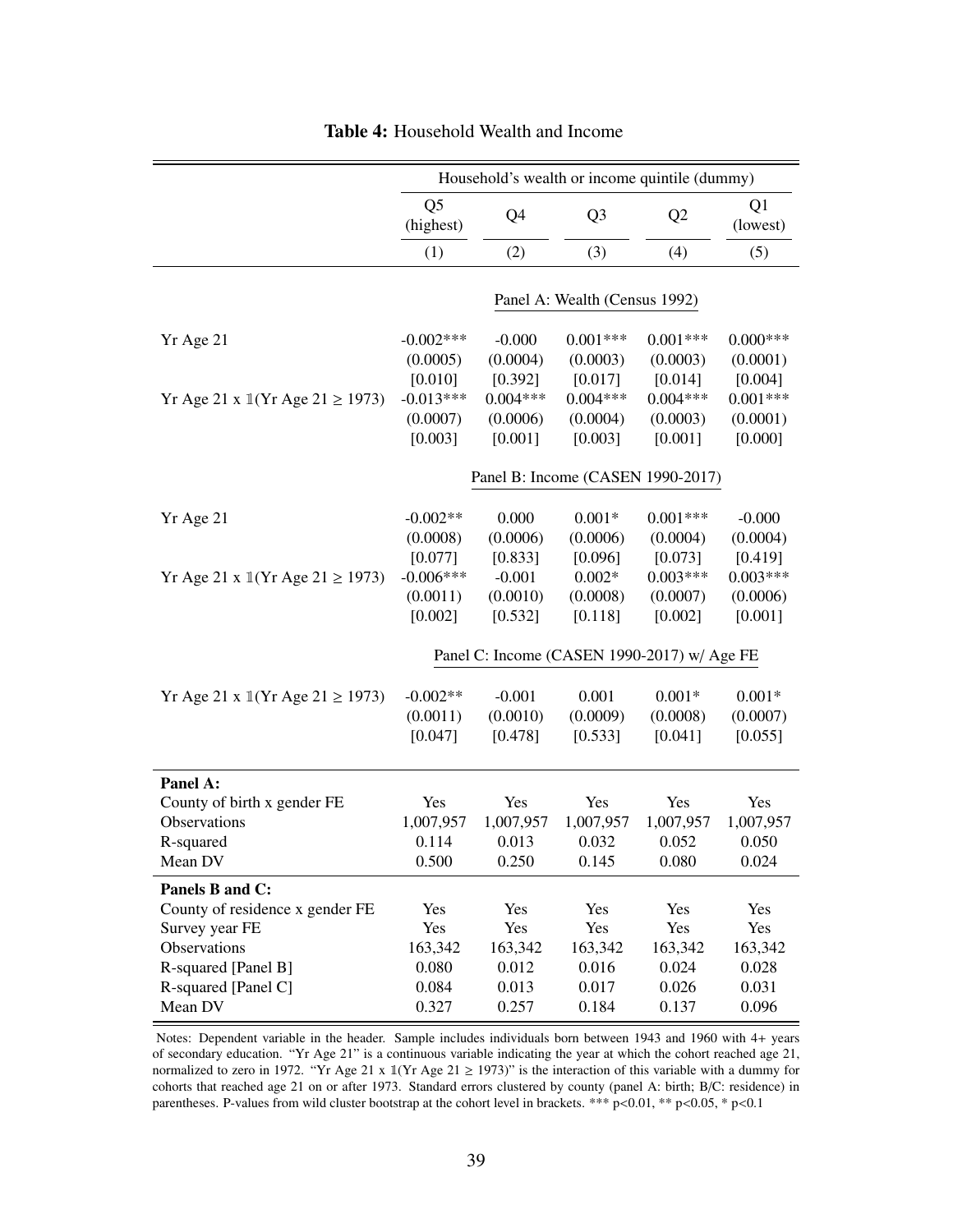|                                                          | Dependent variable: NO vote share |                                 |                                 |                                 |                                                       |  |  |
|----------------------------------------------------------|-----------------------------------|---------------------------------|---------------------------------|---------------------------------|-------------------------------------------------------|--|--|
|                                                          | (1)                               | (2)                             | (3)                             | (4)                             | (5)                                                   |  |  |
| Kink in college enrollment<br>Allende vote share in 1970 | $-3.88***$<br>(0.79)<br>[0.000]   | $-3.21***$<br>(0.66)<br>[0.000] | $-2.35***$<br>(0.67)<br>[0.010] | $-1.98***$<br>(0.62)<br>[0.000] | $-1.13**$<br>(0.56)<br>[0.050]<br>$0.44***$<br>(0.04) |  |  |
| Population controls                                      | No                                | Yes                             | <b>Yes</b>                      | Yes                             | Yes                                                   |  |  |
| Geographic controls                                      | No                                | No                              | Yes                             | Yes                             | Yes                                                   |  |  |
| <b>Region FE</b>                                         | No                                | No                              | N <sub>0</sub>                  | Yes                             | Yes                                                   |  |  |
| <b>Observations</b><br>R-squared<br>Mean DV              | 318<br>0.100<br>47.90             | 318<br>0.439<br>47.90           | 318<br>0.485<br>47.90           | 318<br>0.543<br>47.90           | 318<br>0.681<br>47.90                                 |  |  |

Table 5: Opposition to Pinochet in 1988 Plebiscite

Notes: Dependent variable is the NO vote share in the 1988 plebiscite. Unit of observation is the county. Local impact measure is equal to the negative of the county-specific estimate of the net trend in college enrollment for cohorts reaching college age between 1973 and 1981 (adjusted for precision), multiplied by the share of the voting-age population in 1988 belonging to the affected group (age 21 between 1964 and 1981 and reporting 4+ years of secondary education in 1992 census). We exclude counties with less than 1,000 people in the estimating sample. Population controls include total population, rural share and female share in 1970. Geographic controls include distance to Santiago and to the provincial and regional capitals. Observations weighted by population in 1970. Robust standard errors in parentheses. P-values from wild bootstrap in brackets. \*\*\*  $p<0.01$ , \*\*  $p<0.05$ , \*  $p<0.1$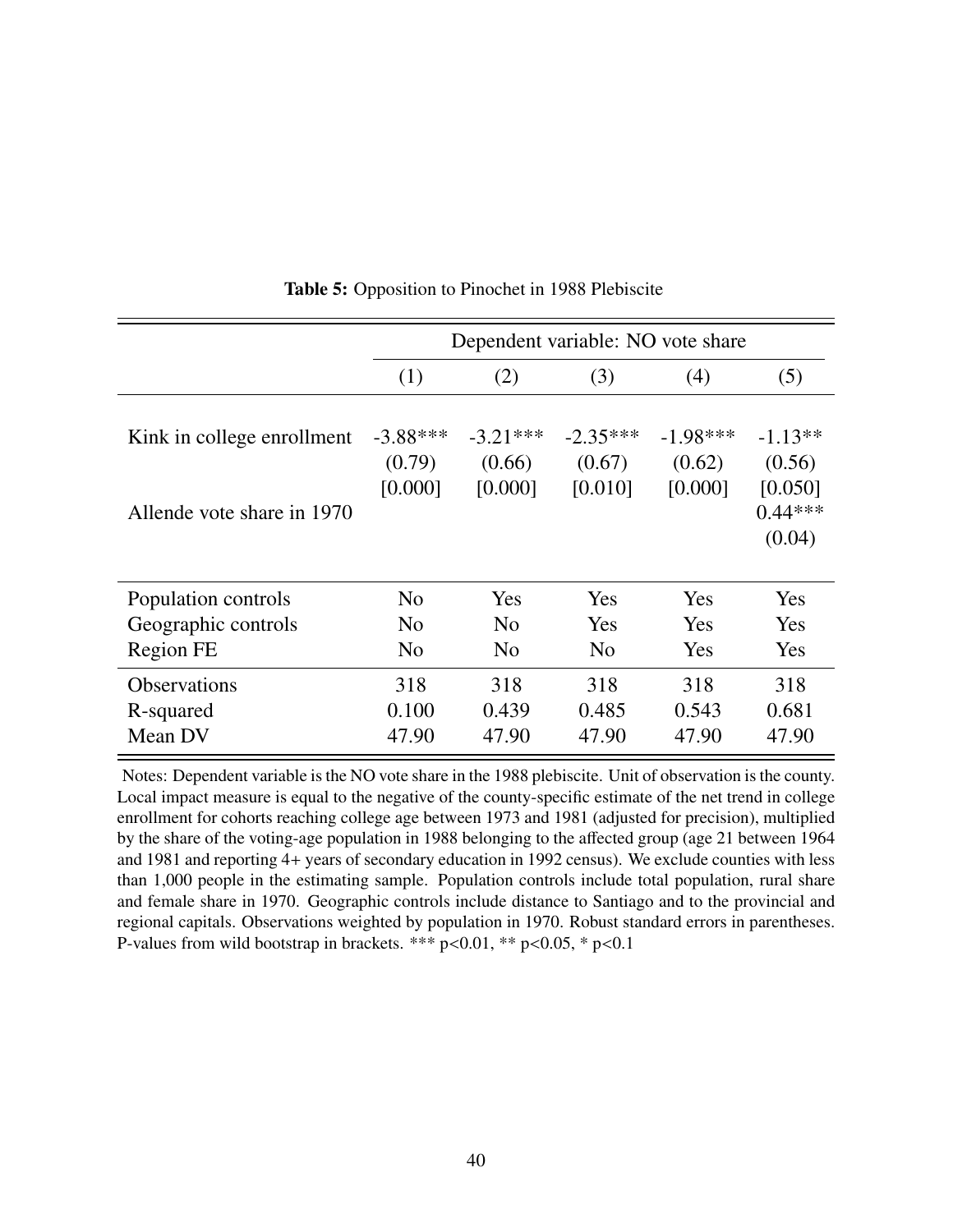# Dictatorship, Higher Education and Social Mobility: Appendix for online publication

## Table of Contents

| <b>Appendix A Additional Background Tables and Figures</b>   |             |  |
|--------------------------------------------------------------|-------------|--|
| <b>Appendix B</b> Additional Information on Data Sources     | VIII        |  |
| <b>Appendix C</b> Educational Attainment: Additional Results | $\mathbf x$ |  |
| <b>Appendix D</b> Synthetic Control: Additional Results      | XV          |  |
| <b>Appendix E</b> Economic Consequences: Additional Results  | XVIII       |  |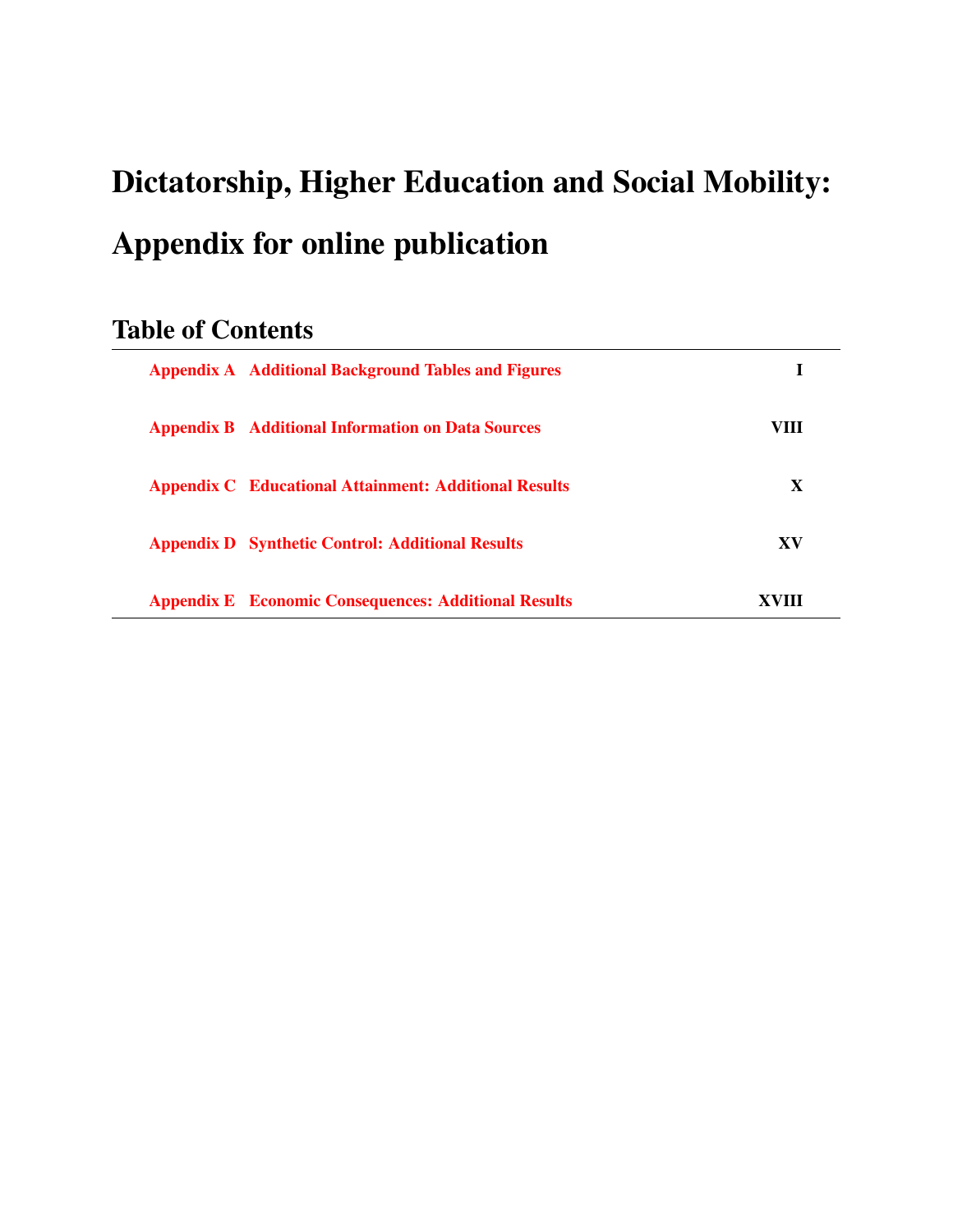## <span id="page-43-0"></span>Appendix A Additional Background Tables and Figures



Figure A1: Tertiary Enrollment and Democracy

Notes: Figures show binned scatter plots of the gross tertiary enrollment rate from the World Bank's World Development Indicators against the Freedom in the World index produced by Freedom House. The unit of observation is the country-decade (averaging across years). Panel (a) includes decade fixed effects, while in panels (b)-(f) we restrict the sample to observations in the decade in the caption.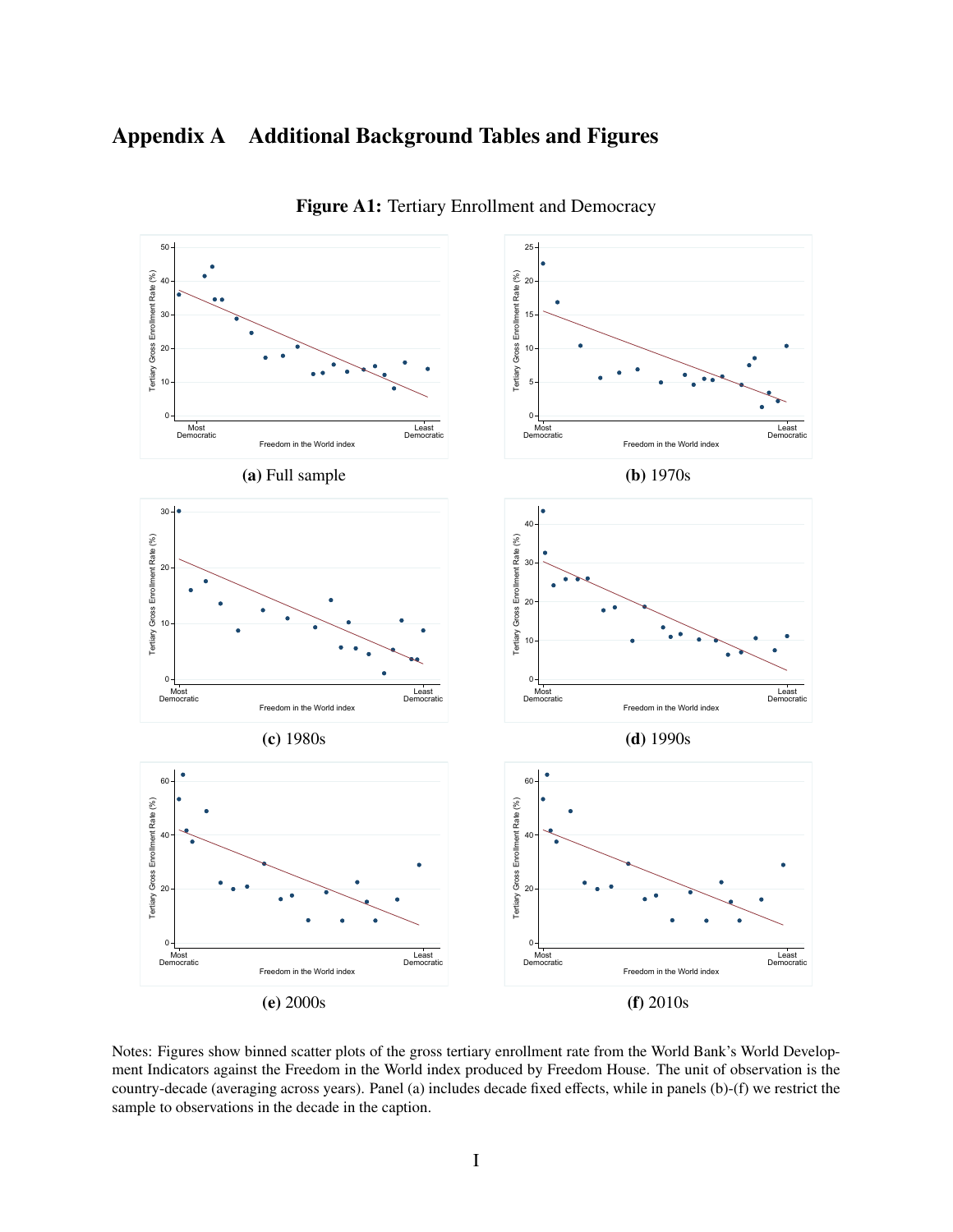

Figure A2: Public Spending on Education

Notes: Panel (a) shows GDP growth, government spending as a share of GDP, and spending on education as a share of government spending. Panel (b) shows fiscal transfers as a share of total revenue in the university system, and payroll as a share of total spending by universities. Source: [PIIE](#page-30-0) [\(1984\)](#page-30-0).



Figure A3: Further Evidence on Supply and Demand for College

Notes: Panel (a) shows yearly openings in private and public universities. Panel (b) shows the number of applicants and openings per year, but includes an alternative measure of regular openings.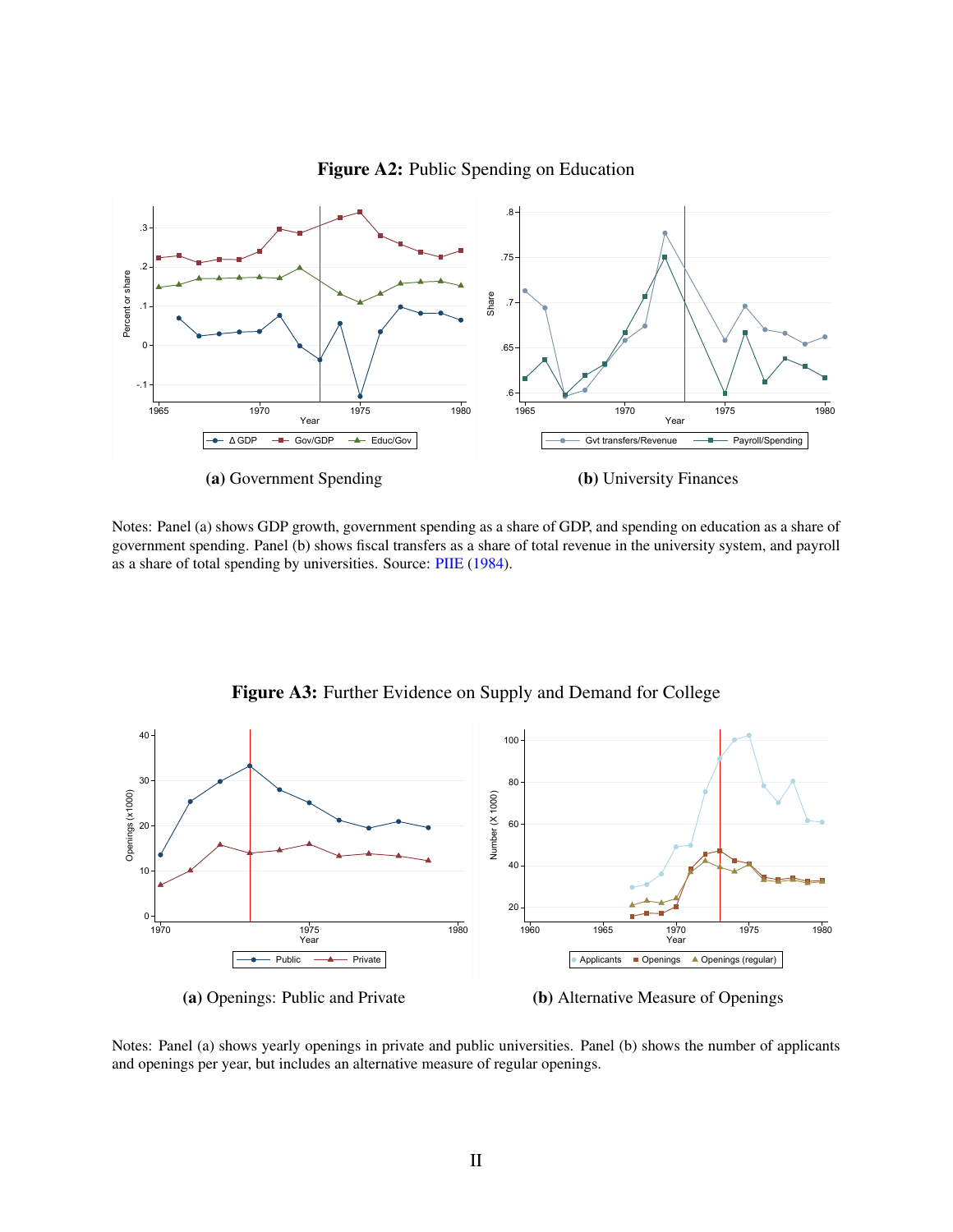



Notes: Panel (a) shows the number of army conscripts per year. Panel (b) shows the number of Chilean students abroad . Sources: records of conscripts per year were obtained through a Freedom-of-Information request and the number of students abroad from UNESCO statistical yearbooks.



Figure A5: College Openings and Enrollment by Field

(a) Change in Openings by Field (1973-1980)

(b) Enrollment by Field

Notes: Panel (a) shows the change in openings by field of study between 1973 and 1980. The number in parenthesis corresponds to the field's share of openings in 1973, while the dashed line indicates the aggregate reduction in openings. Panel (b) shows the share of students enrolled in programs corresponding to different fields of study in 1967, 1973 and 1980. Classification corresponds to UNESCO categories. Sources: [PIIE](#page-30-0) [\(1984\)](#page-30-0); [Brunner](#page-26-0) [\(1984\)](#page-26-0).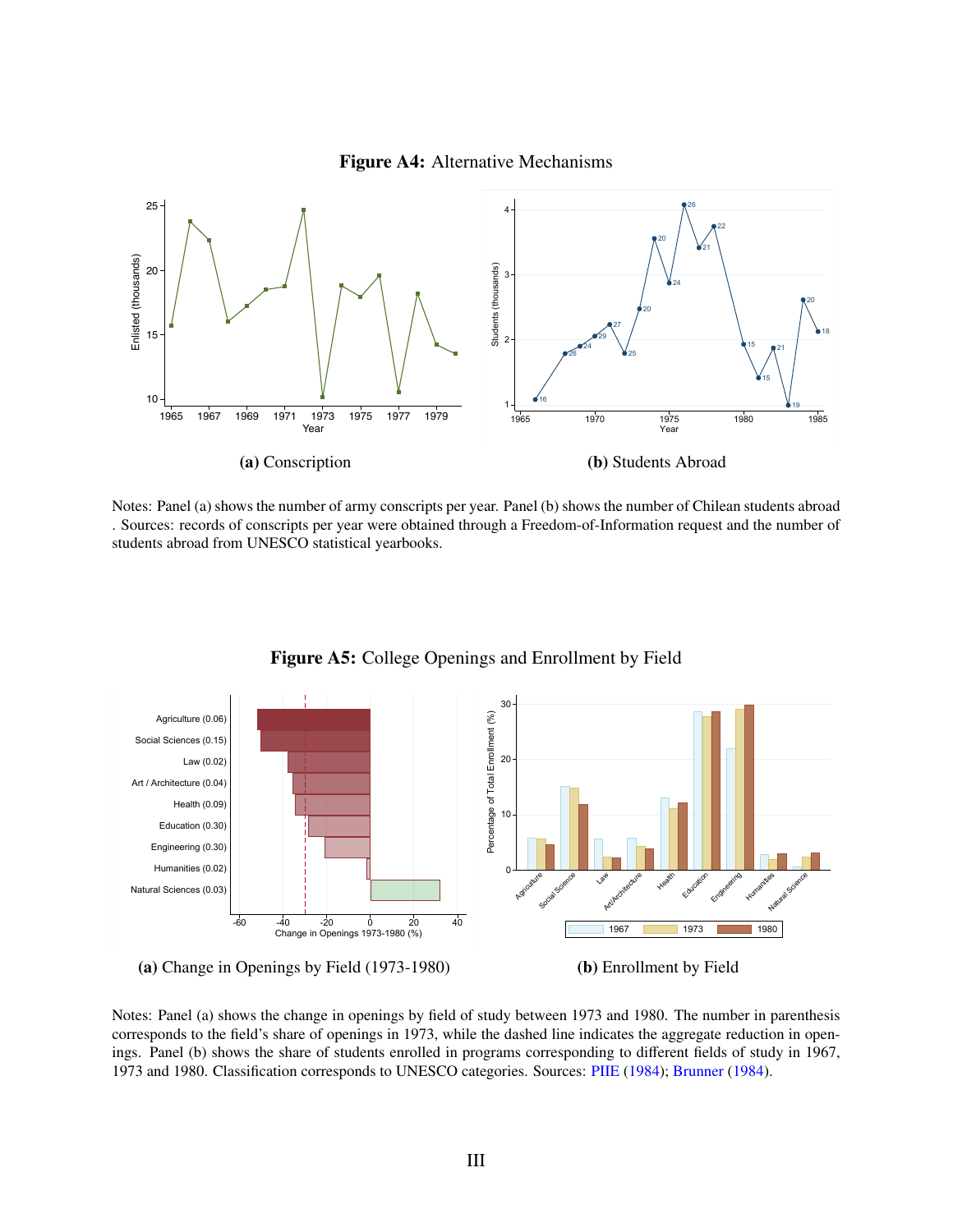



Notes: Figure shows the average PAA test scores for admitted college students in 1976 and 1981, classified by father's occupation. In both years, the maximum corresponds to children of university faculty, which we have normalized to 100. BC = Blue collar. Source:  $PIIE$  [\(1984\)](#page-30-0).



Figure A7: Educational Spending and Enrollment

Notes: Panel (a) shows indices for the gross enrollment rates in each level. The respective denominators are population in the 0-5,6-14-15-19,20-24 age groups. Enrollment rates have been normalized to 100 in 1970, number in parenthesis corresponds to enrollment rate in that year. Panel (b) shows the share of public spending on education devoted to early, primary, secondary and higher education. Source: [PIIE](#page-30-0) [\(1984\)](#page-30-0).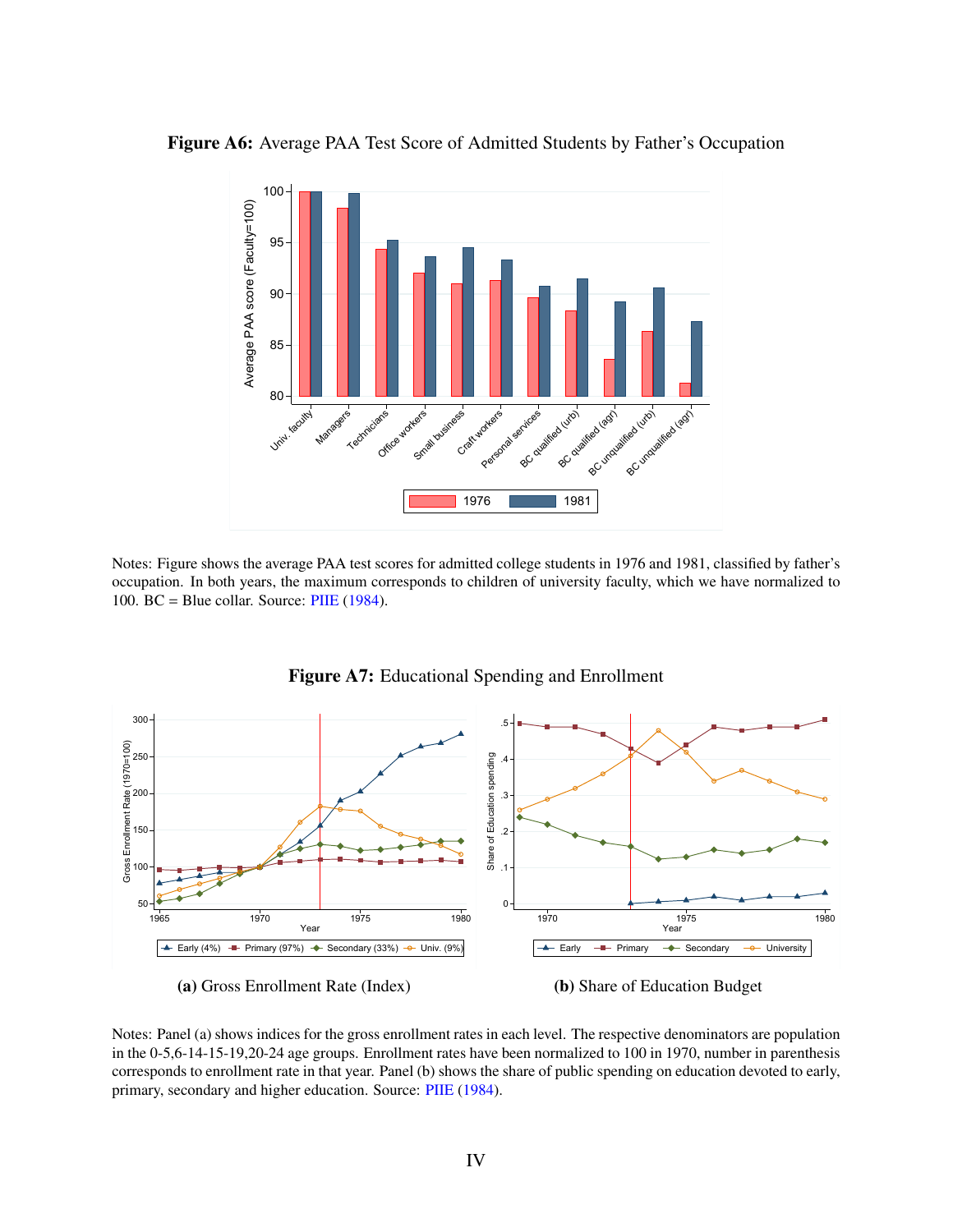

Figure A8: Other Outcomes: Lower Levels

Notes: Panel (a) shows the number of schools per level (early, primary, secondary) in 1973 and 1977, relative to 1969 (normalized to 100). Panel (b) shows the yearly share of primary students receiving either free breakfast (triangle markers) or lunch (square markers). Sources: Echeverría [\(1980\)](#page-27-0); [PIIE](#page-30-0) [\(1984\)](#page-30-0).



Figure A9: Age Distribution of First-year College Students

Notes: Information for 1960 comes from the published results from that year's population census [\(INE](#page-28-0) [1965\)](#page-28-0). The respective sources for 1970 and 1975 are [Schiefelbein](#page-30-1) [\(1976\)](#page-30-1) and Echeverría [\(1982\)](#page-27-1), based on administrative records and the 1970 population census. Data for 1970 corresponds to entire tertiary sector (i.e., including technical education). For the average, we set age at 17, 25 and 30 for the < 18, 25 <sup>−</sup> 29 and > 29 age groups respectively, which likely leads to an underestimate.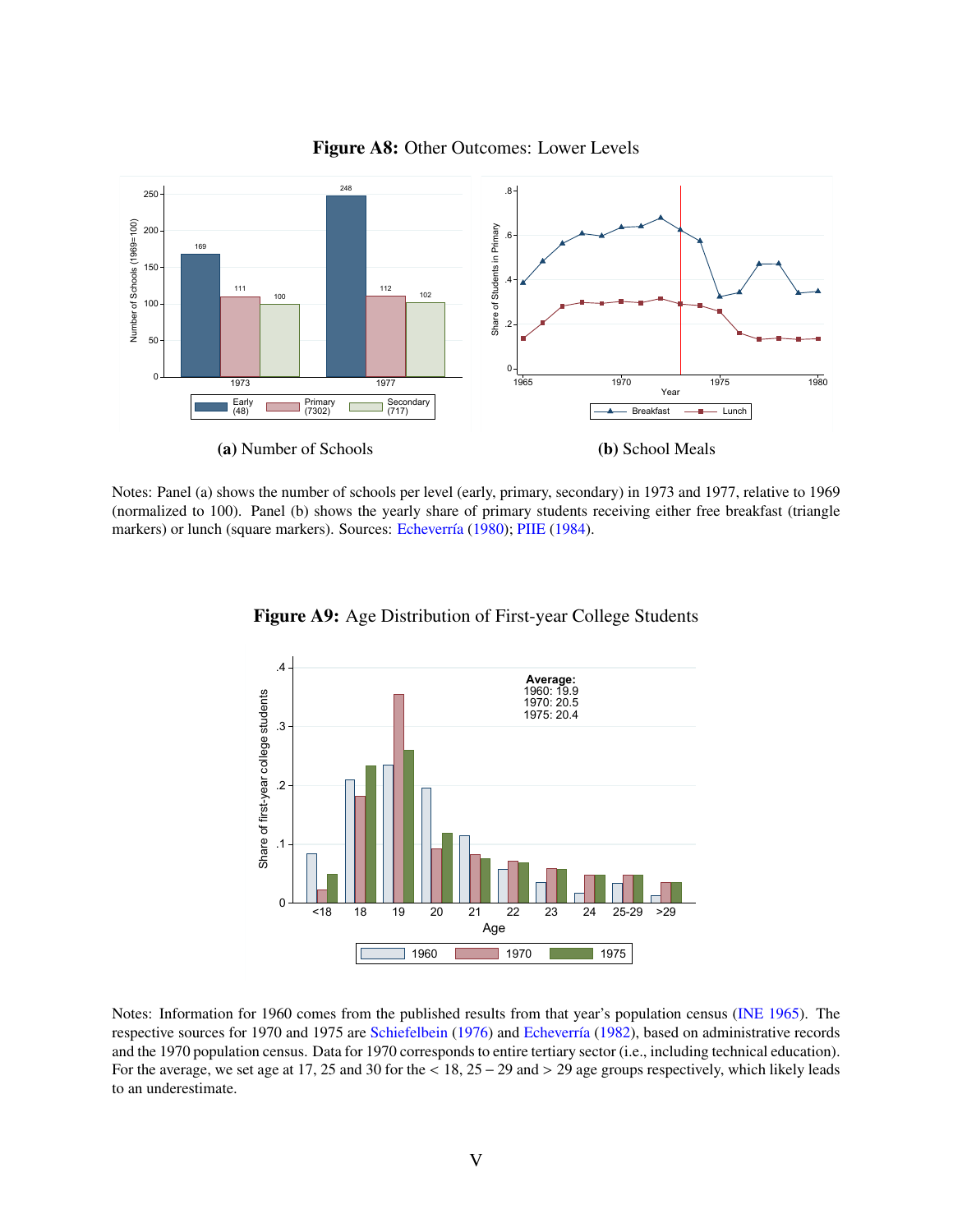



Notes: Panel (a) shows the college graduation rate. Circle markers (left axis) correspond to the number of graduating students as a share of the total number of students per year, based on the UNESCO statistical yearbooks. Triangle markers (right axis) show the number of people in the 1992 census that report 4+ years of college as a share of the people with any college per cohort. Panel (b) shows results from a regression of log real total income on a full set of interactions of a dummy for any college with cohort fixed effects. Sample includes all respondents in the CASEN survey reaching age 21 between 1964 and 1981 and reporting 4+ years of secondary education. Controls include county of residence by gender, survey year and age fixed effects. Standard errors clustered by county of residence.



Figure A11: Additional Information on PAA Test

Notes: Panel (a) shows the yearly number of students that registered for the PAA testand the number that actually took the test. Panel (b) shows the average (raw) scores in the verbal and math sections of the PAA test. The score is calculated by adding the number of correct answers and subtracting one quarter of the wrong answers. We divide these averages by the number of questions in each section (90 questions in verbal, 50 questions in math) for enhanced comparability. Sources: Díaz and Himmel [\(1985\)](#page-27-2); [Universidad de Chile](#page-31-0) [\(2011\)](#page-31-0).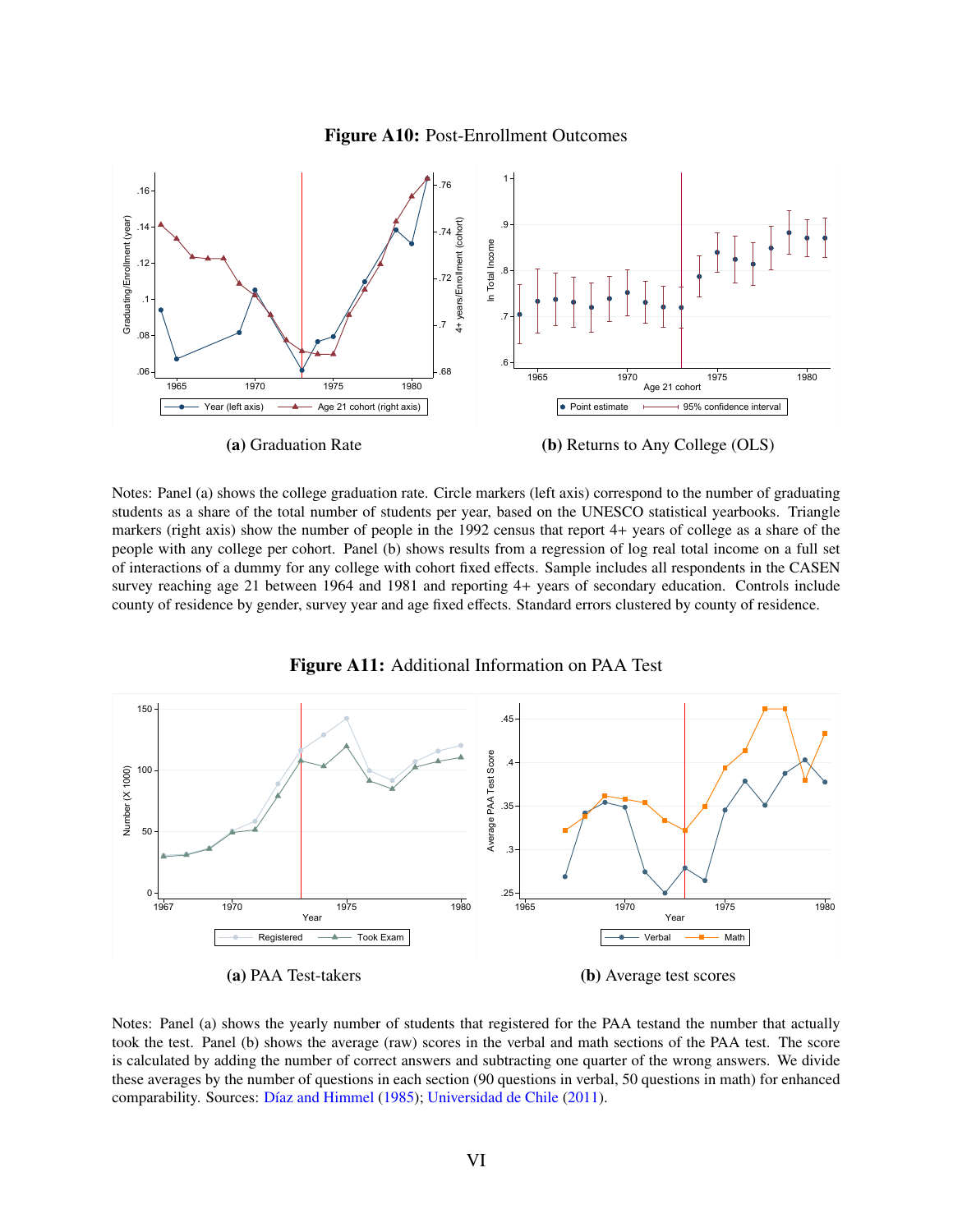|                                 |                       | Dependent variable: Gross Enrollment Rate in Tertiary Education (%) |                       |                                  |                       |                                |                       |                                  |                       |                                   |                       |                                   |
|---------------------------------|-----------------------|---------------------------------------------------------------------|-----------------------|----------------------------------|-----------------------|--------------------------------|-----------------------|----------------------------------|-----------------------|-----------------------------------|-----------------------|-----------------------------------|
|                                 | Pooled                |                                                                     | 1970s                 |                                  |                       | 1990s<br>1980s                 |                       | 2000s                            |                       | 2010 <sub>s</sub>                 |                       |                                   |
|                                 | (1)                   | (2)                                                                 | (3)                   | (4)                              | (5)                   | (6)                            | (7)                   | (8)                              | (9)                   | (10)                              | (11)                  | (12)                              |
| FiW index<br>log GDP per capita | $-30.87***$<br>(3.51) | $-8.35**$<br>(4.02)<br>$8.17***$                                    | $-16.03***$<br>(2.76) | $-7.32**$<br>(2.90)<br>$3.14***$ | $-17.28***$<br>(3.04) | $-4.42$<br>(4.41)<br>$4.41***$ | $-29.03***$<br>(3.90) | $-8.98**$<br>(3.75)<br>$6.86***$ | $-37.32***$<br>(5.65) | $-12.65**$<br>(6.10)<br>$9.68***$ | $-46.60***$<br>(5.92) | $-11.75*$<br>(6.53)<br>$13.14***$ |
|                                 |                       | (0.93)                                                              |                       | (0.67)                           |                       | (0.98)                         |                       | (0.87)                           |                       | (1.21)                            |                       | (1.50)                            |
| <b>Observations</b>             | 700                   | 700                                                                 | 99                    | 99                               | 122                   | 122                            | 157                   | 157                              | 161                   | 161                               | 161                   | 161                               |
| R-squared                       | 0.42                  | 0.58                                                                | 0.33                  | 0.48                             | 0.26                  | 0.43                           | 0.29                  | 0.51                             | 0.25                  | 0.51                              | 0.27                  | 0.57                              |
| Decade                          | Pooled                | Pooled                                                              | 1970                  | 1970                             | 1980                  | 1980                           | 1990                  | 1990                             | 2000                  | 2000                              | 2010                  | 2010                              |
| Mean DV                         | 22.44                 | 22.44                                                               | 7.60                  | 7.60                             | 10.84                 | 10.84                          | 18.03                 | 18.03                            | 27.78                 | 27.78                             | 39.30                 | 39.30                             |

#### Table A1: Tertiary Enrollment and Democracy

Notes: The dependent variable in all regressions is the gross tertiary enrollment rate, sourced from the World Bank's World Development Indicators (WDI). The Freedom in the World (FiW) index is produced by Freedom House, with lower values representing <sup>a</sup> greater enjoyment of political values and civil liberties. We rescale the original index, which ranges from 1 to 6, to range from0 to 1. Log GDP per capita is measured in constant 2010 USD and is sourced also from the WDI. The unit of observation is country-decade (averaging across years with available information within the same decade). Columns 1-2 pool data from all decades and include decade fixed effects as additional controls. Columns 3-12 only include data from the decade in the header (i.e., purely cross-sectional regression). Robust standard errors in parentheses (clustered by country in columns 1-2). \*\*\* p<0.01, \*\* p<0.05, \* p<0.1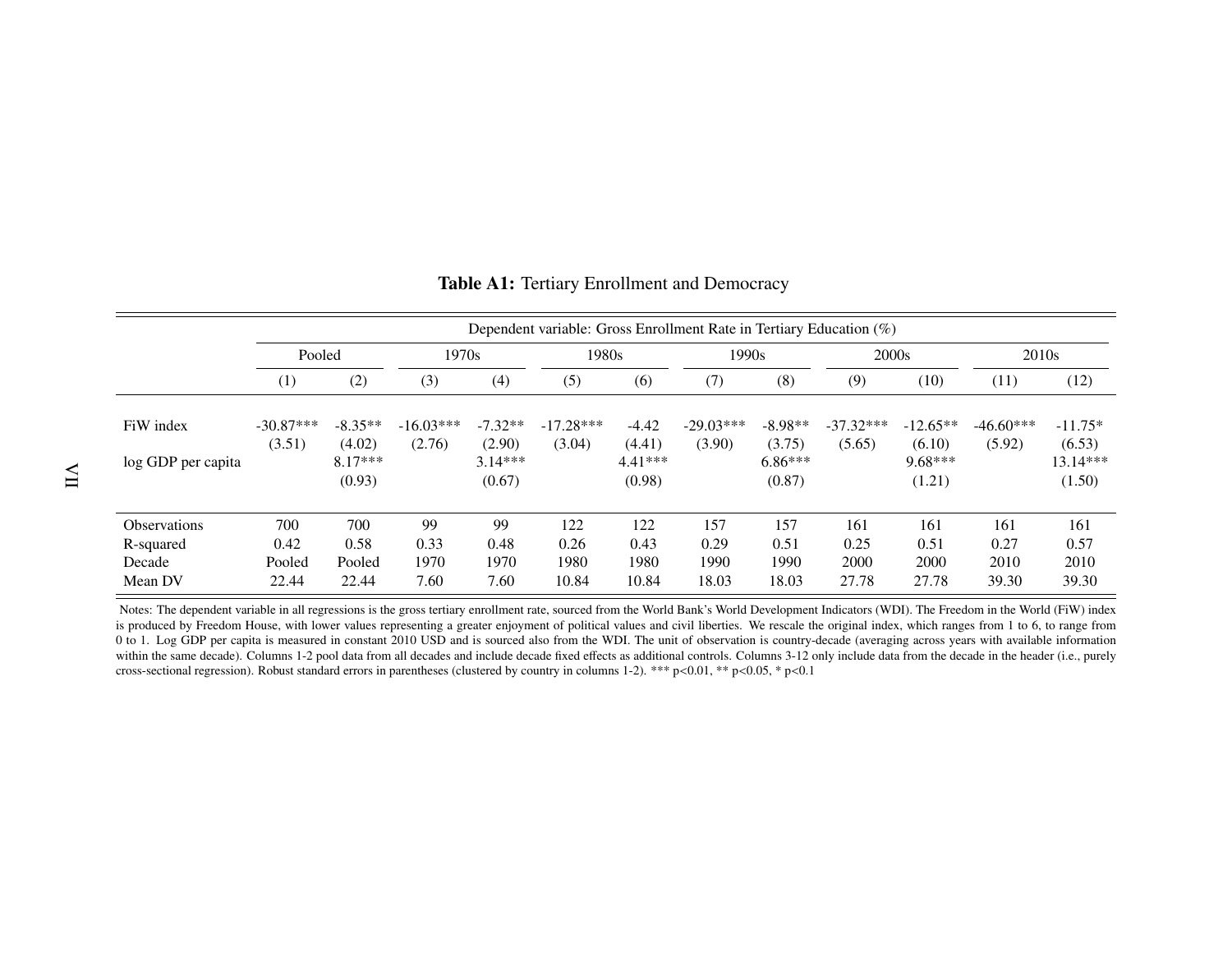#### <span id="page-50-0"></span>Appendix B Additional Information on Data Sources

Censuses and surveys: The population censuses of 1992, 2002 and 2017 were *de facto* and took place on days declared as national holidays. We restrict the sample to people born in Chile and we identify the cohort of birth using the respondents' age. The census files provide universal information at the individual level on gender, age, educational attainment, labor force participation, unemployment, occupation, marital status and fertility. In each census, individuals are classified into households and one person is identified as the head of each household. For all other respondents, the census reports how they are related to the household head. The questions in the census and their level of detail vary slightly over time, especially in 2017. For example, the 2017 census does not ask about employment categories (i.e., business-owner vs salaried employee), but does ask about completion of the highest educational level. Only the 1992 census includes an additional calculated variable indicating the wealth quintile to which the household belongs based on the observable characteristics of the dwelling and ownership of various assets.

We complement the censuses with a repeated cross-section of the National Socioeconomic Characterization Survey CASEN. This survey has been conducted biannually by the Ministry of Planning since 1987, and it includes detailed information on the labor market of the interviewed population.

Other sources: We use data from the Integrated Public Use Micro-data Series (IPUMS) for the synthetic control analysis. Harmonized data is available for 57 countries (see Table  $B1$  for details). The countries (census year) that we use in the baseline analysis are: Argentina (2010), Bolivia (2001), Brazil (2010), Colombia (2005), Costa Rica (2011), Dominican Republic (2010), Ecuador (2010), Honduras (2001), Haiti (2003), Mexico (2015), Nicaragua (2005), Panama (2010), Peru (2007), Paraguay (2002), El Salvador (2007), Uruguay (2011). The data for Chile comes from the 2002 census.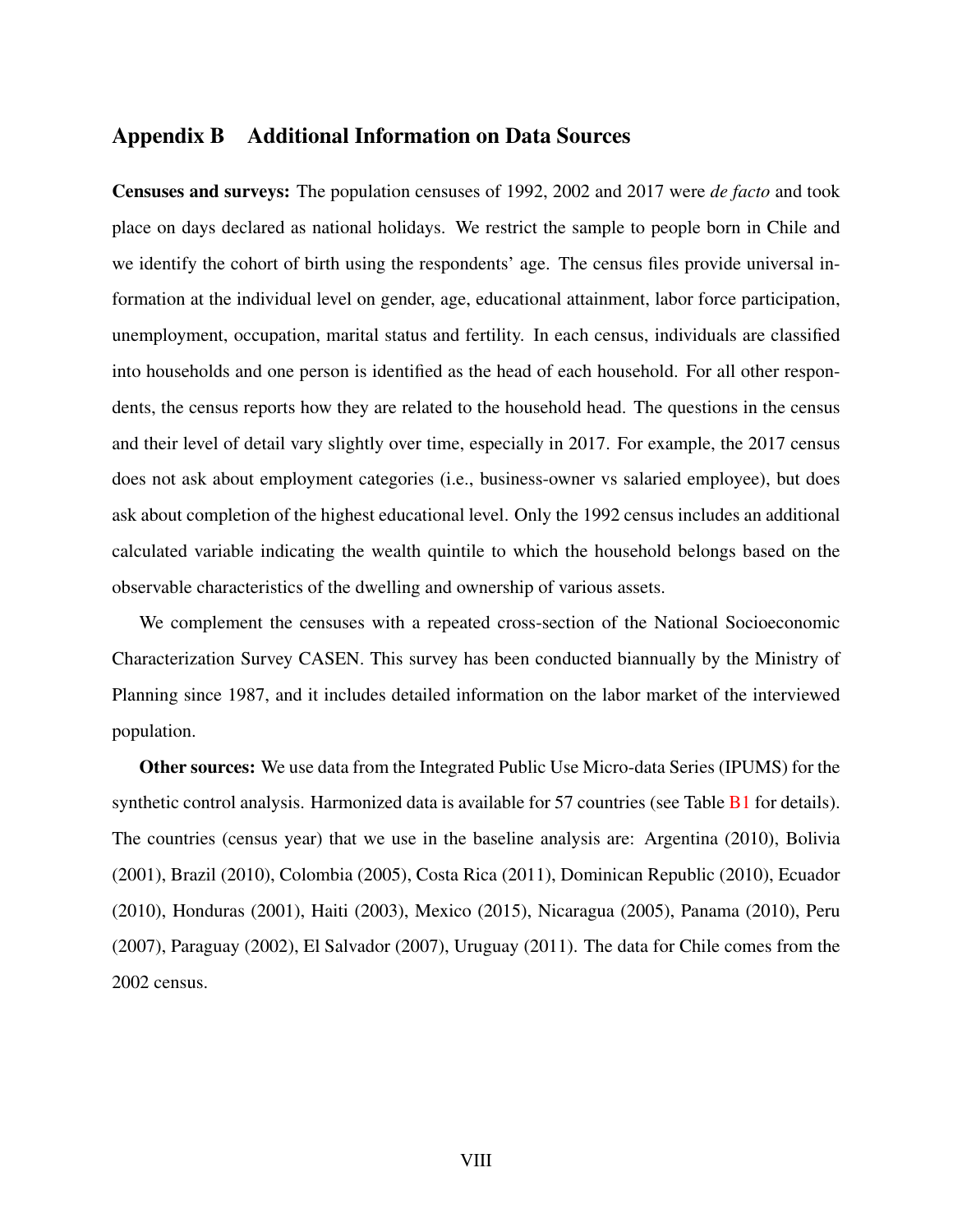<span id="page-51-0"></span>

|                      | Without dictatorship beetween 1950-1990 |                     | With dictatorship beetween 1950-1990 |
|----------------------|-----------------------------------------|---------------------|--------------------------------------|
| Country              | <b>Last year of Census</b>              | Country             | <b>Last year of Census</b>           |
| Armenia              | 2011                                    | Argentina           | 2010                                 |
| Austria              | 2011                                    | <b>Bolivia</b>      | 2001                                 |
| Bangladesh           | 2011                                    | <b>Brazil</b>       | 2010                                 |
| Benin                | 2013                                    | <b>Burkina Faso</b> | 2006                                 |
| <b>Botswana</b>      | 2011                                    | Chile               | 2002                                 |
| Cambodia             | 2008                                    | Colombia            | 2005                                 |
| Canada               | 2011                                    | Dominican Republic  | 2010                                 |
| China                | 2000                                    | Ecuador             | 2010                                 |
| Costa Rica           | 2011                                    | Egypt               | 2006                                 |
| El Salvador          | 2007                                    | Fiji                | 2007                                 |
| Ethiopia             | 2007                                    | Ghana               | 2010                                 |
| France               | 2011                                    | Greece              | 2011                                 |
| India                | 2009                                    | Haiti               | 2003                                 |
| Ireland              | 2011                                    | Honduras            | 2001                                 |
| Jamaica              | 2001                                    | Hungary             | 2011                                 |
| Kenya                | 2009                                    | Indonesia           | 2010                                 |
| Liberia              | 2008                                    | Jordan              | 2004                                 |
| Malaysia             | 2000                                    | Mongolia            | 2000                                 |
| Mexico               | 2015                                    | Nicaragua           | 2005                                 |
| Morocco              | 2004                                    | Nigeria             | 2010                                 |
| Senegal              | 2002                                    | Panama              | 2010                                 |
| Switzerland          | 2000                                    | Paraguay            | 2002                                 |
| Ukraine              | 2001                                    | Peru                | 2007                                 |
| <b>United States</b> | 2015                                    | Philippines         | 2010                                 |
| Vietnam              | 2009                                    | Poland              | 2011                                 |
|                      |                                         | Portugal            | 2011                                 |
|                      |                                         | Romania             | 2011                                 |
|                      |                                         | South Africa        | 2011                                 |
|                      |                                         | Spain               | 2011                                 |
|                      |                                         | Thailand            | 2000                                 |
|                      |                                         | Turkey              | 2000                                 |
|                      |                                         | Uruguay             | 2011                                 |

Table B1: Countries and samples in Synthetic Control Analysis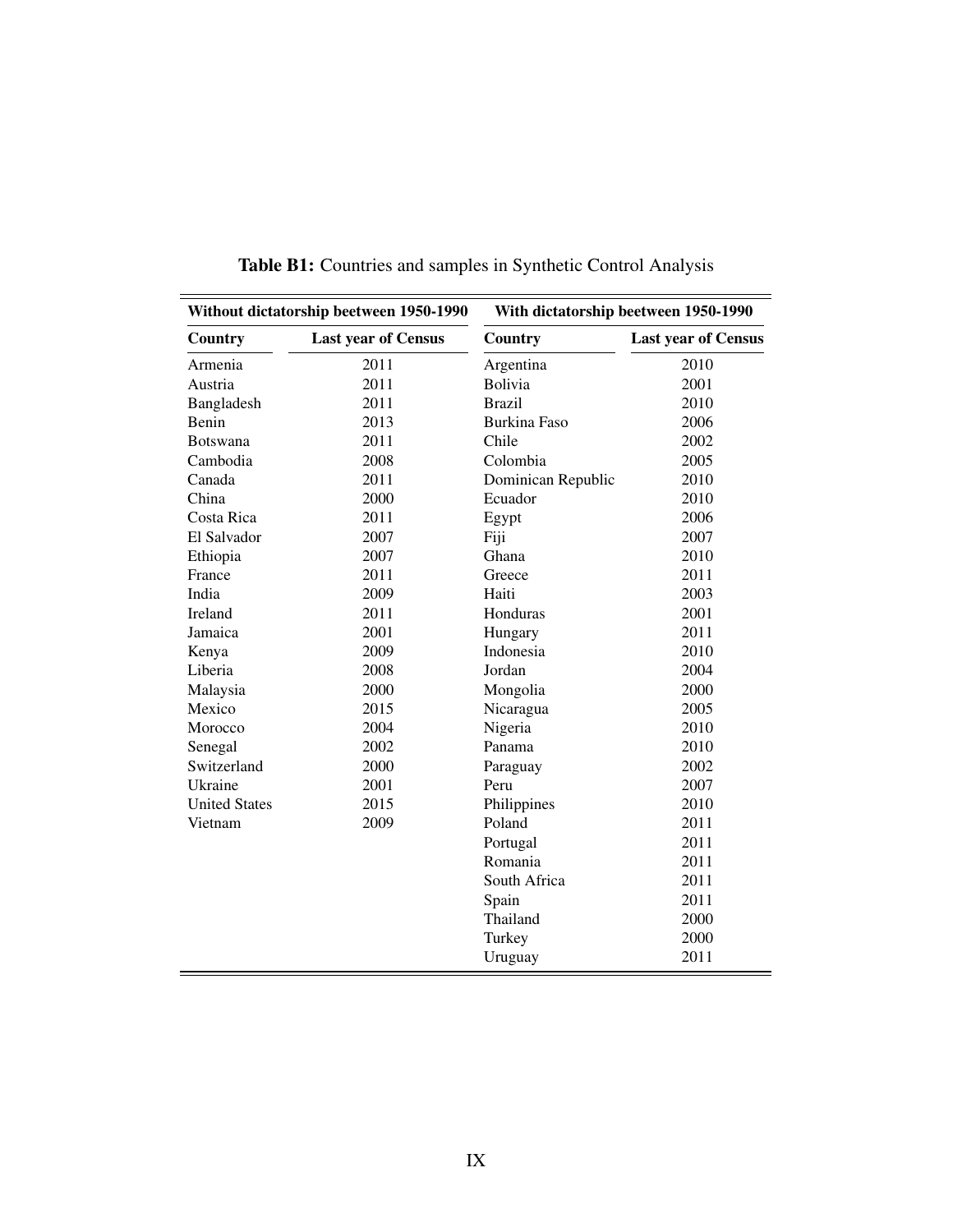## <span id="page-52-0"></span>Appendix C Educational Attainment: Additional Results

|                                                       | Dependent variable: Any College |                           |                             |                             |  |  |  |  |
|-------------------------------------------------------|---------------------------------|---------------------------|-----------------------------|-----------------------------|--|--|--|--|
| Source                                                |                                 | CASEN 1990-2017           | Census 2002                 | Census 2017                 |  |  |  |  |
|                                                       | (1)                             | (2)                       | (3)                         | (4)                         |  |  |  |  |
| Yr Age 21                                             | $0.011***$<br>(0.0007)          | $0.011***$<br>(0.0007)    | $0.012***$<br>(0.0004)      | $0.007***$<br>(0.0004)      |  |  |  |  |
| Yr Age 21 x $\mathbb{I}(Yr \text{ Age } 21 \ge 1973)$ | [0.001]<br>$-0.024***$          | [0.001]<br>$-0.024***$    | [0.001]<br>$-0.025***$      | [0.001]<br>$-0.018***$      |  |  |  |  |
|                                                       | (0.0011)<br>[0.000]             | (0.0011)<br>[0.000]       | (0.0008)<br>[0.000]         | (0.0007)<br>[0.000]         |  |  |  |  |
| County x gender FE                                    | Yes                             | <b>Yes</b>                | Yes                         | Yes                         |  |  |  |  |
| Year FE                                               | N <sub>0</sub>                  | Yes                       | No                          | N <sub>0</sub>              |  |  |  |  |
| <b>Observations</b><br>R-squared<br>Mean DV           | 163,693<br>0.057<br>0.261       | 163,693<br>0.059<br>0.261 | 1,192,851<br>0.035<br>0.325 | 1,036,105<br>0.037<br>0.300 |  |  |  |  |

Table C1: College Enrollment: Other Sources

Notes: Sample includes survey/census respondents born between 1943 and 1960 and reporting 4+ years of secondary education. "Yr Age 21" is a continuous variable indicating the year at which the cohort reached age 21, normalized to zero in 1972, while  $1(Yr Age 21 \ge 1973)$ " is a dummy for cohorts that reached age 21 on or after 1973. All regressions include county of birth x gender fixed effects. Standard errors clustered by county of residence in columns 1-2 and of birth in columns 3-4. P-values from wild cluster bootstrap at the cohort level in brackets. \*\*\* p<0.01, \*\* p<0.05, \* p<0.1

|                                                     |             |             | Dependent variable: Any college |             |             |
|-----------------------------------------------------|-------------|-------------|---------------------------------|-------------|-------------|
| Kink point $(x)$ :                                  | 1971        | 1972        | 1973                            | 1974        | 1975        |
|                                                     | (1)         | (2)         | (3)                             | (4)         | (5)         |
|                                                     |             |             |                                 |             |             |
| Yr Age 21                                           | $0.024***$  | $0.021***$  | $0.018***$                      | $0.015***$  | $0.011***$  |
|                                                     | (0.0006)    | (0.0005)    | (0.0004)                        | (0.0004)    | (0.0003)    |
|                                                     | [0.006]     | [0.002]     | [0.001]                         | [0.000]     | [0.000]     |
| Yr Age 21 x $\mathbb{I}(Yr \text{ Age } 21 \geq x)$ | $-0.037***$ | $-0.037***$ | $-0.036***$                     | $-0.036***$ | $-0.035***$ |
|                                                     | (0.0008)    | (0.0007)    | (0.0007)                        | (0.0007)    | (0.0007)    |
|                                                     | [0.000]     | [0.000]     | [0.000]                         | [0.000]     | [0.000]     |
|                                                     |             |             |                                 |             |             |
| County of birth x gender FE                         | Yes         | Yes         | Yes                             | Yes         | Yes         |
| <b>Observations</b>                                 | 1,024,570   | 1,024,570   | 1,024,570                       | 1,024,570   | 1,024,570   |
| R-squared                                           | 0.037       | 0.039       | 0.040                           | 0.040       | 0.039       |
| Mean DV                                             | 0.295       | 0.295       | 0.295                           | 0.295       | 0.295       |

#### Table C2: College Enrollment: Different Kink Points

Notes: Sample includes all respondents of the 1992 census born between 1943 and 1960 that report 4+ years of secondary education (media). "Yr Age 21" is a continuous variable indicating the year at which the cohort reached age 21, normalized to zero in 1972, while  $1(Yr \text{ Age } 21 \ge 1973)$ " is a dummy for cohorts that reached age 21 on or after 1973. All regressions include county of birth x gender fixed effects. Standard errors clustered by county of birth in parentheses. P-values from wild cluster bootstrap at the cohort level in brackets. \*\*\* p<0.01, \*\* p<0.05, \* p<0.1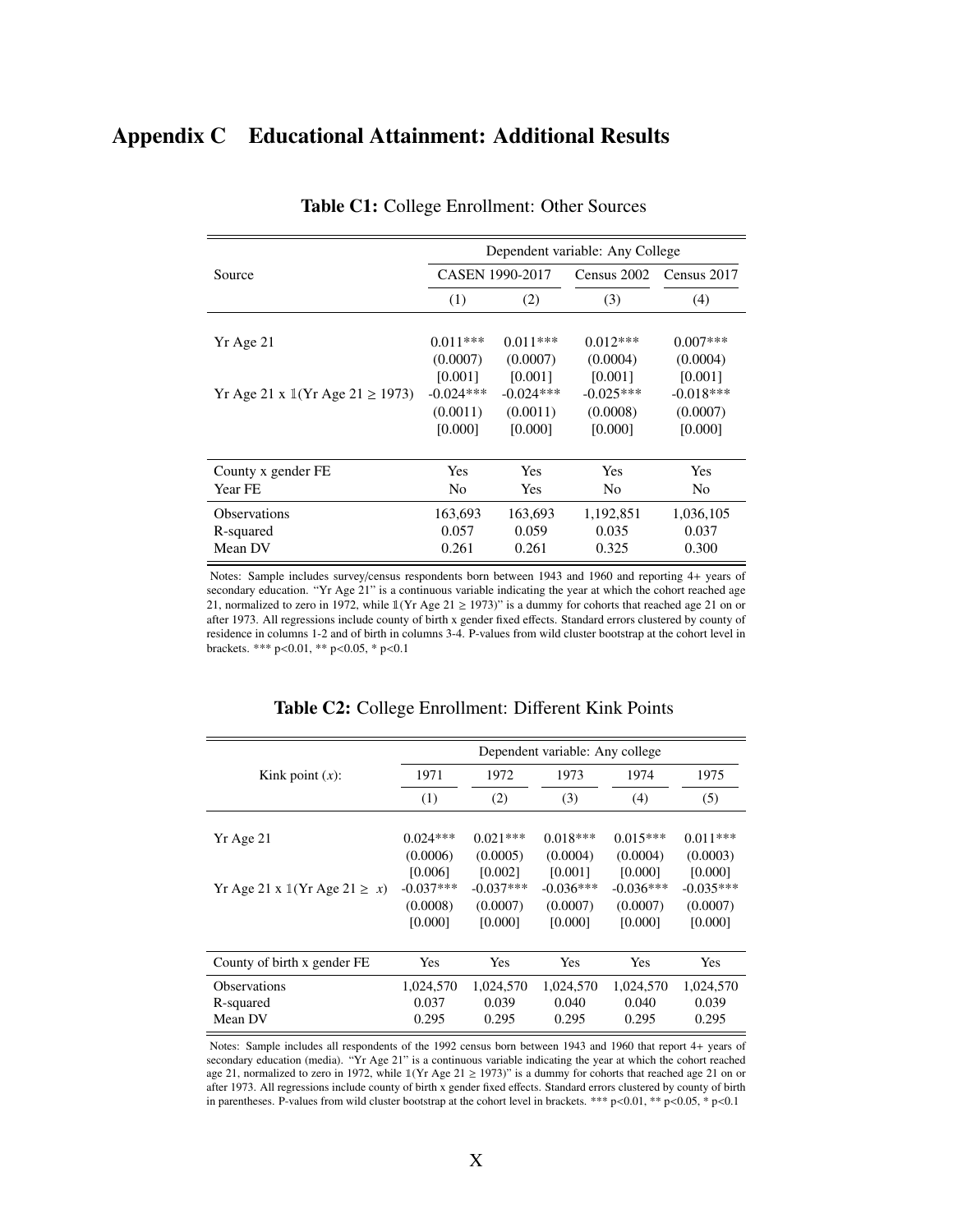|                                                        | Dependent variable: Any College |                 |             |                 |            |                 |  |
|--------------------------------------------------------|---------------------------------|-----------------|-------------|-----------------|------------|-----------------|--|
| Source (Census):                                       |                                 | 1992            |             | 2002            |            | 2017            |  |
| Relationship to HH head:                               | Children                        | <b>Siblings</b> |             | <b>Siblings</b> | Children   | <b>Siblings</b> |  |
|                                                        | (1)                             | (2)             | (3)         | (4)             | (5)        | (6)             |  |
|                                                        |                                 |                 |             |                 |            |                 |  |
| Yr Age 21                                              | $0.021***$                      | $0.018***$      | $0.012**$   | $0.010***$      | 0.015      | $0.007**$       |  |
|                                                        | (0.0028)                        | (0.0034)        | (0.0048)    | (0.0033)        | (0.0108)   | (0.0035)        |  |
|                                                        | [0.000]                         | [0.000]         | [0.001]     | [0.002]         | [0.066]    | [0.011]         |  |
| Yr Age 21 x $\mathbb{I}(Yr \text{ Age } 21 \geq 1973)$ | $-0.043***$                     | $-0.038***$     | $-0.029***$ | $-0.022***$     | $-0.034**$ | $-0.020***$     |  |
|                                                        | (0.0038)                        | (0.0050)        | (0.0061)    | (0.0048)        | (0.0143)   | (0.0048)        |  |
|                                                        | [0.000]                         | [0.000]         | [0.000]     | [0.000]         | [0.002]    | [0.001]         |  |
|                                                        |                                 |                 |             |                 |            |                 |  |
| County of birth x gender FE                            | Yes                             | <b>Yes</b>      | Yes         | <b>Yes</b>      | <b>Yes</b> | <b>Yes</b>      |  |
| Household FE                                           | <b>Yes</b>                      | <b>Yes</b>      | <b>Yes</b>  | <b>Yes</b>      | <b>Yes</b> | <b>Yes</b>      |  |
| <b>Observations</b>                                    | 27.518                          | 14.986          | 14.412      | 14.133          | 4.955      | 20,658          |  |
| R-squared                                              | 0.653                           | 0.667           | 0.655       | 0.670           | 0.705      | 0.672           |  |
| Mean DV                                                | 0.287                           | 0.304           | 0.304       | 0.323           | 0.289      | 0.309           |  |

#### Table C3: College Enrollment: Within-Household Estimates

Notes: Sample includes all census respondents from cohorts born between 1943 and 1960, reporting four or more years of secondary education (media). Odd-numbered columns include household heads and respondents classified as siblings. Even-numbered columns include respondents classified as children of the household head. "Yr Age 21" is a continuous variable indicating the year at which the cohort reached age 21, normalized to zero in 1972, while  $1(Yr Age 21 \ge 1973)$ " is a dummy for cohorts that reached age 21 on or after 1973. All regressions include county of birth x gender and household fixed effects. Standard errors clustered by county of birth in parentheses. P-values from wild cluster bootstrap at the cohort level in brackets. \*\*\* p<0.01, \*\* p<0.05, \* p<0.1

#### Table C4: College Enrollment: Within-Wealth-Quintile Estimates

|                                                        |                           |                 | Dependent variable: Any college |                 |                          |
|--------------------------------------------------------|---------------------------|-----------------|---------------------------------|-----------------|--------------------------|
| Sample (Housing wealth quintile):                      | 5th Quintile<br>(highest) | 4th<br>Quintile | 3rd<br>Ouintile                 | 2nd<br>Quintile | 1st Quintile<br>(lowest) |
|                                                        | (1)                       | (2)             | (3)                             | (4)             | (5)                      |
|                                                        |                           |                 |                                 |                 |                          |
| Yr Age 21                                              | $0.020***$                | $0.018***$      | $0.017***$                      | $0.015***$      | $0.013***$               |
|                                                        | (0.0005)                  | (0.0007)        | (0.0009)                        | (0.0008)        | (0.0012)                 |
|                                                        | [0.001]                   | [0.001]         | [0.000]                         | [0.001]         | [0.001]                  |
| Yr Age 21 x $\mathbb{I}(Yr \text{ Age } 21 \geq 1973)$ | $-0.037***$               | $-0.031***$     | $-0.030***$                     | $-0.027***$     | $-0.026***$              |
|                                                        | (0.0009)                  | (0.0012)        | (0.0014)                        | (0.0013)        | (0.0018)                 |
|                                                        | [0.000]                   | [0.000]         | [0.000]                         | [0.000]         | [0.001]                  |
|                                                        |                           |                 |                                 |                 |                          |
| Birth county x gender FE                               | Yes                       | Yes             | Yes                             | Yes             | Yes                      |
| <b>Observations</b>                                    | 504,456                   | 252,358         | 146,316                         | 80,095          | 24,493                   |
| R-squared                                              | 0.042                     | 0.036           | 0.038                           | 0.035           | 0.059                    |
| Mean DV                                                | 0.413                     | 0.209           | 0.165                           | 0.127           | 0.125                    |

Notes: Dependent variable in the header. The sample in each column includes all 1992 census respondents from cohorts born between 1943 and 1960 (both inclusive) classified in the respective quintile, but is restricted to respondents reporting four or more years of secondary education (media). "Yr Age 21" is a continuous variable indicating the year at which the cohort reached age 21, normalized to zero in 1972. "Yr Age 21 x 1(Yr Age 21  $\ge$  1973)" is the interaction of this variable with a dummy for cohorts that reached age 21 on or after 1973. All regressions include county of birth x gender and household fixed effects. Standard errors clustered by county of birth in parentheses. P-values from wild cluster bootstrap at the cohort level in brackets. \*\*\* p<0.01, \*\* p<0.05, \* p<0.1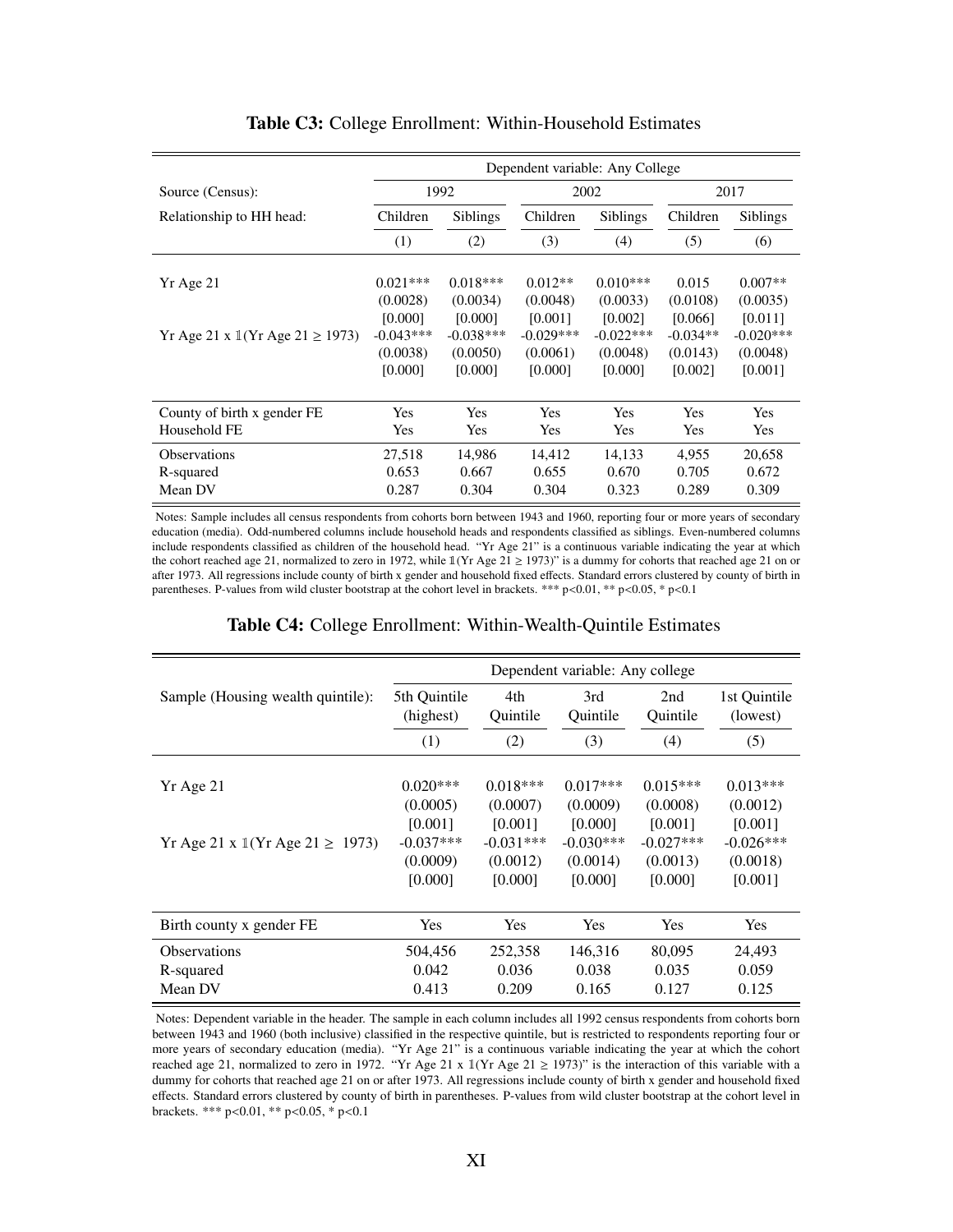

Figure C1: Visualization of Kink: Educational Attainment (Unrestricted Sample)

Notes: Figures show the share of people per cohort that report any college or 4+ years of secondary education in the 1992 census. The solid red line indicates the year of the military coup. Dashed lines correspond to the sample of cohorts used in the analysis.



Figure C2: College Enrollment: Different Sources



(b) Share with any college | 4+ years secondary

Notes: Panel (a) shows for each source the share of people in each cohort that report at least four years of secondary education. Panel (b) shows the share of people with any college, conditional on having 4+ years of secondary education. The solid red line shows the year of the military coup. Dashed lines show the start (1964) and end date (1981) of the sample of cohorts used in the analysis.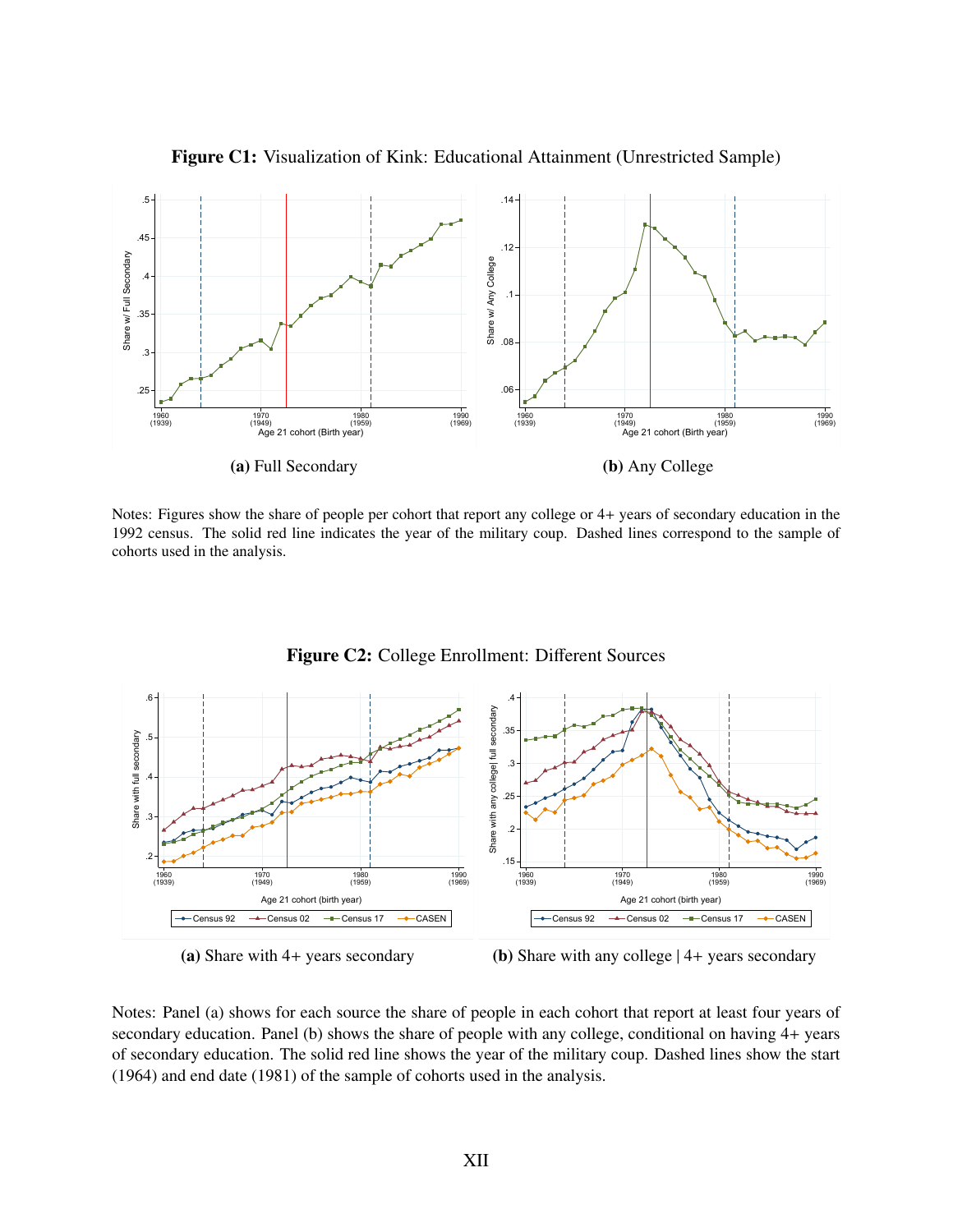

Figure C3: Educational Attainment: Raw Data

Notes: Panel (a) shows the total number of people per cohort (normalized to age 21) in the 1992 population census. Panel (b) shows the share of census respondents per cohort that report any primary education. Panel (c) shows the corresponding share that reports any secondary education. Panel (d) shows the average years of education per cohort. The solid red line shows the year of the military coup. Dashed lines show the start (1964) and end date (1981) of the sample of cohorts used in the analysis.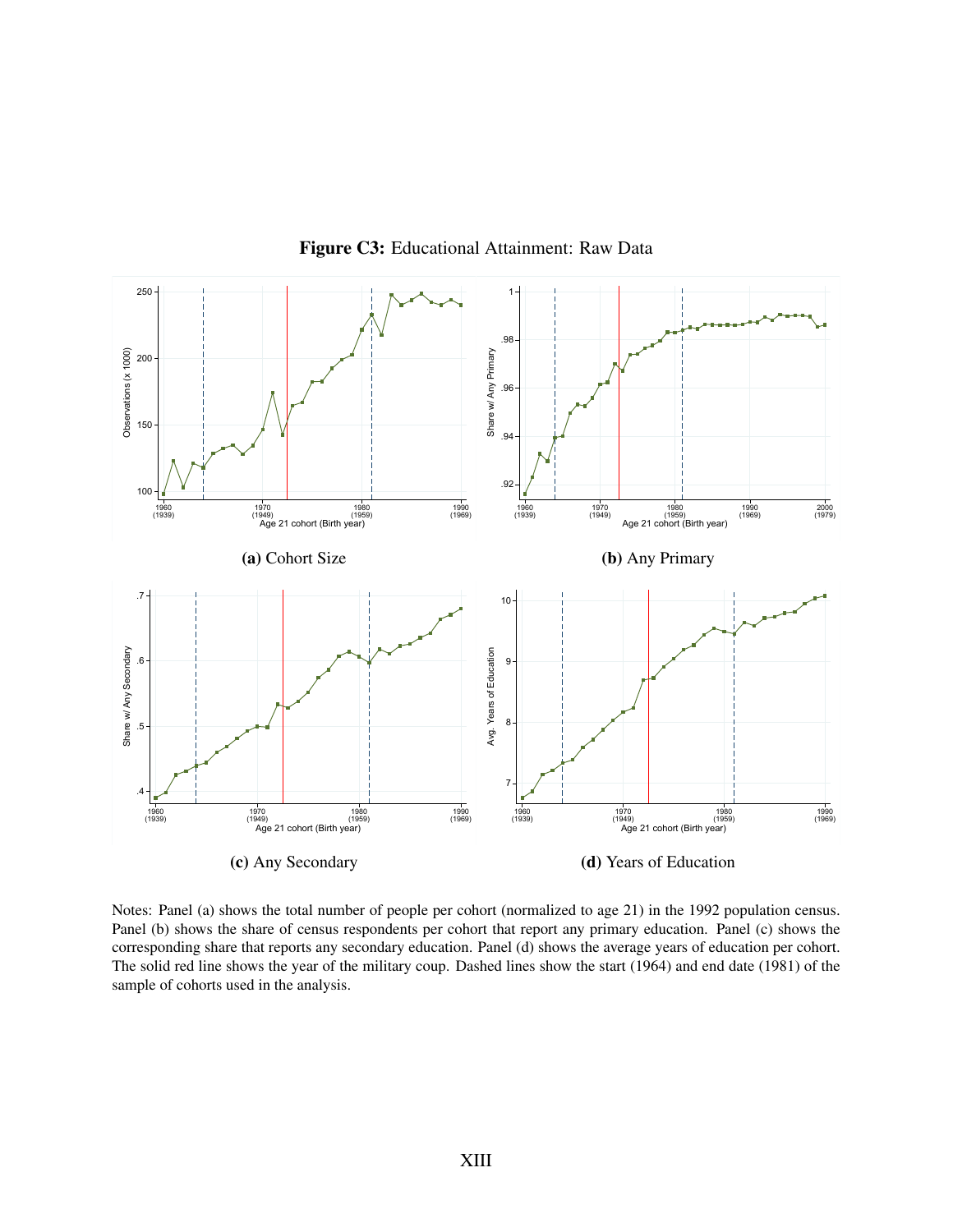

Figure C4: Cohort-specific Estimates of the College Premium

Notes: Each panel shows results of a regression of log income from the category in the caption on a full set of interactions of a dummy for any college education with cohort fixed effects. Sample includes all respondents in the CASEN survey from cohorts born between 1943 and 1960 (both inclusive), but is restricted to respondents reporting four or more years of secondary education. Regression includes county of residence x gender, survey year and age fixed effects. Panel (a) additionally includes occupation fixed effects. Standard errors are clustered by county of residence.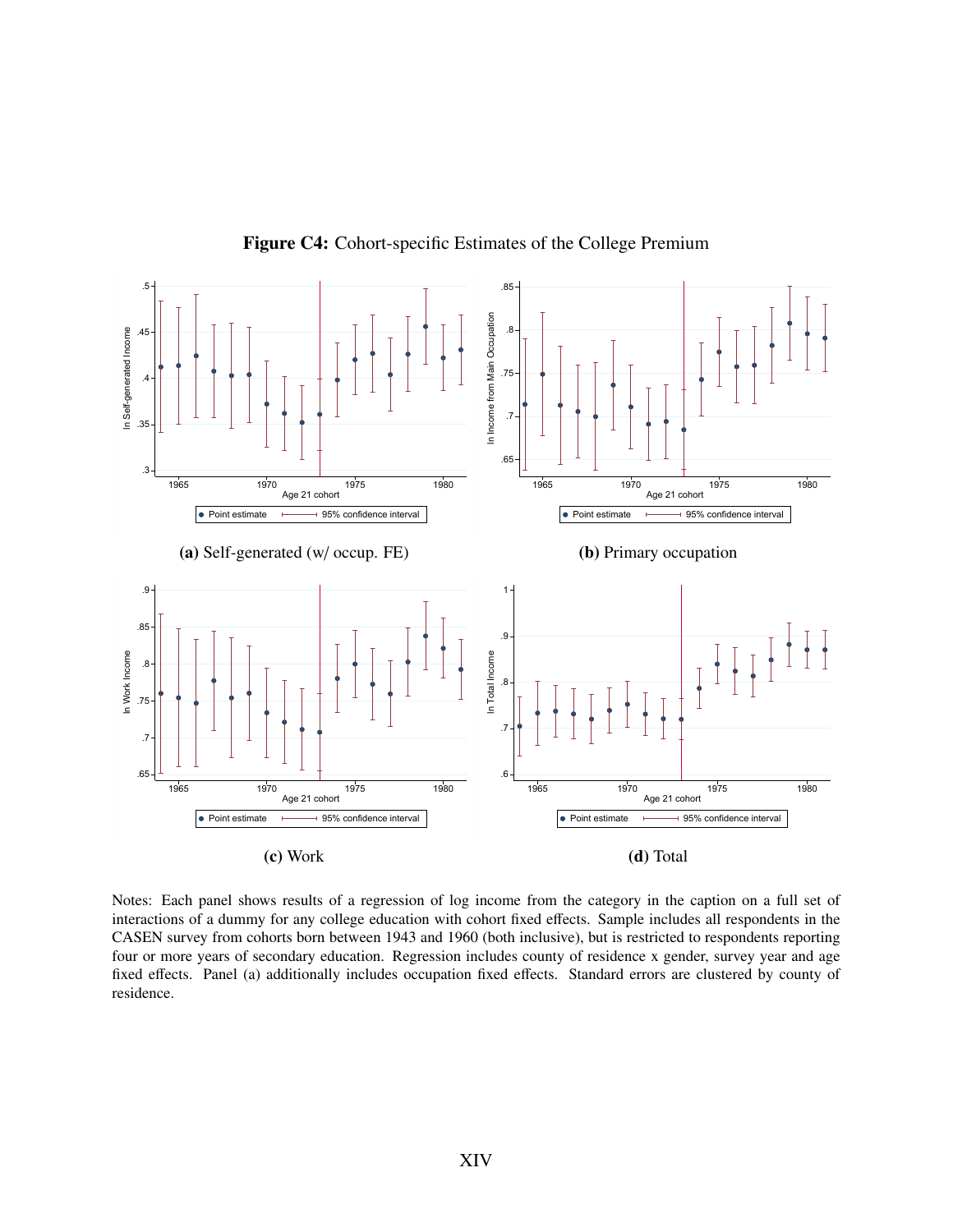## <span id="page-57-0"></span>Appendix D Synthetic Control: Additional Results

|                                                                |       |                | p-value      |            |
|----------------------------------------------------------------|-------|----------------|--------------|------------|
| Sample:                                                        | $R^2$ | Average effect | Unrestricted | Restricted |
| Panel A: Using even pre-treatment period outcomes for matching |       |                |              |            |
| LA without controls                                            | 96%   | $-1.69\%$      | 0.00         | 0.00       |
| LA with controls                                               | 94%   | $-1.27\%$      | 0.00         | 0.00       |
| All countries without controls                                 | 96%   | $-1.23\%$      | 0.00         | 0.00       |
| All countries with controls                                    | 95%   | $-1.02\%$      | 0.04         | 0.04       |
| Exclude dictatorships without controls                         | 88%   | $-1.11\%$      | 0.04         | 0.04       |
| Exclude dictatorships with controls                            | 94%   | $-1.20\%$      | 0.04         | 0.04       |

#### Table D1: Robustness checks to the synthetic control analysis

#### Panel B: Using all pre-treatment period outcomes for matching

| LA without controls                        | $98\%$ | $-1.18\%$ | 0.00 | 0.00 |
|--------------------------------------------|--------|-----------|------|------|
| All countries without controls             | $99\%$ | $-0.86\%$ | 0.02 | 0.02 |
| Exclude dictatorships without controls 98% |        | $-0.66\%$ | 0.04 | 0.04 |

Notes: This table presents the goodness of fit of the matching and the treatment effects for different samples and different sets of matching characteristics. The *R* 2 comes from a regression between the Chilean data and the synthetic control during the pre-treatment period. The *Average e*ff*ect* is the average difference between Chile and the synthetic control between 1973 and 1981. The *p-value* is computed based on placebo treatments, for each country in the control group we construct their synthetic control and then we create the ratio between the RMSPE in the post (1973-1981) and the RMSPE in the pre-treatment period. Then we see how likely is to find a ratio as large as the one for Chile for the case of a negative effect. The *unrestricted* version uses all the countries, while the *unrestricted* uses only countries with a RMSPE in the pre-treatment period that is smaller than two times the one of Chile, to avoid including as controls countries with a noisy fit.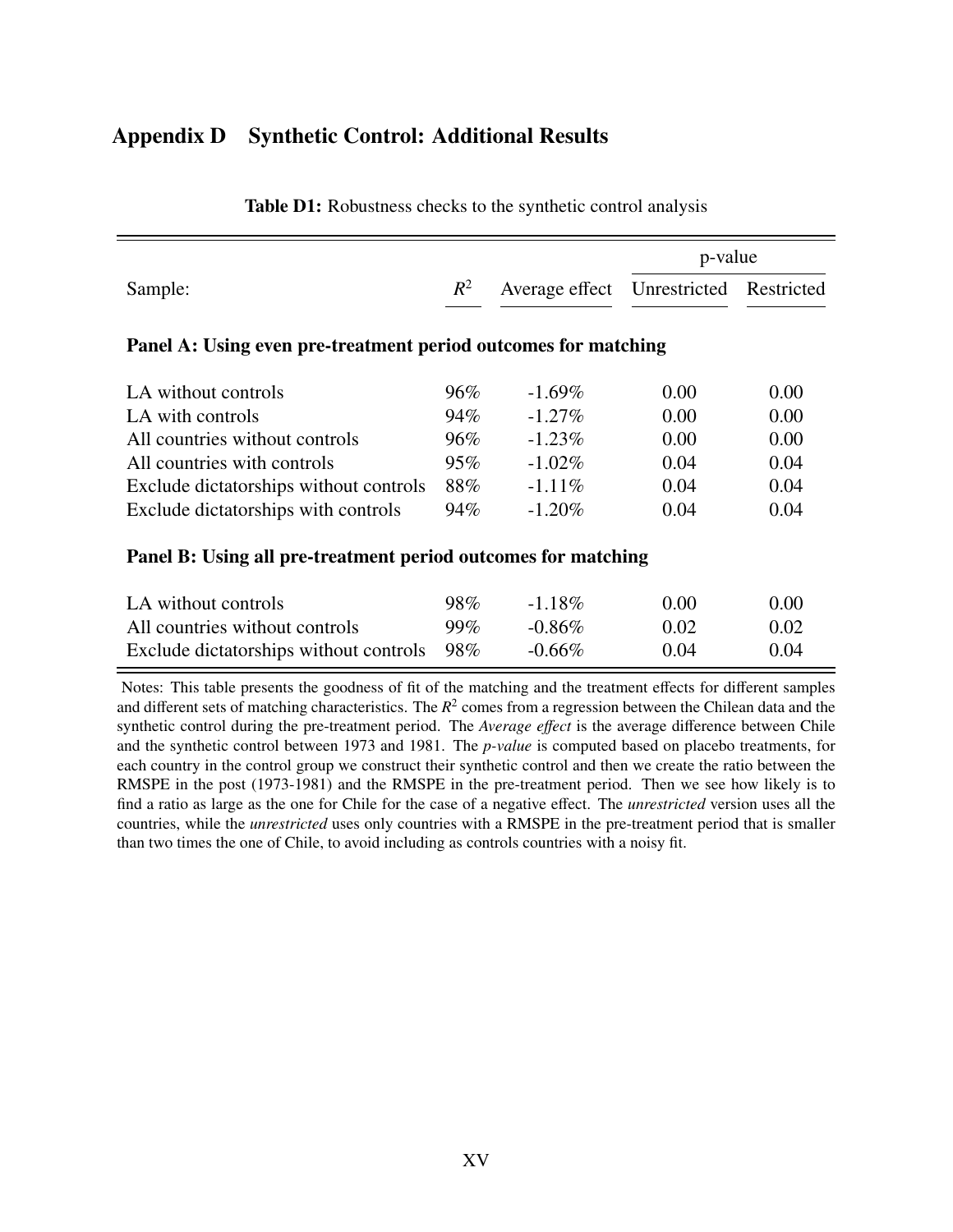

Figure D1: Confidence Sets for Latin America

Notes: This figure shows the confidence set proposed by [Firpo and Possebom](#page-27-3) [\(2018\)](#page-27-3) for a constant and a linear treatment effect. Panels A and B use a sensitivity parameter of 0, while Panels C and D (E and F) use a sensitivity parameter of 1 (2). The sample is all Latin American countries and we use as matching characteristics the even pre-treatment outcomes.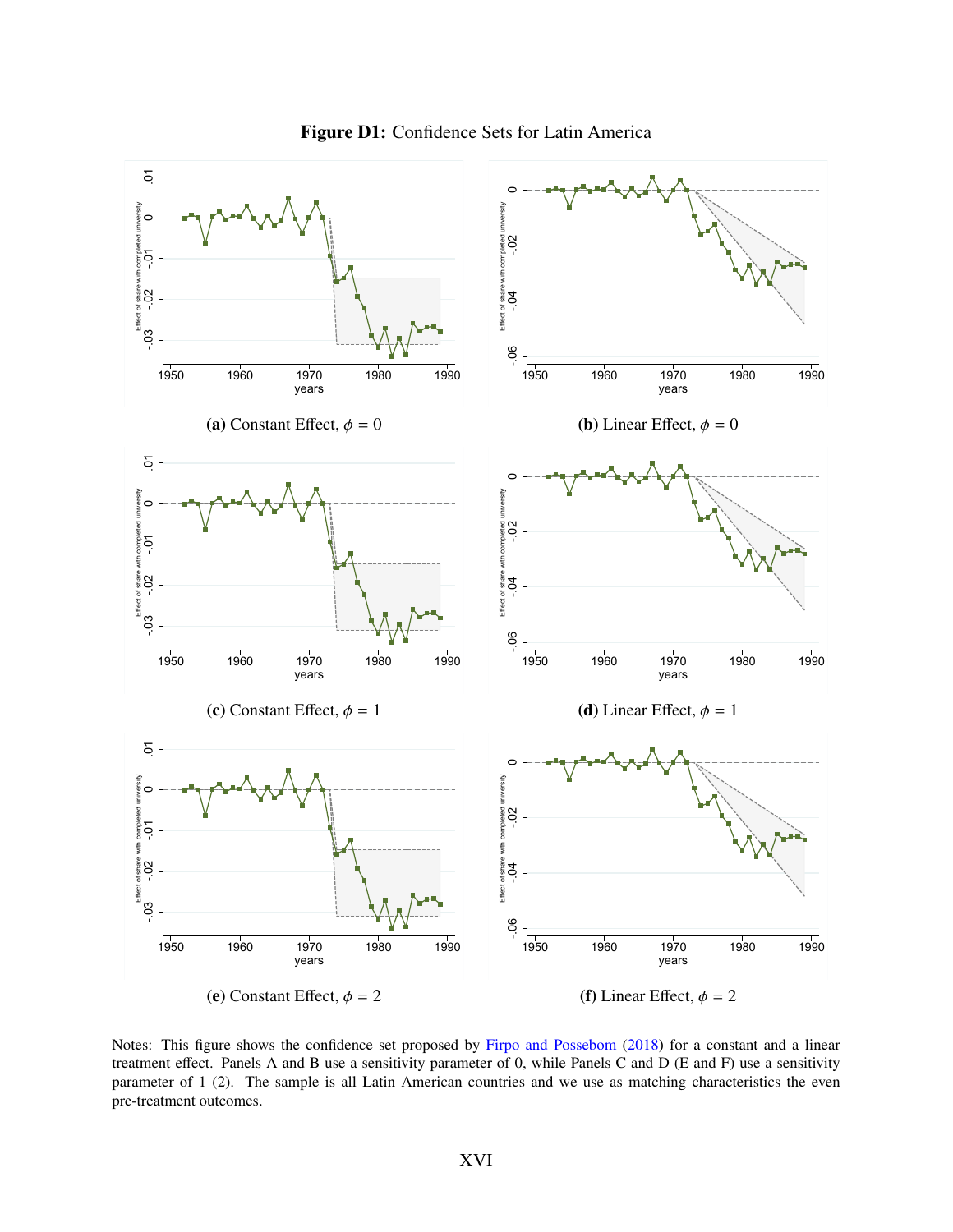

Figure D2: Robustness of Synthetic Control Analysis

Note: Panels show observed rates of educational attainment by cohort in the 2002 population census (solid line) and counterfactuals from a synthetic control (dashed line). The outcome in all panels is the share of people with full college education. Panel (a) includes the share of people with ages 18-65, the share of women and the share of people with secondary education as additional controls. Panel (b) excludes country-year pairs under dictatorship as control units to be potentially used in the synthetic control. Similarly, panel (c) uses all 57 countries with IPUMS data. Panels (b) and (c) use the specification with controls and all countries in the sample of potential controls. Panel (d) uses 1960 as a placebo treatment date for the military coup.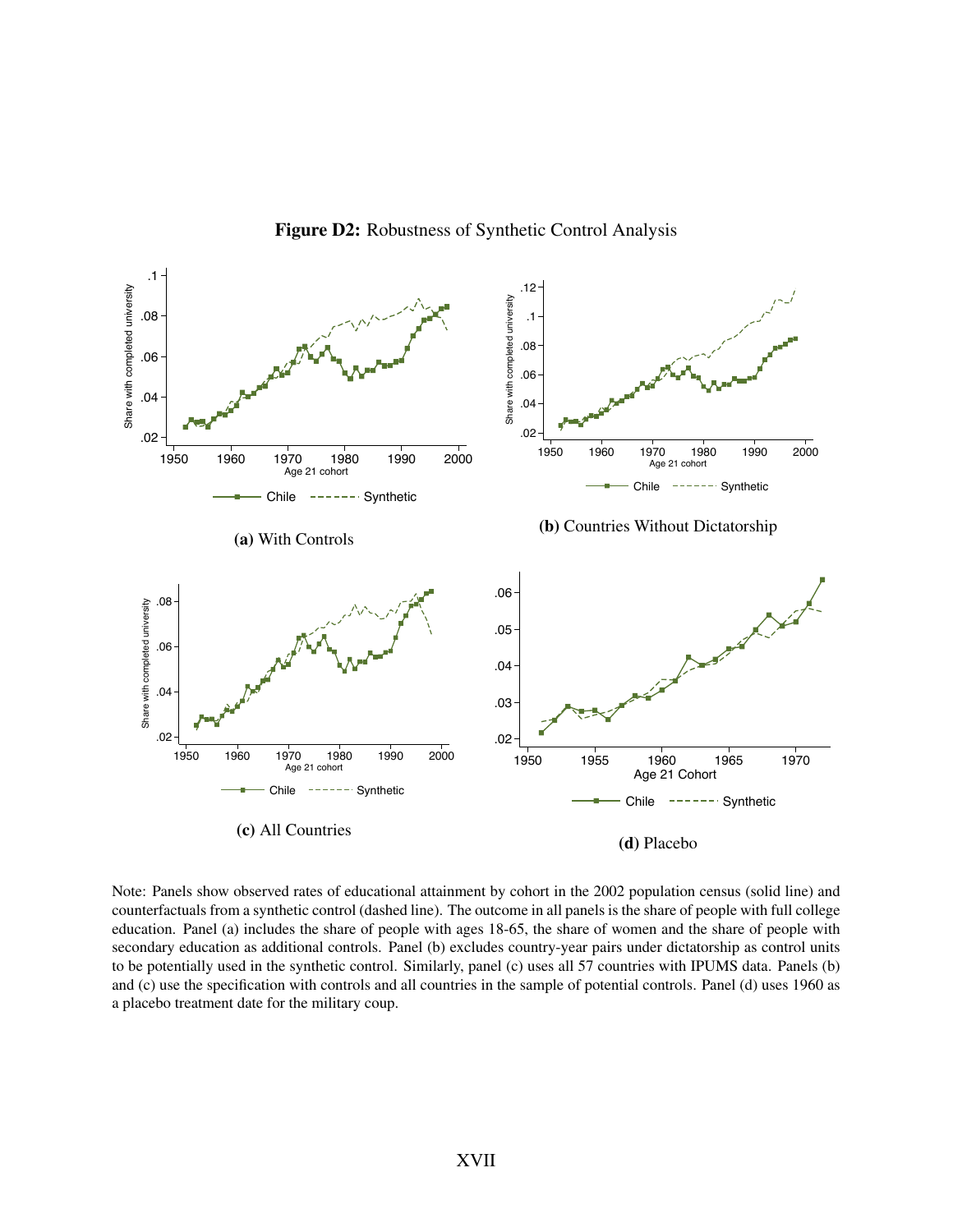## <span id="page-60-0"></span>Appendix E Economic Consequences: Additional Results

|                                                                     | Politicians,<br>Managers                                           | Professionals                                                           | Technicians                                                             | Clerks                                                                  | Services,<br>Sales                                                      | Skilled<br>Agriculture                                                | Craft                                                                   | Plant/<br>Machine ops                                                   | Elementary<br>Occups.                                                   | Military                                                                |
|---------------------------------------------------------------------|--------------------------------------------------------------------|-------------------------------------------------------------------------|-------------------------------------------------------------------------|-------------------------------------------------------------------------|-------------------------------------------------------------------------|-----------------------------------------------------------------------|-------------------------------------------------------------------------|-------------------------------------------------------------------------|-------------------------------------------------------------------------|-------------------------------------------------------------------------|
|                                                                     | (1)                                                                | (2)                                                                     | (3)                                                                     | (4)                                                                     | (5)                                                                     | (6)                                                                   | (7)                                                                     | (8)                                                                     | (9)                                                                     | (10)                                                                    |
| Yr Age 21<br>Yr Age 21 x $\mathbb{I}(Yr \text{ Age } 21 \geq 1973)$ | $-0.004***$<br>(0.0002)<br>[0.000]<br>0.000<br>(0.0003)<br>[0.431] | $0.007***$<br>(0.0006)<br>[0.001]<br>$-0.016***$<br>(0.0009)<br>[0.000] | $0.001***$<br>(0.0003)<br>[0.008]<br>$-0.001***$<br>(0.0003)<br>[0.131] | $-0.002***$<br>(0.0004)<br>[0.001]<br>$0.005***$<br>(0.0004)<br>[0.000] | $-0.002***$<br>(0.0002)<br>[0.000]<br>$0.005***$<br>(0.0003)<br>[0.000] | $-0.000*$<br>(0.0001)<br>[0.042]<br>$0.001***$<br>(0.0001)<br>[0.002] | $-0.001***$<br>(0.0002)<br>[0.006]<br>$0.004***$<br>(0.0003)<br>[0.002] | $-0.001***$<br>(0.0002)<br>[0.006]<br>$0.002***$<br>(0.0003)<br>[0.000] | $-0.002***$<br>(0.0002)<br>[0.000]<br>$0.005***$<br>(0.0004)<br>[0.000] | $0.004***$<br>(0.0002)<br>[0.001]<br>$-0.004***$<br>(0.0003)<br>[0.004] |
| County of birth x gender FE                                         | Yes                                                                | Yes                                                                     | Yes                                                                     | Yes                                                                     | <b>Yes</b>                                                              | <b>Yes</b>                                                            | Yes                                                                     | Yes                                                                     | Yes                                                                     | Yes                                                                     |
| <b>Observations</b><br>R-squared<br>Mean DV                         | 770,652<br>0.023<br>0.0965                                         | 770,652<br>0.038<br>0.215                                               | 770,652<br>0.004<br>0.120                                               | 770.652<br>0.021<br>0.235                                               | 770,652<br>0.008<br>0.0878                                              | 770,652<br>0.033<br>0.0157                                            | 770,652<br>0.037<br>0.0880                                              | 770,652<br>0.033<br>0.0620                                              | 770,652<br>0.009<br>0.0467                                              | 770,652<br>0.027<br>0.0335                                              |

|  |  |  | Table E1: Occupational Choice: Disaggregated Categories |  |
|--|--|--|---------------------------------------------------------|--|
|--|--|--|---------------------------------------------------------|--|

Notes: Dependent variable in the header. Sample includes census respondents born between 1943 and 1960 with 4+ years of secondary education. "Yr Age 21" is a continuous variable indicating the year at which the cohort reac

|                                                       | Sample      |             |  |  |
|-------------------------------------------------------|-------------|-------------|--|--|
|                                                       | 1992-1996   | 1992-2017   |  |  |
|                                                       | (1)         | (2)         |  |  |
| Yr Age 21                                             | $0.003***$  | $0.008***$  |  |  |
|                                                       | (0.0004)    | (0.0005)    |  |  |
|                                                       | [0.007]     | [0.000]     |  |  |
| Yr Age 21 x $\mathbb{I}(Yr \text{ Age } 21 \ge 1973)$ | $-0.016***$ | $-0.022***$ |  |  |
|                                                       | (0.0006)    | (0.0008)    |  |  |
|                                                       | [0.000]     | [0.000]     |  |  |
| County of birth x gender FE                           | Yes         | Yes         |  |  |
| <b>Observations</b>                                   | 684,995     | 684,995     |  |  |
| R-squared                                             | 0.063       | 0.043       |  |  |
| Mean DV                                               | 12.67       | 12.93       |  |  |

#### Table E2: Occupational income score: Other wage windows

Notes: The occupational income score is the logarithm of the median wage of the occupation at the 3-digit level. Wages come from the CASEN biannual survey from 1992 to 1996 (column 1) and from 1992 to 2017 (column 2). Sample includes census respondents born between 1943 and 1960 with 4+ years of secondary education. "Yr Age 21" is a continuous variable indicating the year when the cohort reached age 21, normalized to zero in 1972.  $1$ (Yr Age 21  $\ge$  1973)" is a dummy for cohorts that reached age 21 on or after 1973. Standard errors clustered by county of birth in parentheses. P-values from wild cluster bootstrap at the cohort level in brackets. \*\*\* p<0.01, \*\* <sup>p</sup><0.05, \* p<0.1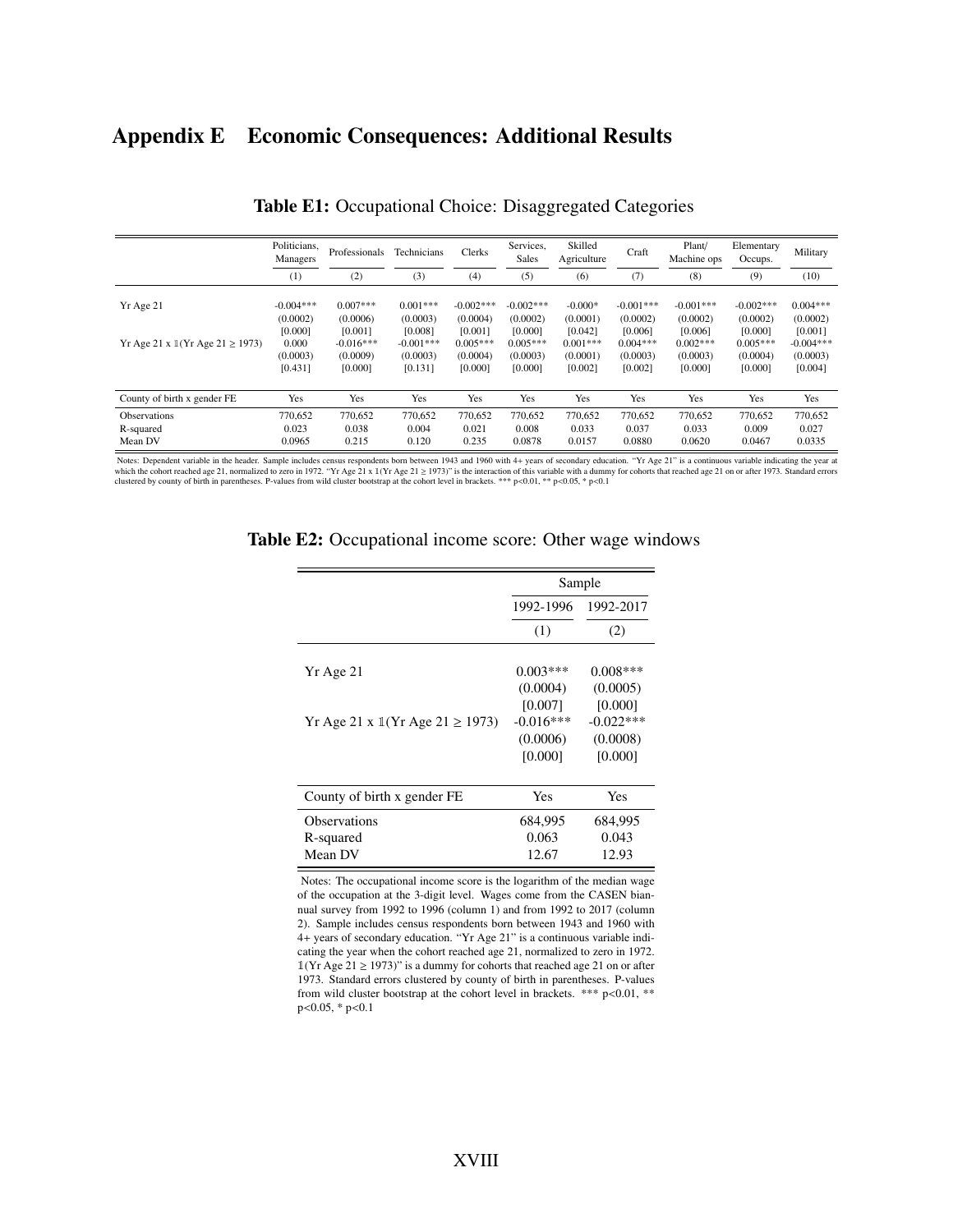|                                                                     | In Labor Force                                                          |                                                                         |                                    |                                                                  | Seeking Work                                                           |                                   |                                                                          | White-collar high-skill occupation                                    |                                    |  |
|---------------------------------------------------------------------|-------------------------------------------------------------------------|-------------------------------------------------------------------------|------------------------------------|------------------------------------------------------------------|------------------------------------------------------------------------|-----------------------------------|--------------------------------------------------------------------------|-----------------------------------------------------------------------|------------------------------------|--|
|                                                                     | (1)                                                                     | (2)                                                                     | (3)                                | (4)                                                              | (5)                                                                    | (6)                               | (7)                                                                      | (8)                                                                   | (9)                                |  |
| Yr Age 21<br>Yr Age 21 x $\mathbb{I}(Yr \text{ Age } 21 \geq 1973)$ | $0.017***$<br>(0.0004)<br>[0.000]<br>$-0.014***$<br>(0.0004)<br>[0.001] | $0.012***$<br>(0.0002)<br>[0.001]<br>$-0.013***$<br>(0.0003)<br>[0.001] | $-0.006***$<br>(0.0005)<br>[0.002] | 0.000<br>(0.0002)<br>[0.547]<br>$0.000**$<br>(0.0002)<br>[0.213] | $-0.000**$<br>(0.0001)<br>[0.046]<br>$0.001***$<br>(0.0002)<br>[0.002] | $0.001***$<br>(0.0002)<br>[0.001] | $-0.004***$<br>(0.0004)<br>[0.000]<br>$-0.006***$<br>(0.0005)<br>[0.001] | $-0.000$<br>(0.0003)<br>[0.981]<br>$-0.011***$<br>(0.0005)<br>[0.000] | $-0.011***$<br>(0.0008)<br>[0.002] |  |
| County of birth x gender FE                                         | Yes                                                                     | Yes                                                                     | Yes                                | Yes                                                              | Yes                                                                    | Yes                               | Yes                                                                      | Yes                                                                   | Yes                                |  |
| Year FE                                                             | No                                                                      | Yes                                                                     | Yes                                | No                                                               | Yes                                                                    | Yes                               | No                                                                       | Yes                                                                   | Yes                                |  |
| Age FE                                                              | No                                                                      | No                                                                      | Yes                                | No                                                               | No                                                                     | Yes                               | No                                                                       | No                                                                    | Yes                                |  |
| <b>Observations</b>                                                 | 1,192,851                                                               | 2,217,491                                                               | 2,217,491                          | 909,204                                                          | 1,685,569                                                              | 1,685,569                         | 872,783                                                                  | 1,643,495                                                             | 1,643,495                          |  |
| R-squared                                                           | 0.133                                                                   | 0.158                                                                   | 0.160                              | 0.004                                                            | 0.009                                                                  | 0.009                             | 0.022                                                                    | 0.051                                                                 | 0.052                              |  |
| Sample (census)                                                     | 02                                                                      | 92/02                                                                   | 92/02                              | 02                                                               | 92/02                                                                  | 92/02                             | 02                                                                       | 92/02                                                                 | 92/02                              |  |
| Mean DV                                                             | 0.762                                                                   | 0.760                                                                   | 0.760                              | 0.0822                                                           | 0.0641                                                                 | 0.0641                            | 0.596                                                                    | 0.519                                                                 | 0.519                              |  |

Table E3: Labor Market Outcomes: Census 2002

Notes: Dependent variable in the header. Sample includes individuals born between 1943 and 1960 with 4+ years of secondary education. "Yr Age 21" is a continuous variable indicating the year at which the cohort reached age 21, normalized to zero in 1972. "Yr Age 21 x 1(Yr Age 21 ≥ 1973)" is the interaction of this variable with a dummy for cohorts that reached age 21 on or after 1973. Stan \*\*  $p<0.05$ , \*  $p<0.1$ 

#### Table E4: Other Income Measures

| Dependent variable (log income):                      |                | Main Occupation |                | All Work     |                | Self-generated |
|-------------------------------------------------------|----------------|-----------------|----------------|--------------|----------------|----------------|
|                                                       | (1)            | (2)             | (3)            | (4)          | (5)            | (6)            |
|                                                       |                |                 |                |              |                |                |
| Yr Age 21                                             | 0.002          |                 | $0.017***$     |              | $0.014***$     |                |
|                                                       | (0.0019)       |                 | (0.0024)       |              | (0.0018)       |                |
|                                                       | [0.371]        |                 | [0.000]        |              | [0.002]        |                |
| Yr Age 21 x $\mathbb{I}(Yr \text{ Age } 21 \ge 1973)$ | $-0.014***$    | $-0.006**$      | $-0.023***$    | $-0.008$ *** | $-0.021***$    | $-0.008$ ***   |
|                                                       | (0.0024)       | (0.0025)        | (0.0030)       | (0.0031)     | (0.0023)       | (0.0025)       |
|                                                       | [0.001]        | [0.039]         | [0.001]        | [0.029]      | [0.001]        | [0.044]        |
|                                                       |                |                 |                |              |                |                |
| County of residence x gender FE                       | <b>Yes</b>     | <b>Yes</b>      | <b>Yes</b>     | Yes          | <b>Yes</b>     | <b>Yes</b>     |
| Survey year FE                                        | <b>Yes</b>     | <b>Yes</b>      | Yes            | Yes          | <b>Yes</b>     | <b>Yes</b>     |
| Age FE                                                | N <sub>0</sub> | <b>Yes</b>      | N <sub>0</sub> | Yes          | N <sub>0</sub> | <b>Yes</b>     |
| <b>Observations</b>                                   | 107,536        | 107,536         | 102,008        | 102,008      | 131,133        | 131,133        |
| R-squared                                             | 0.161          | 0.167           | 0.143          | 0.155        | 0.151          | 0.159          |
| Mean DV                                               | 471,432        | 471,432         | 504,077        | 504,077      | 526,115        | 526,115        |

Notes: Dependent variable in the header. Income deflated using yearly CPI. Sample includes individuals born between 1943 and 1960 with 4+ years of secondary education. "Yr Age 21" is a continuous variable indicating the year at which the cohort reached age 21, normalized to zero in 1972, while  $\mathbb{I}(Yr \text{ Age } 21 \ge 1973)$ " is a dummy for cohorts that reached age 21 on or after 1973. All regressions include county of residence by gender, survey year and age fixed effects. Standard errors clustered by county of residence in parentheses. P-values from wild cluster bootstrap at the cohort level in brackets. \*\*\* p<0.01, \*\* p<0.05, \* p<0.1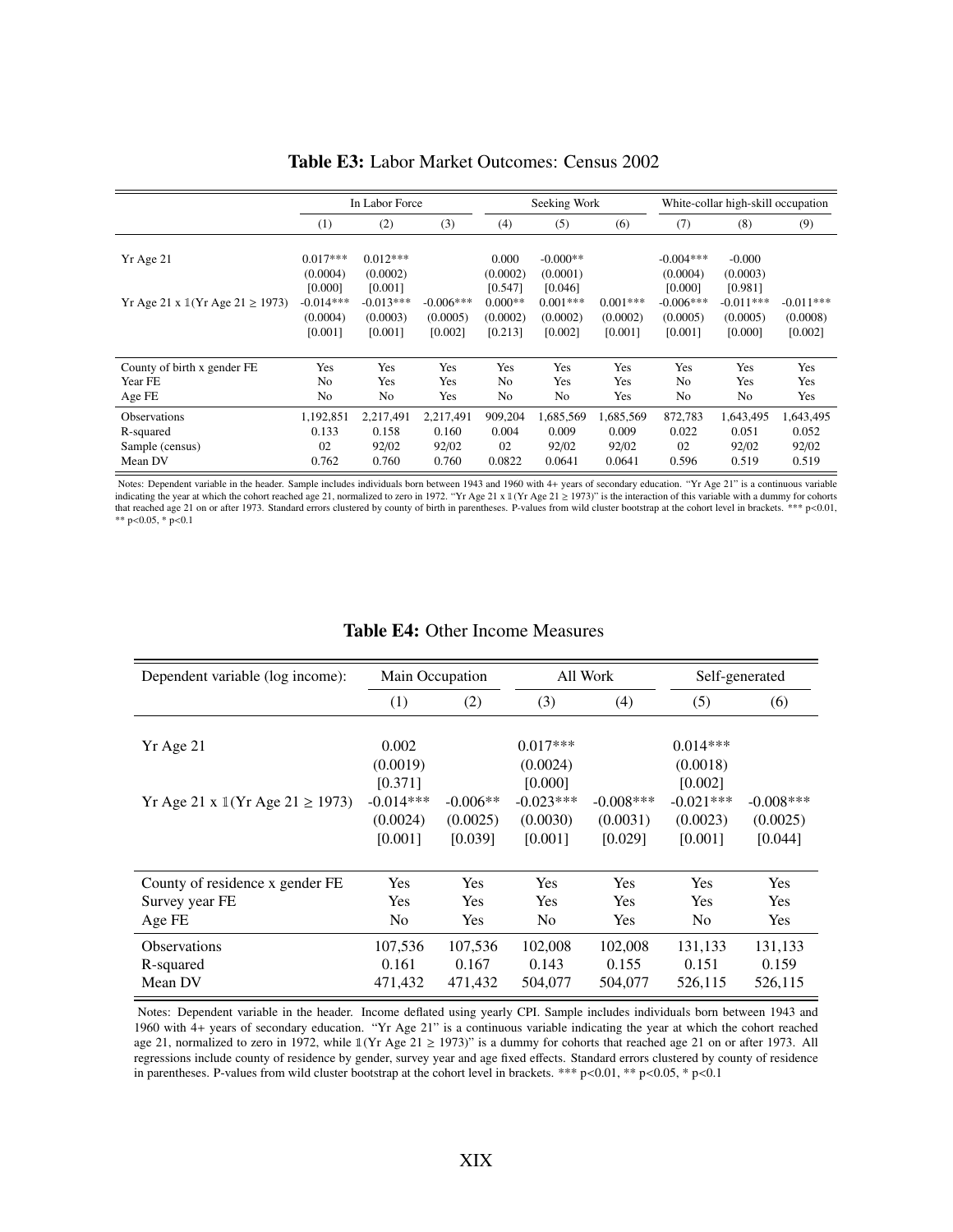| Owner                                        | Boss/<br>Employee | Salaried<br>employed | Self-<br>Worker | Domestic<br>Relative | Helping    |
|----------------------------------------------|-------------------|----------------------|-----------------|----------------------|------------|
|                                              | (1)               | (2)                  | (3)             | (4)                  | (5)        |
| Yr Age 21 x $1(Yr \text{ Age } 21 \ge 1973)$ | $0.004***$        | $-0.007***$          | $0.004***$      | 0.001                | 0.000      |
|                                              | (0.0007)          | (0.0013)             | (0.0013)        | (0.0004)             | (0.0002)   |
|                                              | [0.001]           | [0.002]              | [0.019]         | [0.267]              | [0.639]    |
| County of residence x gender FE              | Yes               | <b>Yes</b>           | <b>Yes</b>      | <b>Yes</b>           | <b>Yes</b> |
| Survey year FE                               | Yes               | <b>Yes</b>           | <b>Yes</b>      | <b>Yes</b>           | <b>Yes</b> |
| Age FE                                       | Yes               | <b>Yes</b>           | <b>Yes</b>      | <b>Yes</b>           | <b>Yes</b> |
| <b>Observations</b>                          | 110,347           | 110,347              | 110,347         | 110,347              | 110,347    |
| R-squared                                    | 0.031             | 0.039                | 0.038           | 0.056                | 0.021      |
| Mean DV                                      | 0.066             | 0.661                | 0.228           | 0.024                | 0.007      |

Table E5: Occupation and Employment Categories

Notes: Dependent variable in the header. Sample includes individuals born between 1943 and 1960 with 4+ years of secondary education. "Yr Age 21" is a continuous variable indicating the year at which the cohort reached age 21, normalized to zero in 1972, while  $\mathbb{1}(Yr \text{ Age } 21 \ge 1973)$ " is a dummy for cohorts that reached age 21 on or after 1973. All regressions include county of residence by gender, survey year and age fixed effects. Standard errors clustered by county of residence in parentheses. P-values from wild cluster bootstrap at the cohort level in brackets. \*\*\* p<0.01, \*\*  $p<0.05$ , \*  $p<0.1$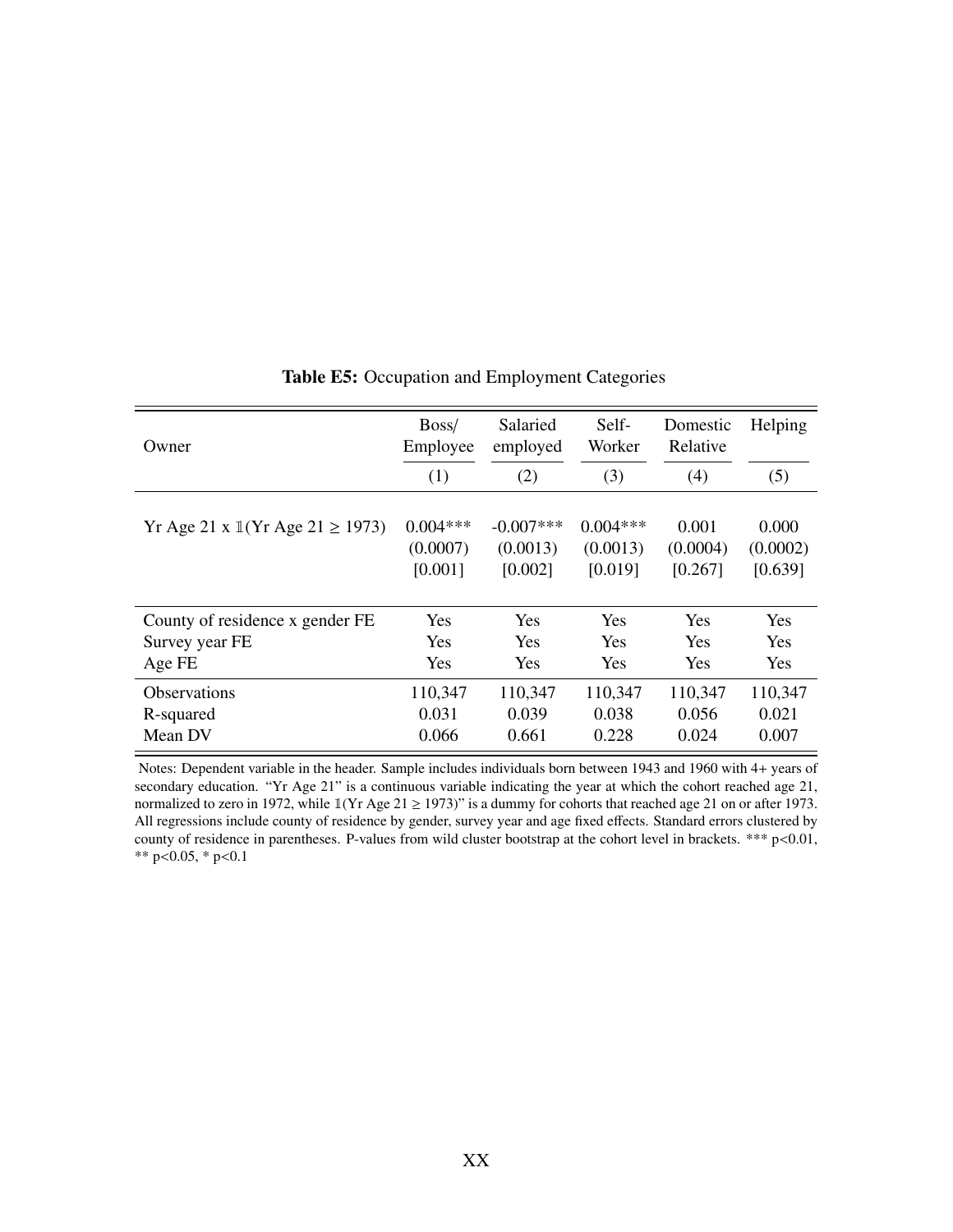|                                                       | In<br>Labor<br>Force                             | Seeking<br>Work                                  | White-collar<br>High-skill<br>Occupation         | Log<br>Total<br>Income                        |
|-------------------------------------------------------|--------------------------------------------------|--------------------------------------------------|--------------------------------------------------|-----------------------------------------------|
|                                                       | (1)                                              | (2)                                              | (3)                                              | (4)                                           |
|                                                       |                                                  |                                                  | Panel A: Census 1992                             |                                               |
| Yr Age 21<br>Yr Age 21 x $1$ (Yr Age 21 $\ge$ 1973)   | $0.007***$<br>(0.0002)<br>[0.000]<br>$-0.009***$ | $-0.001***$<br>(0.0001)<br>[0.004]<br>$0.002***$ | $0.004***$<br>(0.0002)<br>[0.003]<br>$-0.009***$ |                                               |
|                                                       | (0.0004)<br>[0.001]                              | (0.0002)<br>[0.003]                              | (0.0003)<br>[0.000]                              |                                               |
|                                                       |                                                  |                                                  | Panel B: CASEN survey (1990-2017)                |                                               |
| Yr Age 21                                             | $0.024***$<br>(0.0005)                           | 0.000<br>(0.0002)                                | $0.002***$<br>(0.0005)                           | $0.015***$<br>(0.0011)                        |
| Yr Age 21 x $1$ (Yr Age 21 $\ge$ 1973)                | [0.000]<br>$-0.013***$<br>(0.0005)<br>[0.001]    | [0.840]<br>$0.001***$<br>(0.0003)<br>[0.007]     | [0.001]<br>$-0.006***$<br>(0.0007)<br>[0.000]    | [0.000]<br>$-0.016***$<br>(0.0014)<br>[0.003] |
|                                                       |                                                  |                                                  | Panel C: CASEN survey (1990-2017) w/ Age FE      |                                               |
| Yr Age 21 x $\mathbb{I}(Yr \text{ Age } 21 \ge 1973)$ | $-0.001**$<br>(0.0005)<br>[0.120]                | $0.001***$<br>(0.0003)<br>[0.028]                | $-0.007***$<br>(0.0007)<br>[0.000]               | $-0.008***$<br>(0.0016)<br>[0.017]            |
| Panel A:                                              |                                                  |                                                  |                                                  |                                               |
| County of birth x gender FE                           | Yes                                              | Yes                                              | Yes                                              |                                               |
| Observations<br>R-squared                             | 2,982,951<br>0.333                               | 1,873,045<br>0.004                               | 1,842,799<br>0.056                               |                                               |
| Mean DV                                               | 0.628                                            | 0.057                                            | 0.208                                            | $\overline{\phantom{a}}$                      |
| Panels B and C:                                       |                                                  |                                                  |                                                  |                                               |
| County of residence x gender FE                       | Yes                                              | Yes                                              | Yes                                              | Yes                                           |
| Survey year FE                                        | Yes                                              | Yes                                              | Yes                                              | Yes                                           |
| Observations                                          | 513,582                                          | 308,732                                          | 278,032                                          | 396,935                                       |
| R-squared [Panel B]                                   | 0.304                                            | 0.012                                            | 0.066                                            | 0.186                                         |
| R-squared [Panel C]<br>Mean DV                        | 0.320<br>0.601                                   | 0.012<br>0.048                                   | 0.067<br>0.189                                   | 0.189<br>404,278                              |

Table E6: Labor Market Outcomes: Unrestricted Sample

Notes: Dependent variable in the header. Sample includes individuals born between 1943 and 1960. Income in column 4 deflated using yearly CPI. "Yr Age 21" is a continuous variable indicating the year at which the cohort reached age 21, normalized to zero in 1972. "Yr Age 21 x  $\mathbb{I}$  (Yr Age 21  $\geq$  1973)" is the interaction of this variable with a dummy for cohorts that reached age 21 on or after 1973. Standard errors clustered by county (panel A: birth; B/C: residence) in parentheses. P-values from wild cluster bootstrap at the cohort level in brackets. \*\*\* <sup>p</sup><0.01, \*\* p<0.05, \* p<0.1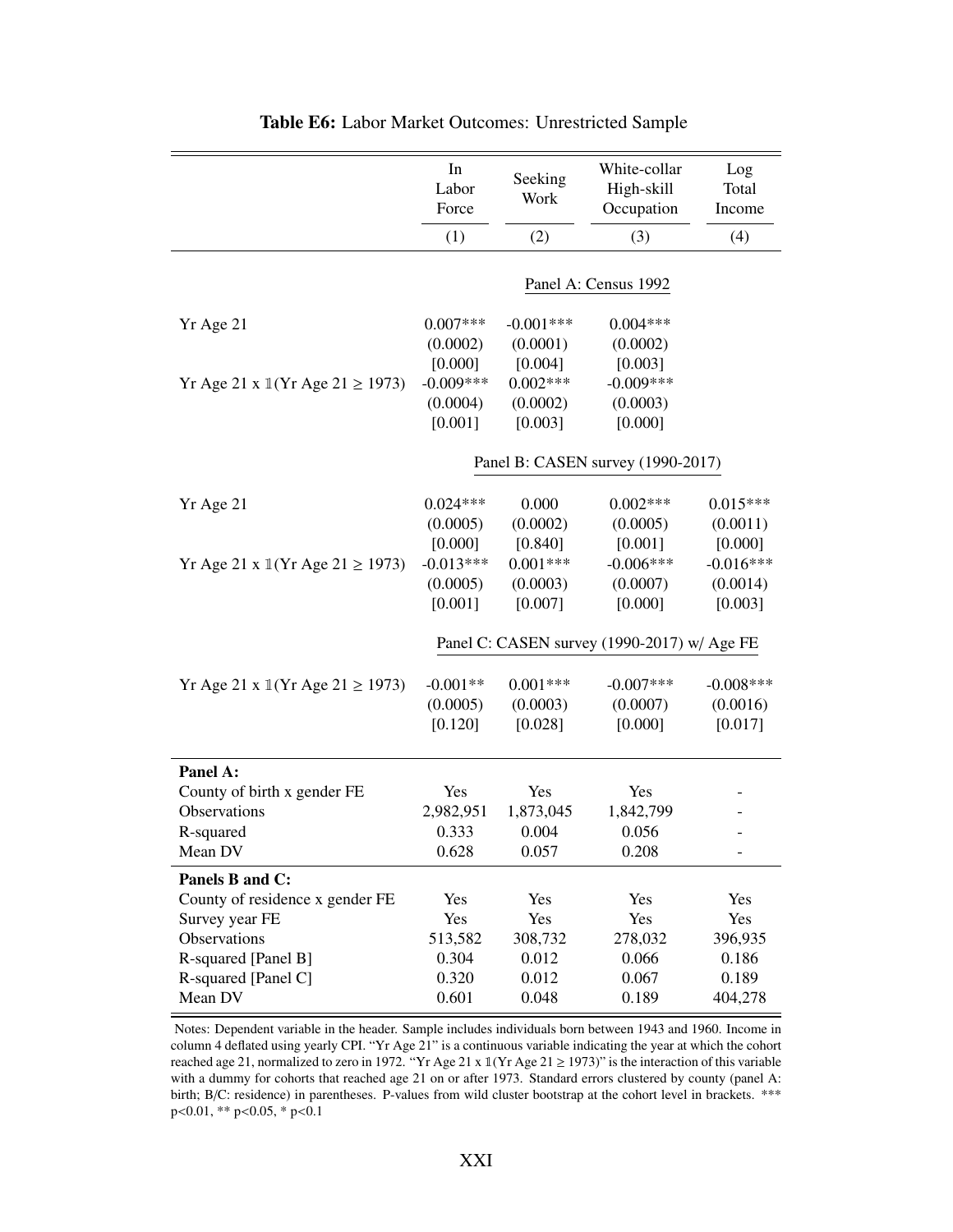|                                 |                                               |                                               | Household's wealth or income quintile (dummy) |                                              |                                              |
|---------------------------------|-----------------------------------------------|-----------------------------------------------|-----------------------------------------------|----------------------------------------------|----------------------------------------------|
|                                 | Q <sub>5</sub><br>(highest)                   | Q4                                            | Q <sub>3</sub>                                | Q2                                           | Q1<br>(lowest)                               |
|                                 | (1)                                           | (2)                                           | (3)                                           | (4)                                          | (5)                                          |
|                                 |                                               |                                               | Panel A: Wealth (Census 1992)                 |                                              |                                              |
| Yr Age 21                       | $0.002***$<br>(0.0002)<br>[0.035]             | $-0.001***$<br>(0.0002)<br>[0.003]            | $-0.001***$<br>(0.0001)<br>[0.010]            | $-0.000$<br>(0.0001)<br>[0.608]              | 0.000<br>(0.0001)<br>[0.748]                 |
| Yr Age 21 x 1(Yr Age 21 ≥ 1973) | $-0.007***$<br>(0.0005)<br>[0.005]            | 0.000<br>(0.0004)<br>[0.915]                  | $0.002***$<br>(0.0003)<br>[0.011]             | $0.003***$<br>(0.0002)<br>[0.007]            | $0.003***$<br>(0.0003)<br>[0.006]            |
|                                 |                                               |                                               | Panel B: Income (CASEN 1990-2017)             |                                              |                                              |
| Yr Age 21                       | $0.001***$<br>(0.0003)                        | $0.001***$<br>(0.0003)                        | $-0.001*$<br>(0.0003)                         | $-0.000$<br>(0.0003)                         | $-0.002***$<br>(0.0004)                      |
| Yr Age 21 x 1(Yr Age 21 ≥ 1973) | [0.018]<br>$-0.004***$<br>(0.0005)<br>[0.002] | [0.001]<br>$-0.003***$<br>(0.0005)<br>[0.001] | [0.128]<br>0.000<br>(0.0005)<br>[0.670]       | [0.508]<br>$0.002***$<br>(0.0005)<br>[0.022] | [0.038]<br>$0.005***$<br>(0.0005)<br>[0.001] |
|                                 |                                               |                                               | Panel C: Income (CASEN 1990-2017) w/ Age FE   |                                              |                                              |
| Yr Age 21 x 1(Yr Age 21 ≥ 1973) | $-0.002***$<br>(0.0005)<br>[0.020]            | $-0.001$<br>(0.0005)<br>[0.082]               | $0.001**$<br>(0.0005)<br>[0.022]              | $0.001**$<br>(0.0005)<br>[0.045]             | 0.000<br>(0.0005)<br>[0.437]                 |
| Panel A:                        |                                               |                                               |                                               |                                              |                                              |
| County of birth x gender FE     | Yes                                           | Yes                                           | Yes                                           | Yes                                          | Yes                                          |
| Observations<br>R-squared       | 2,938,505<br>0.074                            | 2,938,505<br>0.021                            | 2,938,505<br>0.008                            | 2,938,505<br>0.014                           | 2,938,505<br>0.069                           |
| Mean DV                         | 0.241                                         | 0.212                                         | 0.193                                         | 0.180                                        | 0.175                                        |
| Panels B and C:                 |                                               |                                               |                                               |                                              |                                              |
| County of residence x gender FE | Yes                                           | Yes                                           | Yes                                           | Yes                                          | Yes                                          |
| Survey year FE                  | Yes                                           | Yes                                           | Yes                                           | Yes                                          | Yes                                          |
| Observations                    | 511,927                                       | 511,927                                       | 511,927                                       | 511,927                                      | 511,927                                      |
| R-squared [Panel B]             | 0.080                                         | 0.012                                         | 0.016                                         | 0.024                                        | 0.028                                        |
| R-squared [Panel C]             | 0.076<br>0.148                                | 0.022                                         | 0.008                                         | 0.014                                        | 0.074                                        |
| Mean DV                         |                                               | 0.185                                         | 0.202                                         | 0.223                                        | 0.242                                        |

Table E7: Household Wealth and Income: Unrestricted Sample

Notes: Dependent variable in the header. Sample includes individuals born between 1943 and 1960 with 4+ years of secondary education. "Yr Age 21" is a continuous variable indicating the year at which the cohort reached age 21, normalized to zero in 1972. "Yr Age 21 x  $1(Yr \text{ Age } 21 \ge 1973)$ " is the interaction of this variable with a dummy for cohorts that reached age 21 on or after 1973. Standard errors clustered by county (panel A: birth; B/C: residence) in parentheses. P-values from wild cluster bootstrap at the cohort level in brackets. \*\*\* p<0.01, \*\* p<0.05, \* p<0.1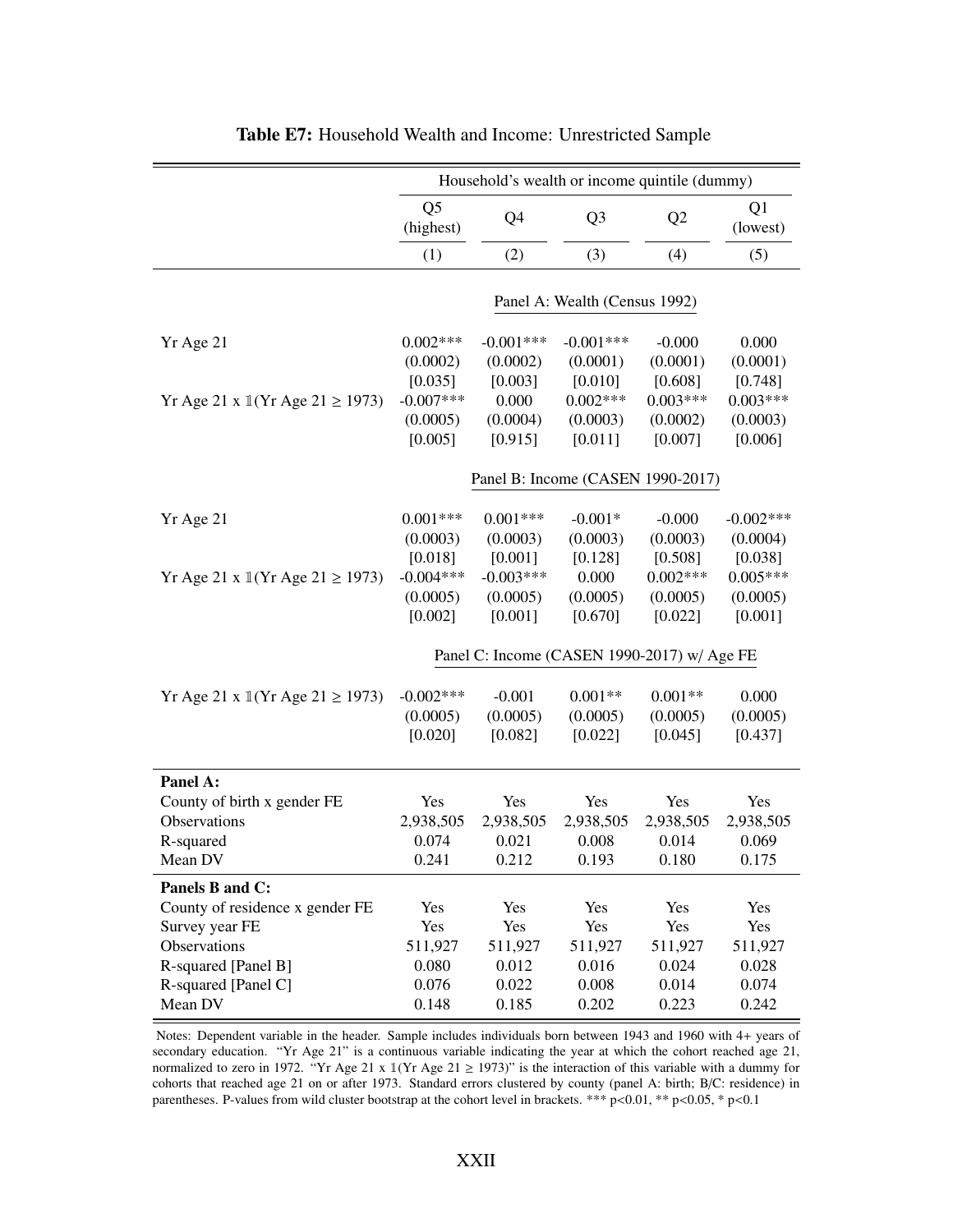| Dependent variable:                                                           | In<br>Labor<br>Force<br>(1) | Seeking<br>Work<br>(2) | White-collar<br>High-skill<br>Occupation<br>(3) | Log<br>Total<br>Income<br>(4) |
|-------------------------------------------------------------------------------|-----------------------------|------------------------|-------------------------------------------------|-------------------------------|
|                                                                               |                             |                        |                                                 |                               |
| Yr Age 21 x $\mathbb{I}(Yr \text{ Age } 21 \ge 1973)$ x $\mathbb{I}(Male)$    | $-0.004***$<br>(0.0010)     | 0.001<br>(0.0006)      | $-0.008***$<br>(0.0021)                         | $-0.006*$<br>(0.0035)         |
|                                                                               | [0.001]                     | [0.375]                | [0.035]                                         | [0.022]                       |
| Yr Age 21 x $\mathbb{I}(Yr \text{ Age } 21 \geq 1973)$ x $\mathbb{I}(Female)$ | $-0.004**$                  | $0.003***$             | $-0.016***$                                     | $-0.013***$                   |
|                                                                               | (0.0015)                    | (0.0008)               | (0.0024)                                        | (0.0041)                      |
|                                                                               | [0.022]                     | [0.019]                | [0.000]                                         | [0.054]                       |
|                                                                               |                             |                        |                                                 |                               |
| County of residence x gender FE                                               | <b>Yes</b>                  | <b>Yes</b>             | <b>Yes</b>                                      | Yes                           |
| Survey year x gender FE                                                       | Yes                         | Yes                    | <b>Yes</b>                                      | <b>Yes</b>                    |
| Age x gender FE                                                               | Yes                         | Yes                    | <b>Yes</b>                                      | <b>Yes</b>                    |
| <b>Observations</b>                                                           | 163,693                     | 114,790                | 104,061                                         | 135,152                       |
| R-squared                                                                     | 0.251                       | 0.014                  | 0.065                                           | 0.164                         |
| Mean DV (Male)                                                                | 0.874                       | 0.035                  | 0.372                                           | 880,000                       |
| Mean DV (Female)                                                              | 0.533                       | 0.044                  | 0.452                                           | 480,000                       |

#### Table E8: Labor Market Outcomes: Heterogeneous Effects by Gender

Notes: Dependent variable in the header. Sample includes individuals born between 1943 and 1960 with 4+ years of secondary education. Income in column 4 deflated using yearly CPI. "Yr Age 21" is a continuous variable indicating the year at which the cohort reached age 21, normalized to zero in 1972. "Yr Age 21 x  $\mathbb{I}(Yr)$  Age 21  $\geq$  1973)" is the interaction of this variable with a dummy for cohorts that reached age 21 on or after 1973. Standard errors clustered by county of residence in parentheses. P-values from wild cluster bootstrap at the cohort level in brackets. \*\*\* p<0.01, \*\* p<0.05, \* p<0.1

|  |  |  | Table E9: Household Income: Heterogeneous Effects by Gender |  |  |
|--|--|--|-------------------------------------------------------------|--|--|
|--|--|--|-------------------------------------------------------------|--|--|

| Dependent variable:                                                           | Household's income quintile (dummy) |          |                |                |                |
|-------------------------------------------------------------------------------|-------------------------------------|----------|----------------|----------------|----------------|
|                                                                               | Q5<br>(highest)                     | Q4       | Q <sub>3</sub> | Q <sub>2</sub> | Q1<br>(lowest) |
|                                                                               | (1)                                 | (2)      | (3)            | (4)            | (5)            |
|                                                                               |                                     |          |                |                |                |
| Yr Age 21 x $\mathbb{I}(Yr \text{ Age } 21 \ge 1973)$ x $\mathbb{I}(Male)$    | $-0.001$                            | $-0.001$ | 0.001          | 0.001          | 0.000          |
|                                                                               | (0.0015)                            | (0.0014) | (0.0011)       | (0.0011)       | (0.0009)       |
|                                                                               | [0.429]                             | [0.688]  | [0.277]        | [0.502]        | [0.621]        |
| Yr Age 21 x $\mathbb{I}(Yr \text{ Age } 21 \geq 1973)$ x $\mathbb{I}(Female)$ | $-0.003**$                          | $-0.001$ | 0.000          | $0.002**$      | $0.002**$      |
|                                                                               | (0.0014)                            | (0.0013) | (0.0012)       | (0.0011)       | (0.0009)       |
|                                                                               | [0.027]                             | [0.432]  | [0.793]        | [0.146]        | [0.088]        |
|                                                                               |                                     |          |                |                |                |
| County of residence x gender FE                                               | Yes                                 | Yes      | <b>Yes</b>     | <b>Yes</b>     | <b>Yes</b>     |
| Survey year x gender FE                                                       | Yes                                 | Yes      | <b>Yes</b>     | <b>Yes</b>     | Yes            |
| Age x gender FE                                                               | Yes                                 | Yes      | Yes            | <b>Yes</b>     | Yes            |
| <b>Observations</b>                                                           | 163,342                             | 163,342  | 163,342        | 163,342        | 163,342        |
| R-squared                                                                     | 0.085                               | 0.013    | 0.017          | 0.026          | 0.031          |
| Mean DV $(M)$                                                                 | 0.332                               | 0.255    | 0.183          | 0.136          | 0.0940         |
| Mean $DV$ (F)                                                                 | 0.322                               | 0.258    | 0.185          | 0.139          | 0.0970         |

Notes: Dependent variable in the header. Sample includes individuals born between 1943 and 1960 with 4+ years of secondary education. "Yr Age 21" is a continuous variable indicating the year at which the cohort reached age 21, normalized to zero in 1972. "Yr Age 21 x 1(Yr Age 21 ≥ 1973)" is the interaction of this variable with a dummy for cohorts that reached age 21 on or after 1973. Standard errors clustered by county of residence in parentheses. P-values from wild cluster bootstrap at the cohort level in brackets. \*\*\* p<0.01, \*\* p<0.05, \* p<0.1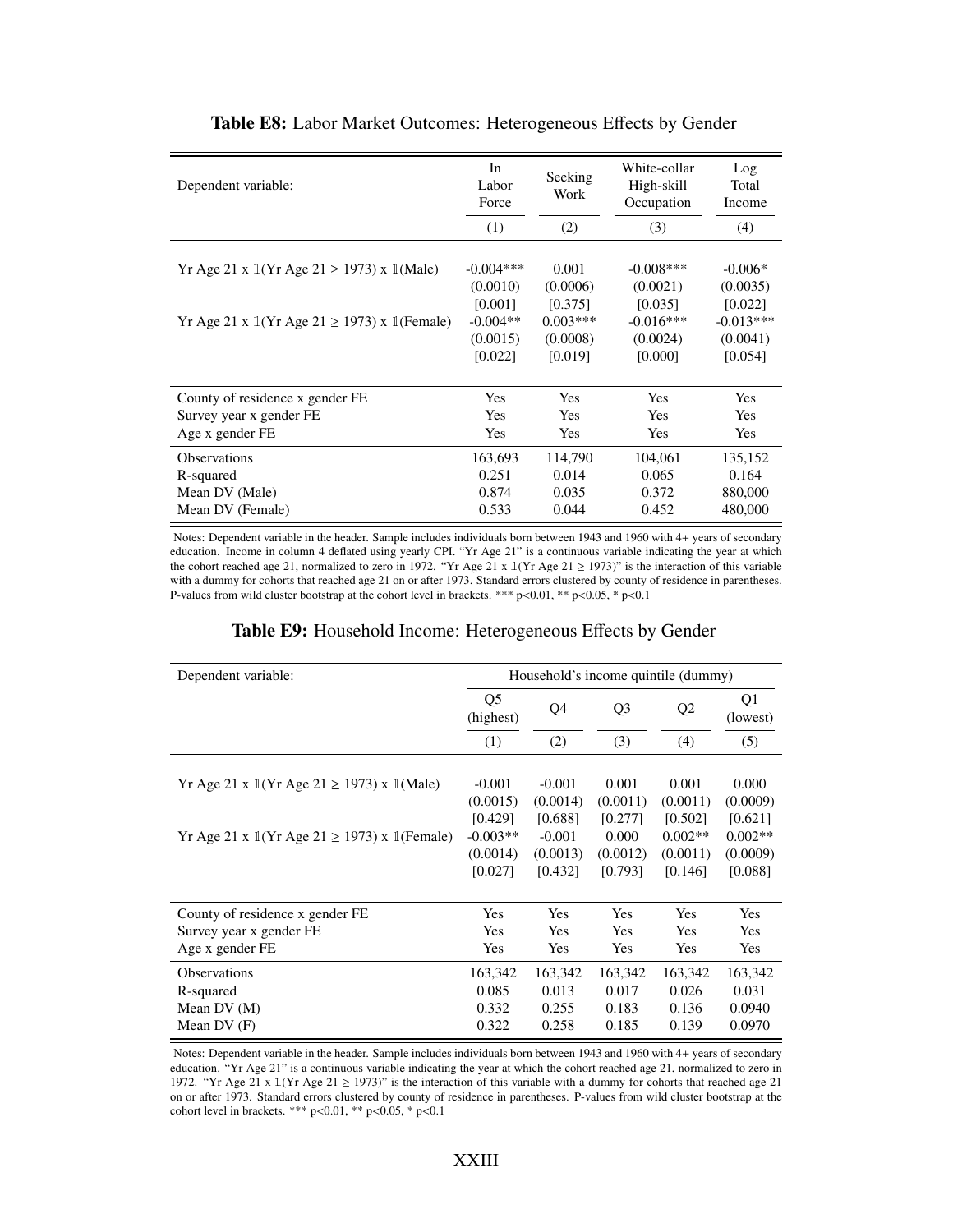

Figure E1: Visualization of Kink: Occupational choice

 extrapolation for later cohorts. Solid grey line corresponds to line of best fit for cohorts reaching college age in 1973 or afterwards. Source: 1992 census.Notes: Panels show averages by cohort. Solid green line corresponds to line of best fit for cohorts reaching college age before 1973. Dashed green line shows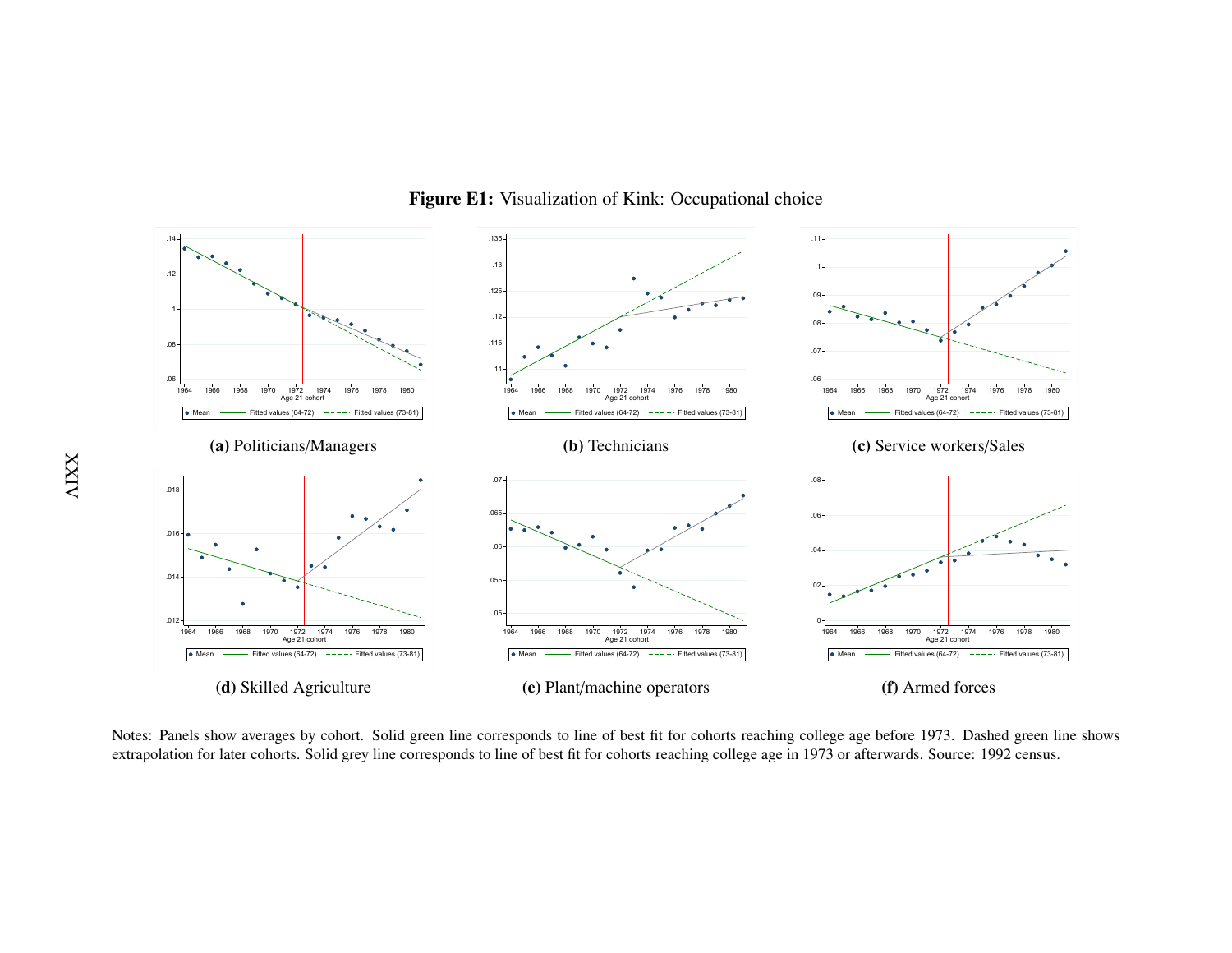

Figure E2: Visualization of Kink: Occupational income score for other wage samples

Notes: Panels show averages by cohort for the occupational income score is the logarithm of the median wage of the occupation at the 3-digit level. Wages come from the CASEN biannual survey from 1992 to 1996 (panel A) and from 1992 to 2017 (panel B). Solid green line corresponds to line of best fit for cohorts reaching college age before 1973. Dashed green line shows extrapolation for later cohorts. Solid grey line corresponds to line of best fit for cohorts reaching college age in 1973 or afterwards. Source: 1992 census.



Figure E3: Visualization of Kink: Additional Labor Market Outcomes

(a) In Labor Force (CASEN)

(b) Seeking Work (CASEN)

Notes: Panels show averages by cohort for the variable in the caption. Solid green line corresponds to line of best fit for cohorts reaching college age before 1973. Dashed green line shows extrapolation for later cohorts. Solid grey line corresponds to line of best fit for cohorts reaching college age in 1973 or afterwards. Both panels use pooled data from the CASEN survey between 1990 and 2017.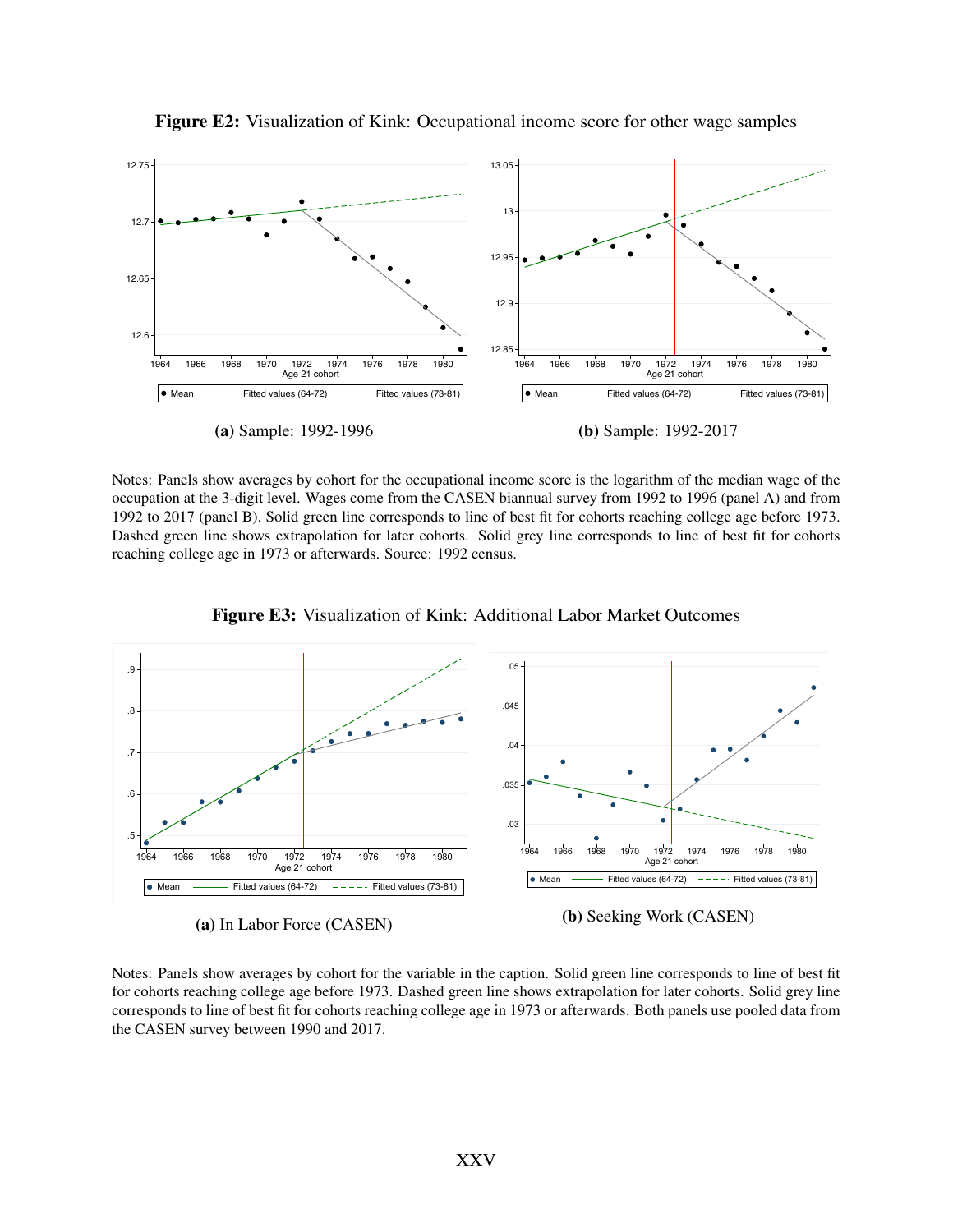

Figure E4: Visualization of Kink: Household Wealth and Income (Quintiles 2-4)

 Dashed green line shows extrapolation for later cohorts. Solid grey line corresponds to line of best fit for cohorts reaching college age in 1973 or afterwards. PanelsNotes: Panels show averages by cohort for the variable in the caption. Solid green line corresponds to line of best fit for cohorts reaching college age before 1973.(a)-(c) use data from 1992 population census, while panels (d)-(f) use data from the CASEN survey between 1990 and 2017.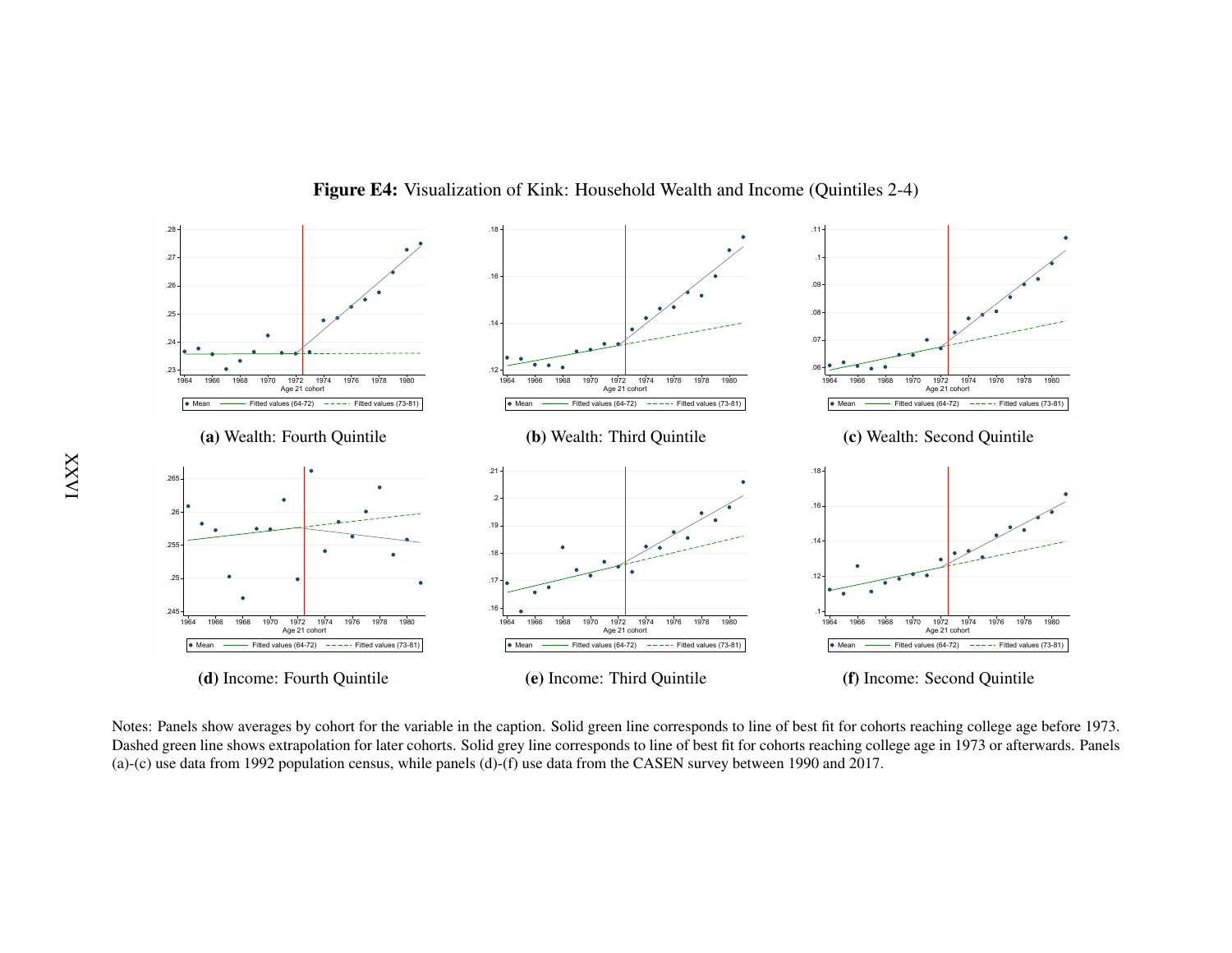



Notes: Figure shows the Gini coefficient, based on self-reported income data in Universidad de Chile's EOD survey.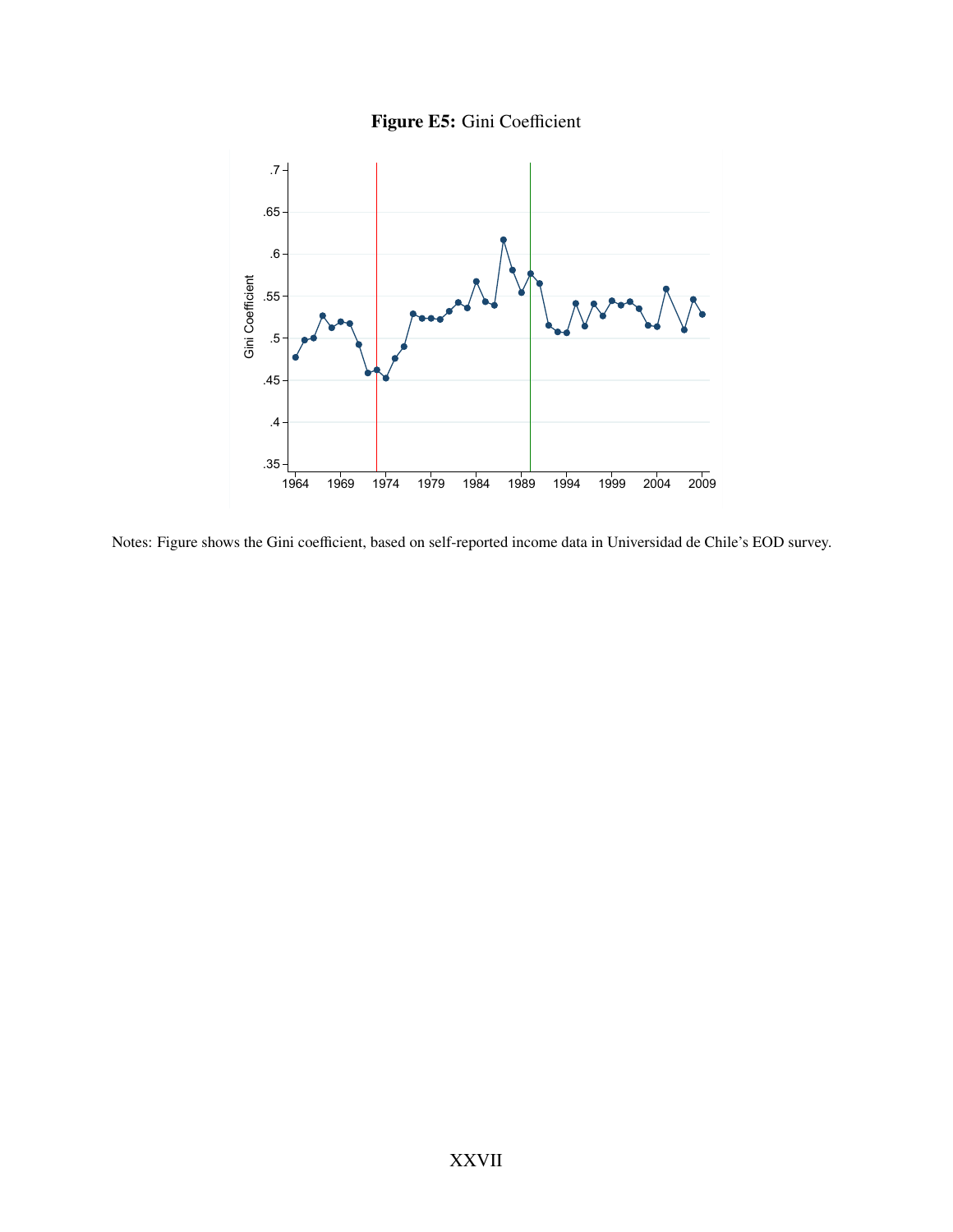

Figure E6: Labor Market Outcomes: Different Bandwidths

Notes: Each figure replicates the analysis in panel (c) of Table [3](#page-39-0) for the outcome in the caption, using the different bandwidths in the x-axis. Sample includes respondents of the CASEN survey born between the relevant years (both inclusive), reporting four or more years of secondary education. "Yr Age 21" is a continuous variable indicating the year at which the cohort reached 21 years of age, normalized to zero in 1972. "Yr Age 21 x  $\mathbb{I}(Yr \text{ Age } 21 \ge 1973)$ " is the interaction of this variable with a dummy for cohorts that reached age 21 on or after 1973. Plotted coefficients and 95% confidence intervals correspond to this variable. All regressions include county of birth x gender, survey year and age fixed effects. Standard errors clustered by county of birth in parentheses.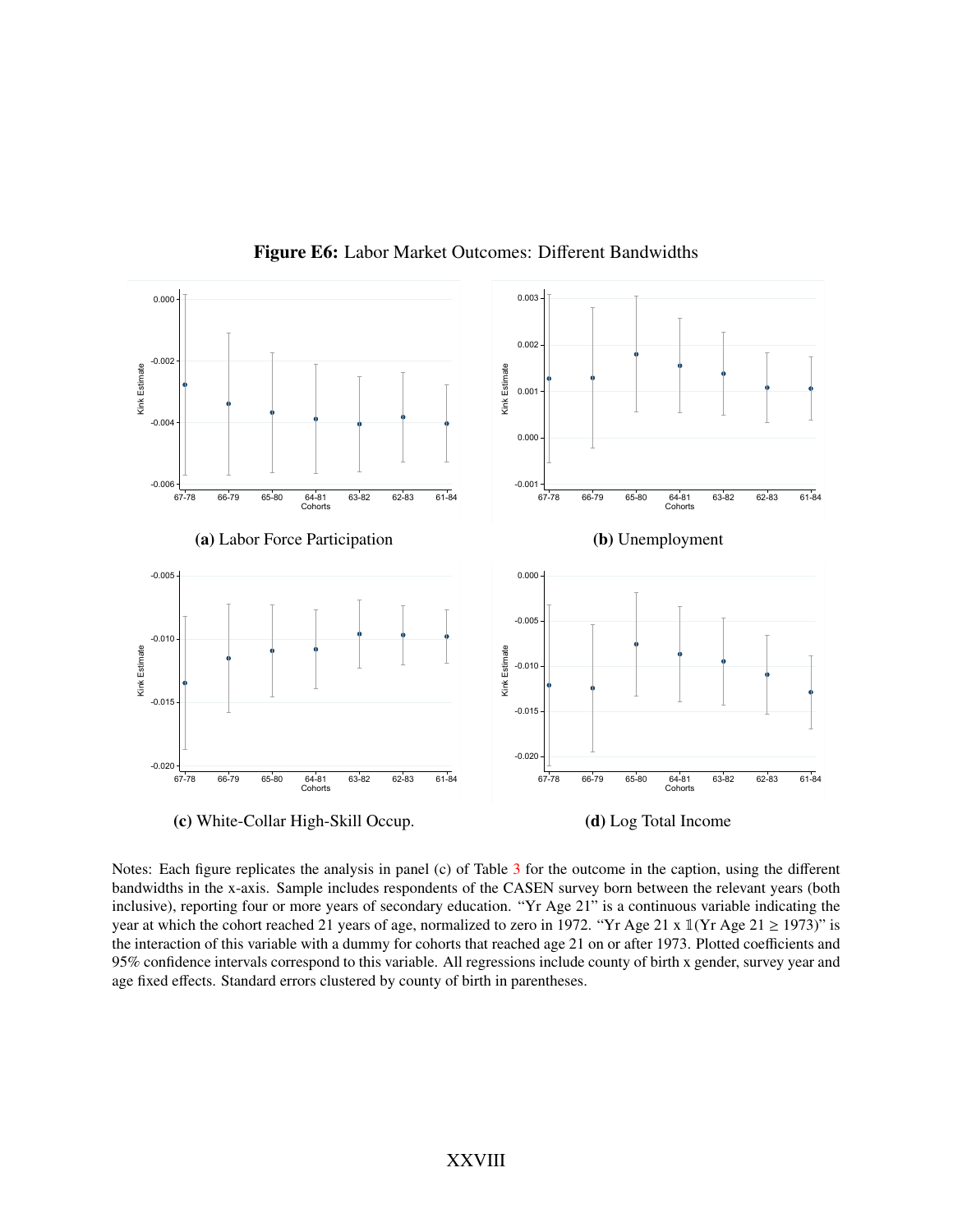

Figure E7: Household Income: Different Bandwidths

Notes: Each figure replicates the analysis in panel (c) of Table [4](#page-40-0) for the outcome in the caption, using the different bandwidths in the x-axis. Sample includes respondents of the CASEN survey born between the relevant years (both inclusive), reporting four or more years of secondary education. "Yr Age 21" is a continuous variable indicating the year at which the cohort reached 21 years of age, normalized to zero in 1972. "Yr Age 21 x  $\mathbb{1}(Yr \text{ Age } 21 \ge 1973)$ " is the interaction of this variable with a dummy for cohorts that reached age 21 on or after 1973. Plotted coefficients and 95% confidence intervals correspond to this variable. All regressions include county of birth x gender, survey year and age fixed effects. Standard errors clustered by county of birth in parentheses.